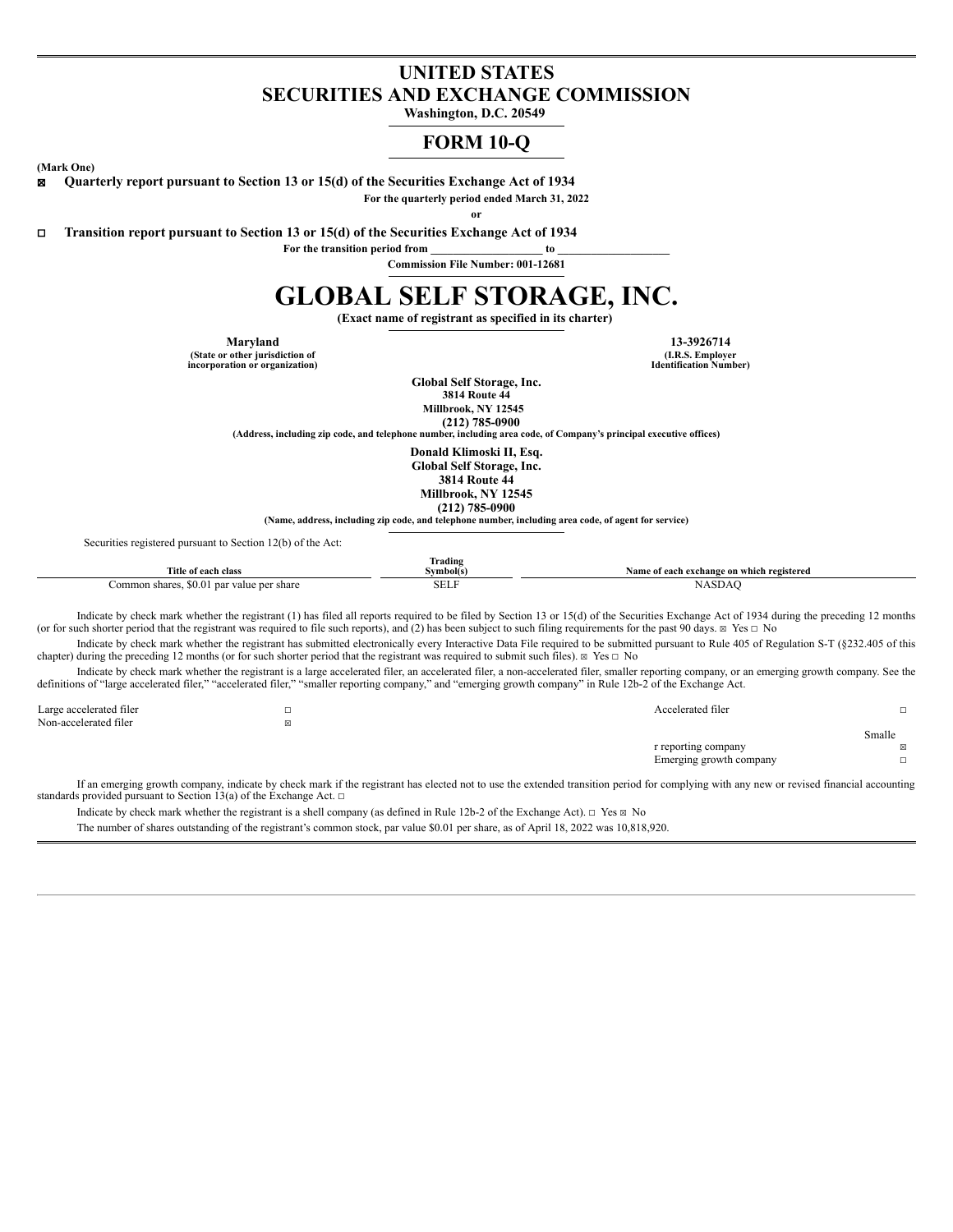# **Table of Contents**

|                      | <b>STATEMENT ON FORWARD LOOKING INFORMATION</b>                                               | 3  |
|----------------------|-----------------------------------------------------------------------------------------------|----|
|                      | <b>PART I - FINANCIAL INFORMATION</b>                                                         | 5  |
| Item 1.              | <b>Financial Statements (Unaudited).</b>                                                      | 5  |
| Item 2.              | <b>Management's Discussion and Analysis of Financial Condition and Results of Operations.</b> | 21 |
| Item 3.              | <b>Quantitative and Qualitative Disclosures About Market Risk.</b>                            | 31 |
| Item 4.              | <b>Controls and Procedures.</b>                                                               | 31 |
|                      | <b>PART II - OTHER INFORMATION</b>                                                            | 32 |
| Item 1.              | <b>Legal Proceedings.</b>                                                                     | 32 |
| Item 1A.             | <b>Risk Factors.</b>                                                                          | 32 |
| Item 2.              | <b>Unregistered Sales of Equity Securities and Use of Proceeds.</b>                           | 32 |
| Item 3.              | <b>Defaults Upon Senior Securities.</b>                                                       | 32 |
| Item 4.              | <b>Mine Safety Disclosures.</b>                                                               | 32 |
| Item 5.              | <b>Other Information.</b>                                                                     | 32 |
| Item 6.              | <b>Exhibits.</b>                                                                              | 32 |
| <b>Exhibit Index</b> |                                                                                               | 33 |
| <b>SIGNATURES</b>    |                                                                                               | 34 |
|                      |                                                                                               |    |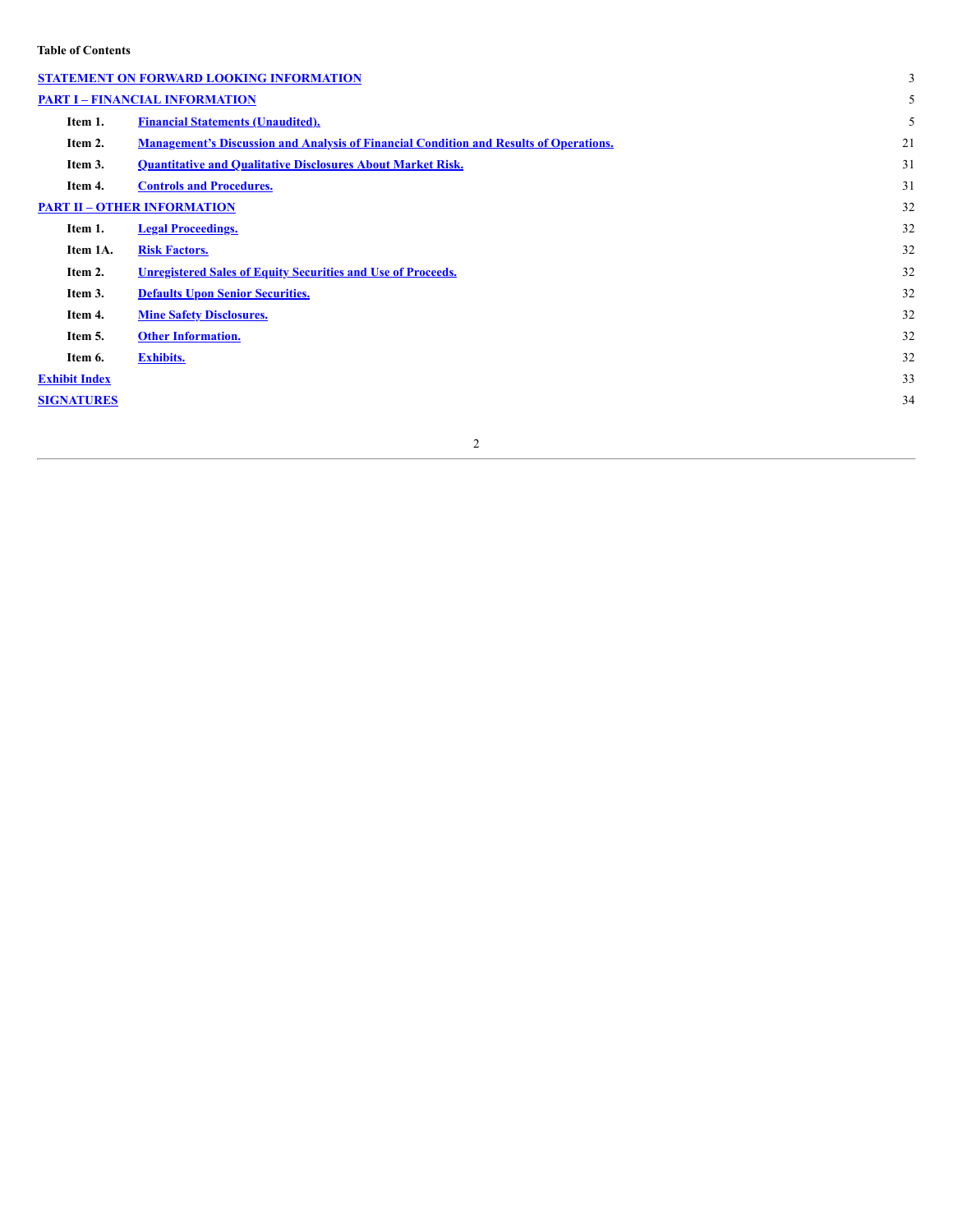# **STATEMENT ON FORWARD LOOKING INFORMATION**

<span id="page-2-0"></span>Certain information presented in this report may contain "forward-looking statements" within the meaning of the federal securities laws including the Private Securities Litigation Reform Act of 1995. Forward looking statements include statements concerning our plans, objectives, goals, strategies, future events, future revenues or performance, capital expenditures, financing needs, plans or intentions relating to acquisitions and other information that is not historical information. In some cases, forward looking statements can be identified by terminology such as "believes," "plans," "intends," "expects," "estimates," "may," "will," "should," or "anticipates" or the negative of such terms or other comparable terminology, or by discussions of strategy. All forward-looking statements made by the Company involve known and unknown risks, uncertainties and other factors, many of which are beyond the control of the Company, which may cause the Company's actual results to be materially different from those expressed or implied by such statements. We may also make additional forward looking statements from time to time. All such subsequent forward-looking statements, whether written or oral, by us or on our behalf, are also expressly qualified by these cautionary statements. All forward-looking statements, including without limitation, management's examination of historical operating trends and estimates of future earnings, are based upon our current expectations and various assumptions. Our expectations, beliefs and projections are expressed in good faith and we believe there is a reasonable basis for them, but there can be no assurance that management's expectations, beliefs and projections will result or be achieved.

All forward looking statements apply only as of the date made. Except as required by law, we undertake no obligation to publicly update or revise forward looking statements which may be made to reflect events or circumstances after the date made or to reflect the occurrence of unanticipated events.

There are a number of risks and uncertainties, including the ongoing impact of the COVID-19 pandemic, that could cause our actual results to differ materially from the forward-looking statements contained in or contemplated by this report. Any forward-looking statements should be considered in light of the risks referenced in "Item 1A. Risk Factors" included in our most recent annual report on Form 10-K and in other subsequent filings with the Securities and Exchange Commission (the "SEC"). Such factors include, but are not limited to:

- general risks associated with the ownership and operation of real estate, including changes in demand, risks related to development or redevelopment (including expansion) of self storage properties, potential liability for environmental contamination, natural disasters and adverse changes in tax, real **estate and zoning laws and regulations;**
- risks associated with downturns in the national and local economies in the markets in which we operate, including risks related to current economic **conditions and the economic health of our customers;**
- the impact of competition from new and existing self storage and commercial properties and other storage alternatives;
- difficulties in our ability to successfully evaluate, finance, integrate into our existing operations, and manage acquired and developed properties;
- risks related to our development of new properties and expansions and related lease up at our existing properties and/or participation in joint **ventures;**
- risks of ongoing litigation and other legal and regulatory actions, which may divert management's time and attention, require us to pay damages and **expenses or restrict the operation of our business;**
- the impact of the regulatory environment as well as national, state, and local laws and regulations including, without limitation, those governing the environment, taxes and our tenant reinsurance business and real estate investment trusts ("REITs"), and risks related to the impact of new laws and **regulations;**
- risk of increased tax expense associated either with a possible failure by us to qualify as a REIT, or with challenges to intercompany transactions with **our taxable REIT subsidiaries;**
- changes in federal or state tax laws related to the taxation of REITs, which could impact our status as a REIT;
- **increases in taxes, fees and assessments from state and local jurisdictions;**
- **security breaches or a failure of our networks, systems or technology;**
- **our ability to obtain and maintain financing arrangements on favorable terms;**
- **market trends in our industry, interest rates, the debt and lending markets or the general economy;**
- **the timing of acquisitions and our ability to execute on our acquisition pipeline;**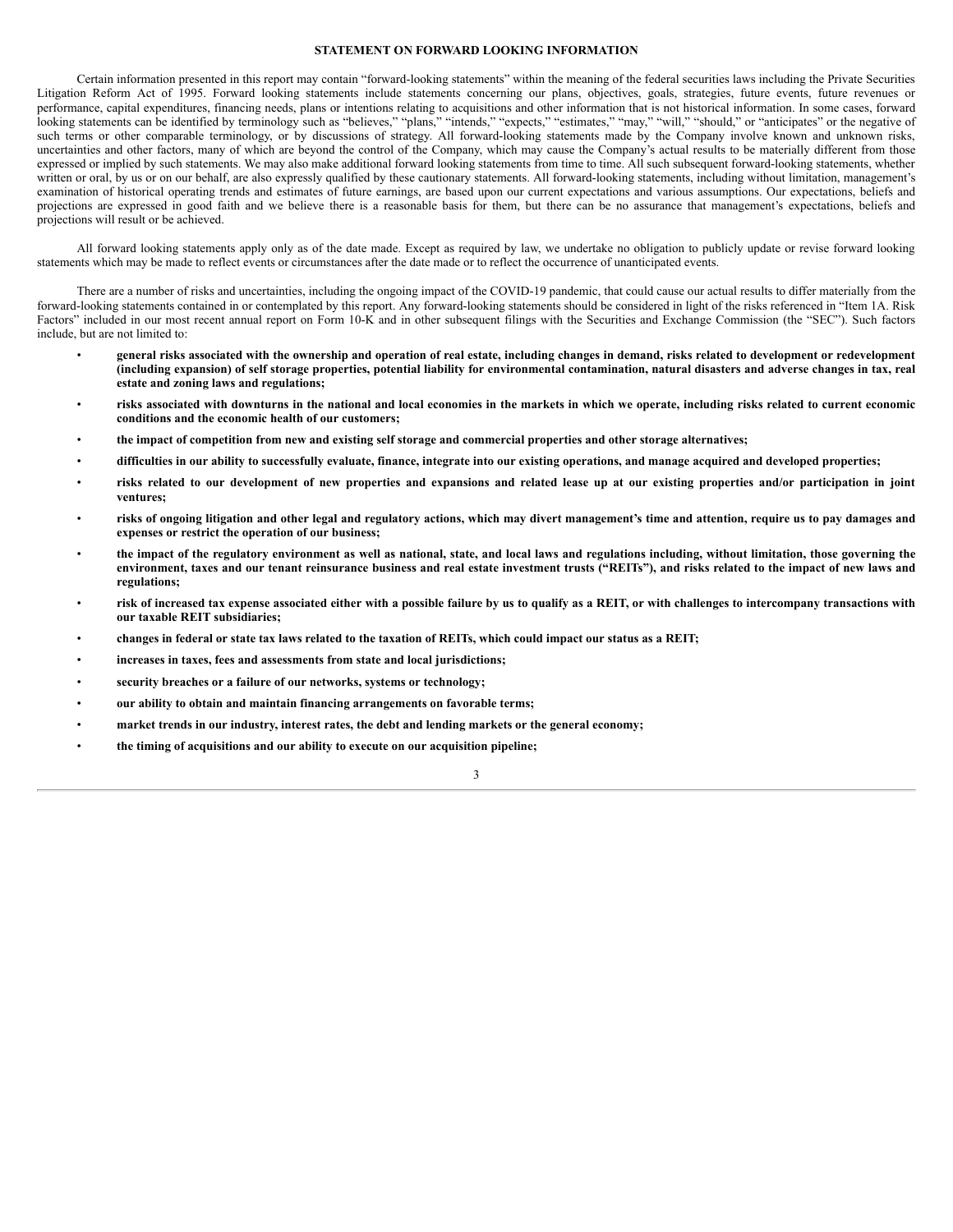- **general volatility of the securities markets in which we participate;**
- **changes in the value of our assets;**
- . changes in interest rates and the degree to which our hedging strategies may or may not protect us from interest rate volatility;
- our ability to continue to qualify and maintain our qualification as a REIT for U.S. federal income tax purposes;
- **availability of qualified personnel;**
- **difficulties in raising capital at a reasonable cost;**
- fiscal policies or inaction at the U.S. federal government level, which may lead to federal government shutdowns or negative impacts on the U.S **economy;**
- **estimates relating to our ability to make distributions to our stockholders in the future; and**
- **economic uncertainty due to the impact of terrorism, infectious or contagious diseases or pandemics, or war.**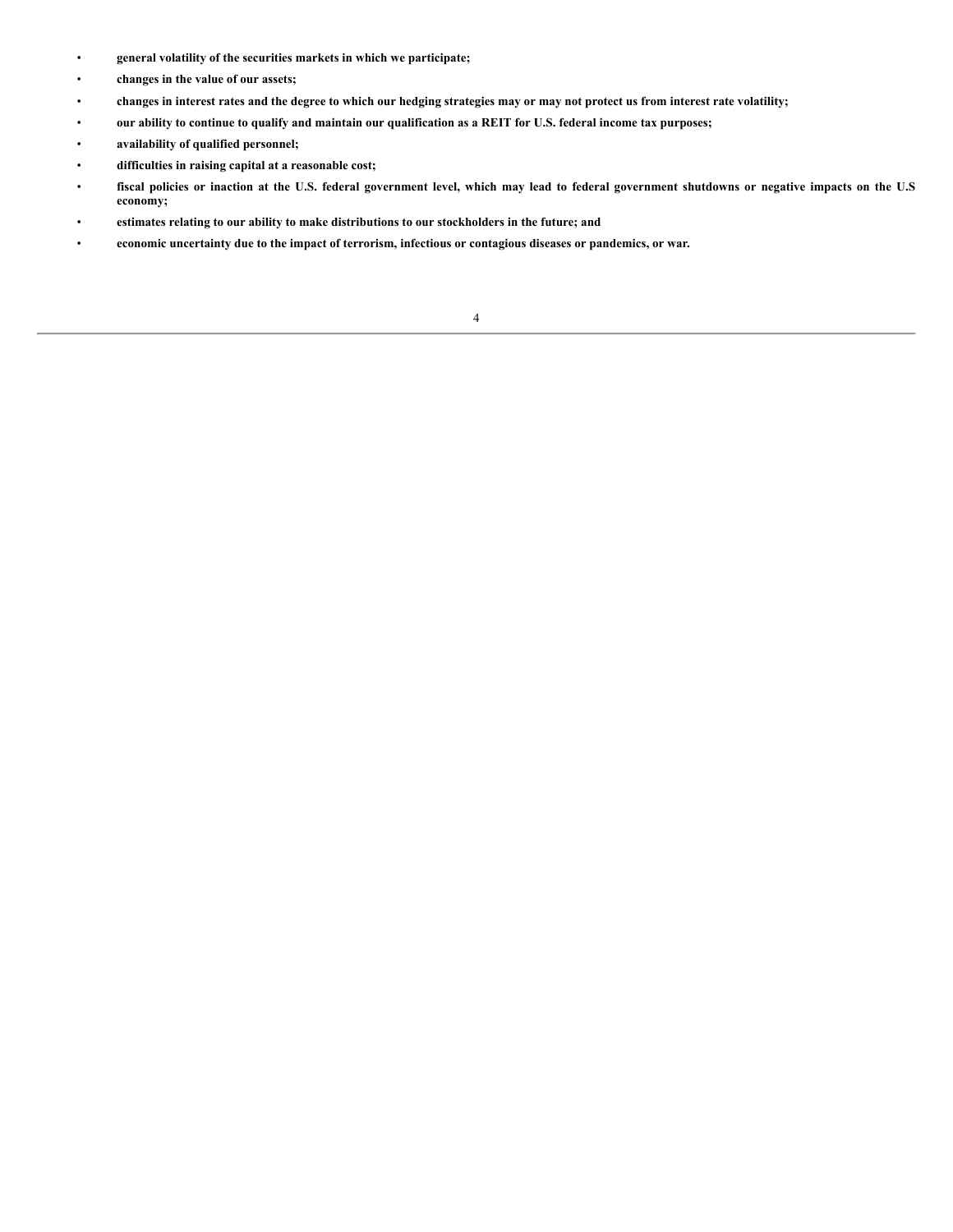### **GLOBAL SELF STORAGE, INC. CONSOLIDATED BALANCE SHEETS (Unaudited)**

<span id="page-4-1"></span><span id="page-4-0"></span>

|                                                                                                                                                                                        | March 31, 2022   |    | <b>December 31, 2021</b> |
|----------------------------------------------------------------------------------------------------------------------------------------------------------------------------------------|------------------|----|--------------------------|
| <b>Assets</b>                                                                                                                                                                          |                  |    |                          |
| Real estate assets, net                                                                                                                                                                | \$<br>58,014,635 | S  | 58,390,066               |
| Cash and cash equivalents                                                                                                                                                              | 3,325,627        |    | 2,899,701                |
| Restricted cash                                                                                                                                                                        | 183,242          |    | 163,998                  |
| Investments in securities                                                                                                                                                              | 3,257,431        |    | 3,483,182                |
| Accounts receivable                                                                                                                                                                    | 119,581          |    | 120,641                  |
| Prepaid expenses and other assets                                                                                                                                                      | 538,570          |    | 543,528                  |
| Line of credit issuance costs, net                                                                                                                                                     | 228,604          |    | 254,004                  |
| Goodwill                                                                                                                                                                               | 694,121          |    | 694,121                  |
| Total assets                                                                                                                                                                           | 66, 361, 811     |    | 66,549,241               |
| <b>Liabilities and equity</b>                                                                                                                                                          |                  |    |                          |
| Note payable, net                                                                                                                                                                      | \$<br>17,794,791 | \$ | 17,916,513               |
| Accounts payable and accrued expenses                                                                                                                                                  | 1,615,081        |    | 1,514,631                |
| Total liabilities                                                                                                                                                                      | 19,409,872       |    | 19,431,144               |
| Commitments and contingencies                                                                                                                                                          |                  |    |                          |
| Stockholders' equity                                                                                                                                                                   |                  |    |                          |
| Preferred stock, \$0.01 par value: 50,000,000 shares authorized; no shares outstanding                                                                                                 |                  |    |                          |
| Common stock, \$0.01 par value: 450,000,000 shares authorized; 10,800,278 shares and 10,708,613 shares issued<br>and outstanding at March 31, 2022 and December 31, 2021, respectively | 108,003          |    | 107,086                  |
| Additional paid in capital                                                                                                                                                             | 47, 101, 417     |    | 46,851,360               |
| Retained earnings (accumulated deficit)                                                                                                                                                | (257, 481)       |    | 159,651                  |
| Total stockholders' equity                                                                                                                                                             | 46,951,939       |    | 47,118,097               |
| Total liabilities and stockholders' equity                                                                                                                                             | 66, 361, 811     |    | 66,549,241               |
|                                                                                                                                                                                        |                  |    |                          |

See notes to unaudited consolidated financial statements.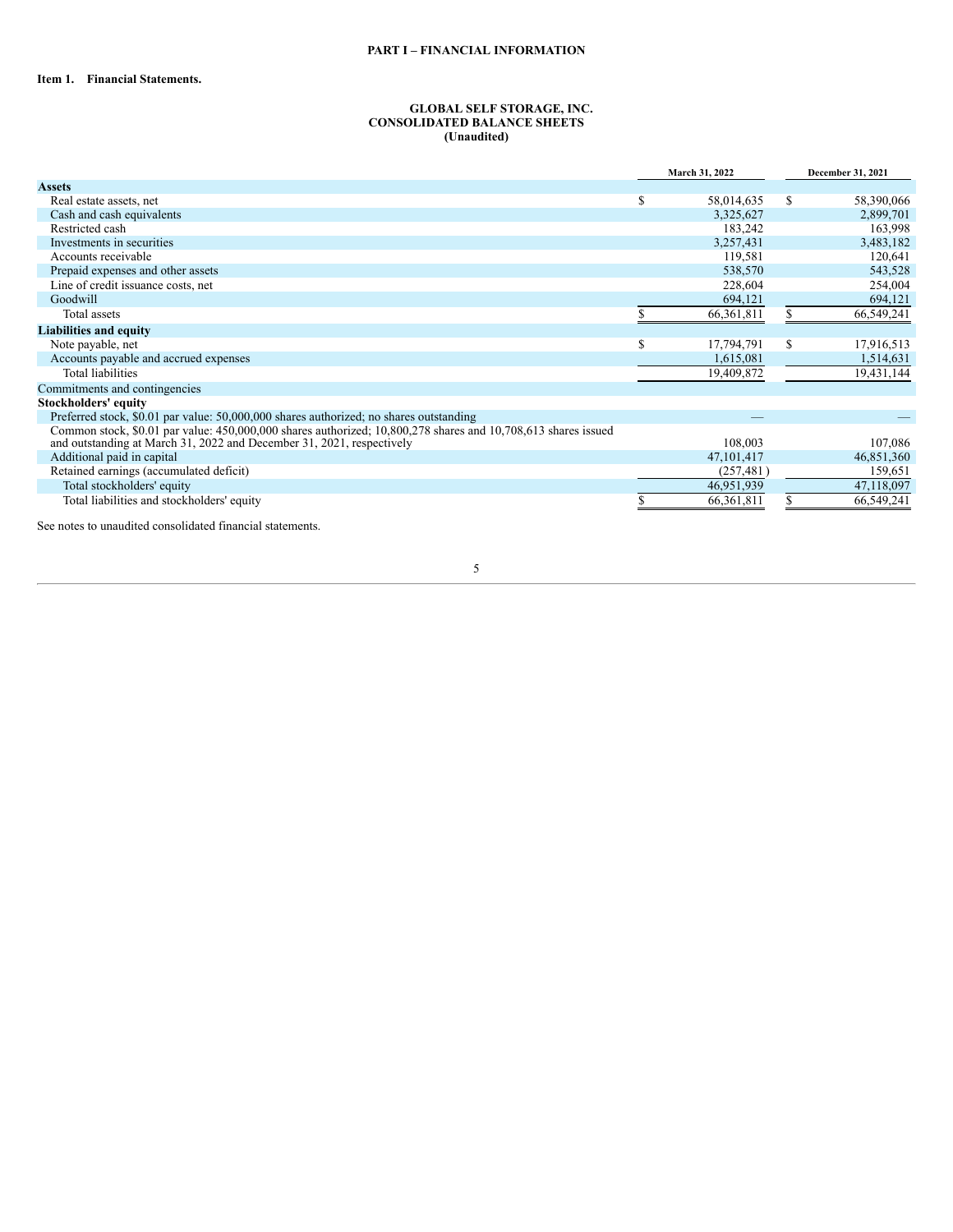# **GLOBAL SELF STORAGE, INC. CONSOLIDATED STATEMENTS OF OPERATIONS and COMPREHENSIVE INCOME (Unaudited)**

|                                                        |                | For the Three Months Ended March 31, |            |  |  |  |
|--------------------------------------------------------|----------------|--------------------------------------|------------|--|--|--|
|                                                        | 2022           |                                      | 2021       |  |  |  |
| <b>Revenues</b>                                        |                |                                      |            |  |  |  |
| Rental income                                          | S<br>2,708,784 | \$                                   | 2,333,238  |  |  |  |
| Other property related income                          | 92,531         |                                      | 90,753     |  |  |  |
| Management fees and other income                       | 19,498         |                                      | 18,197     |  |  |  |
| <b>Total revenues</b>                                  | 2,820,813      |                                      | 2,442,188  |  |  |  |
| <b>Expenses</b>                                        |                |                                      |            |  |  |  |
| Property operations                                    | 1,053,734      |                                      | 994,023    |  |  |  |
| General and administrative                             | 682,153        |                                      | 578,617    |  |  |  |
| Depreciation and amortization                          | 404,921        |                                      | 405,615    |  |  |  |
| Business development                                   | 5,300          |                                      |            |  |  |  |
| Total expenses                                         | 2,146,108      |                                      | 1,978,255  |  |  |  |
| Operating income                                       | 674,705        |                                      | 463,933    |  |  |  |
| Other income (expense)                                 |                |                                      |            |  |  |  |
| Dividend and interest income                           | 23,019         |                                      | 18,070     |  |  |  |
| Unrealized (loss) gain on marketable equity securities | (225, 751)     |                                      | 214,736    |  |  |  |
| Interest expense                                       | (188, 766)     |                                      | (285, 492) |  |  |  |
| Total other expense, net                               | (391, 498)     |                                      | (52, 686)  |  |  |  |
| Net income and comprehensive income                    | 283,207        |                                      | 411,247    |  |  |  |
| Earnings per share                                     |                |                                      |            |  |  |  |
| Basic                                                  |                | 0.03                                 | 0.04       |  |  |  |
| Diluted                                                |                | 0.03                                 | 0.04       |  |  |  |
| Weighted average shares outstanding                    |                |                                      |            |  |  |  |
| Basic                                                  | 10,660,921     |                                      | 9,292,488  |  |  |  |
| Diluted                                                | 10,722,063     |                                      | 9,309,287  |  |  |  |
|                                                        |                |                                      |            |  |  |  |

See notes to unaudited consolidated financial statements.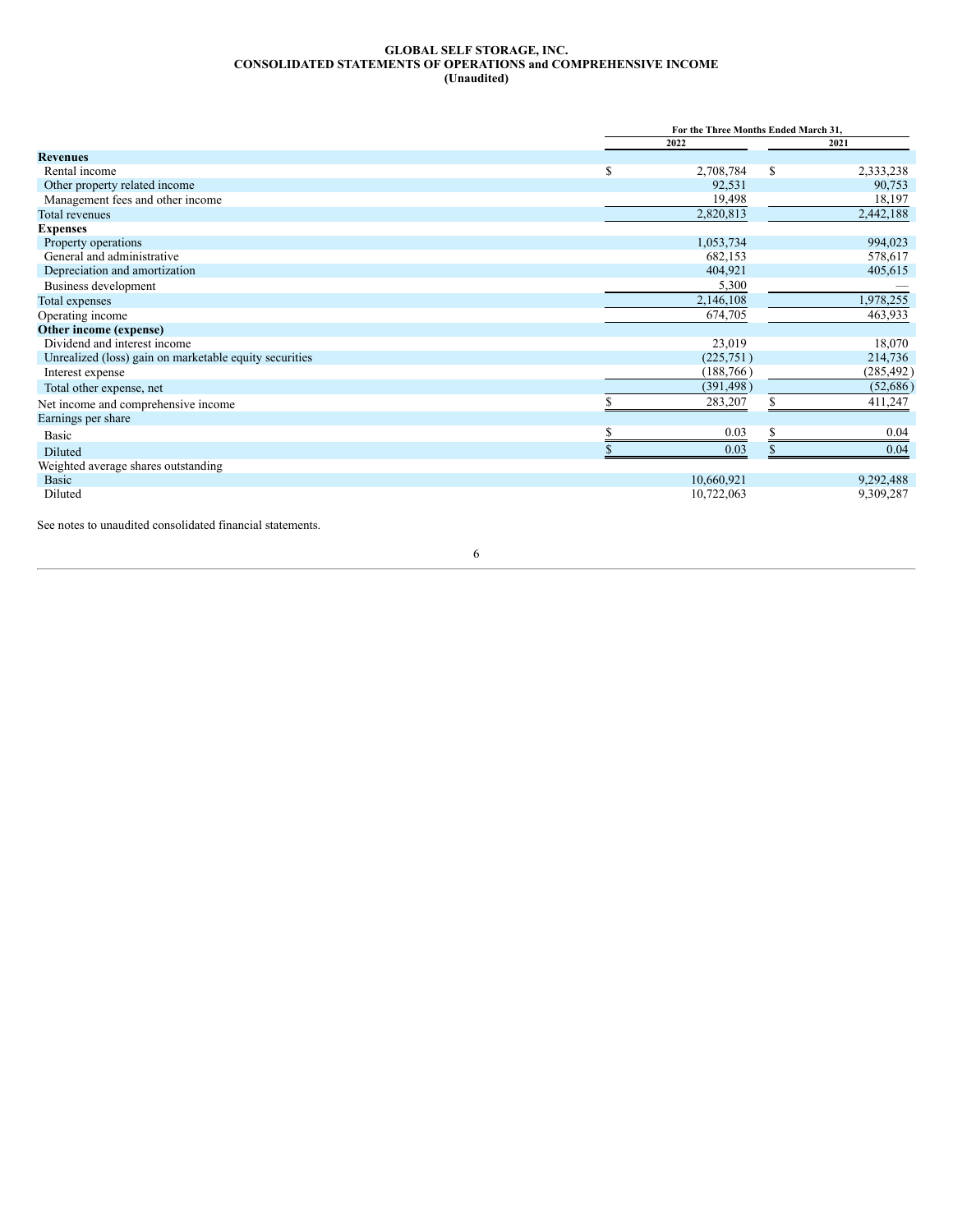# **GLOBAL SELF STORAGE, INC. CONSOLIDATED STATEMENT OF STOCKHOLDERS' EQUITY (Unaudited)**

|                                           |               |           |                           | <b>Retained</b><br>earnings | Total         |
|-------------------------------------------|---------------|-----------|---------------------------|-----------------------------|---------------|
|                                           | Common stock  |           | <b>Additional paid in</b> | (accumulated                | stockholders' |
|                                           | <b>Shares</b> | Par value | capital                   | deficit)                    | equity        |
| Balances at December 31, 2021             | 10,708,613    | 107,086   | 46,851,360                | 159,651                     | 47,118,097    |
| Restricted stock grants issued            | 26,025        | 260       | (260)                     |                             |               |
| Restricted stock grant forfeiture         | (203)         | (2)       |                           |                             |               |
| Issuance of common stock, net of expenses | 65,843        | 659       | 197,711                   |                             | 198,370       |
| Stock-based compensation                  |               |           | 52.604                    |                             | 52,604        |
| Net income                                |               |           | $\sim$                    | 283.207                     | 283,207       |
| <b>Dividends</b>                          |               |           |                           | (700, 339)                  | (700, 339)    |
| Balances at March 31, 2022                | 10.800.278    | 108.003   | 47.101.417                | (257, 481)                  | 46,951,939    |

See notes to unaudited consolidated financial statements.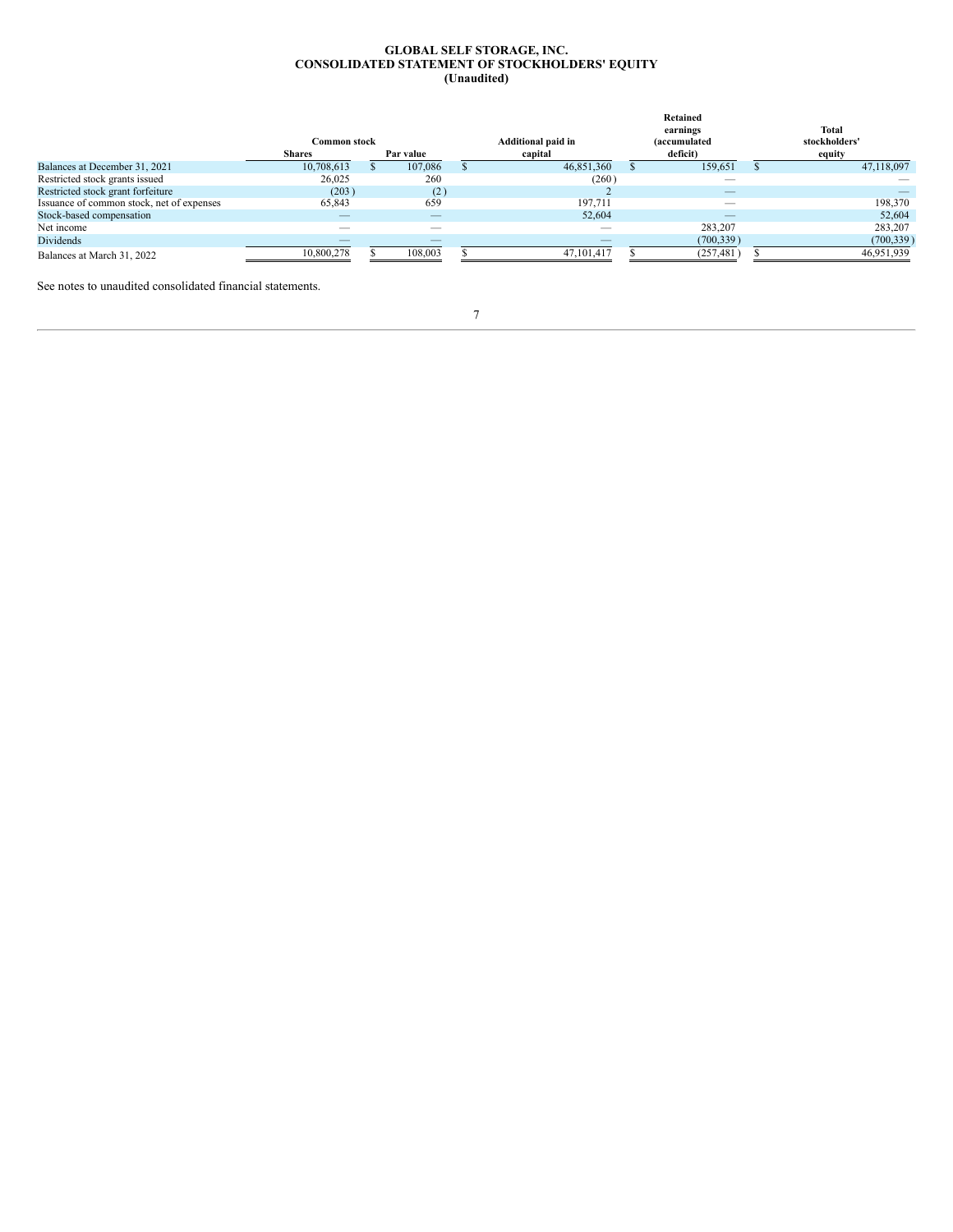# **GLOBAL SELF STORAGE, INC. CONSOLIDATED STATEMENT OF STOCKHOLDERS' EQUITY (Unaudited)**

|                                |               |  |                  |  |                           |         |                             | <b>Total</b>  |
|--------------------------------|---------------|--|------------------|--|---------------------------|---------|-----------------------------|---------------|
|                                | Common stock  |  |                  |  | <b>Additional paid in</b> |         | Accumulated                 | stockholders' |
|                                | <b>Shares</b> |  | <b>Par Value</b> |  | capital                   | deficit | equity                      |               |
| Balances at December 31, 2020  | 9,343,118     |  | 93,431           |  | 40,455,409                |         | (509, 949)                  | 40,038,891    |
| Restricted stock grants issued | 63,475        |  | 635              |  | (635)                     |         |                             |               |
| Stock-based compensation       |               |  |                  |  | 31,706                    |         |                             | 31,706        |
| Net income                     | –             |  | –                |  | $\overline{\phantom{m}}$  |         | 411.247                     | 411.247       |
| <b>Dividends</b>               |               |  |                  |  |                           |         | (607,303)                   | (607,303)     |
| Balances at March 31, 2021     | 9,406,593     |  | 94,066           |  | 40.486.480                |         | $(706,005)$ s $\frac{1}{2}$ | 39,874,541    |

See notes to unaudited consolidated financial statements.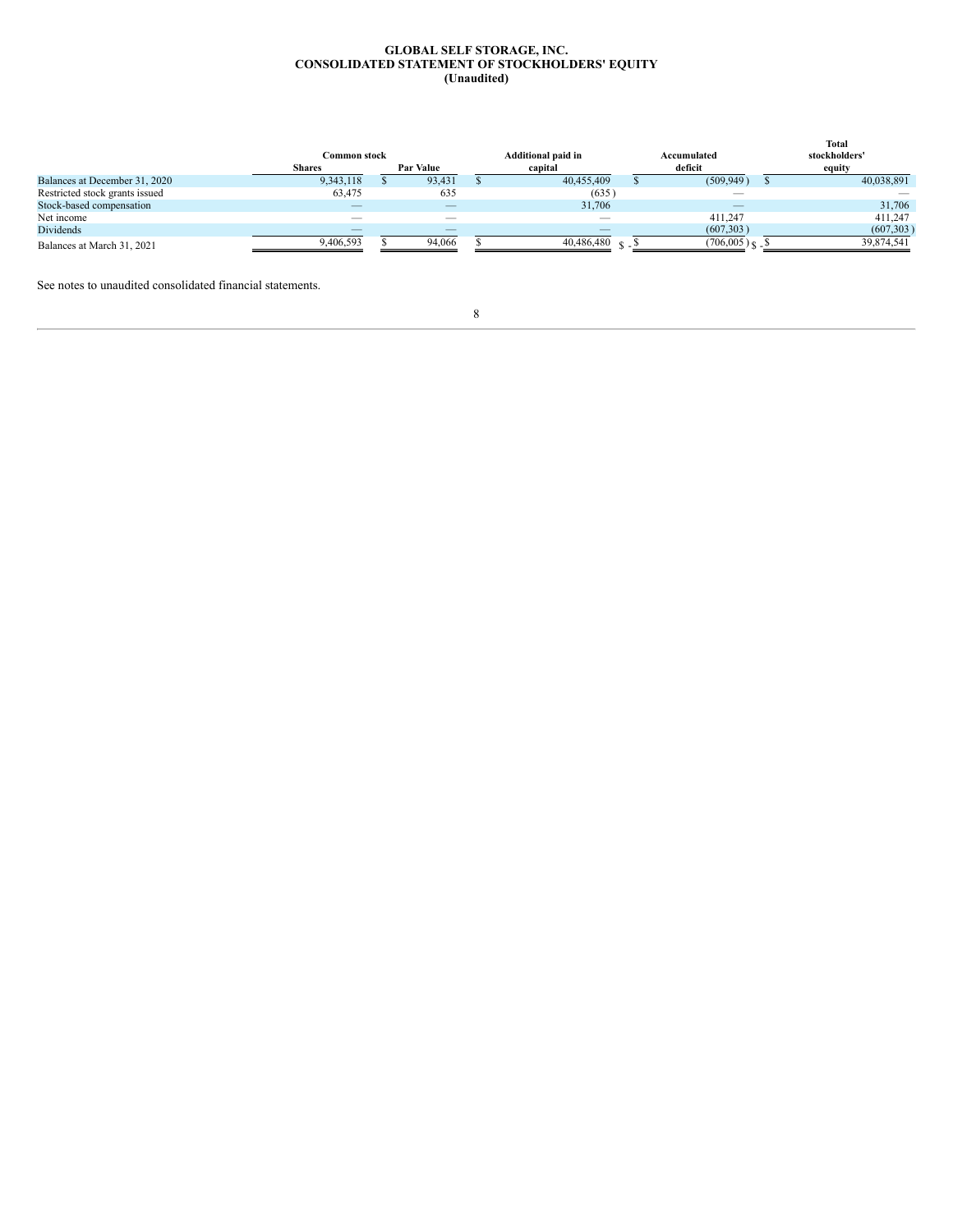# **GLOBAL SELF STORAGE, INC. CONSOLIDATED STATEMENTS OF CASH FLOWS (Unaudited)**

|                                                                                  |               | For the Three Months Ended March 31. |   |            |
|----------------------------------------------------------------------------------|---------------|--------------------------------------|---|------------|
|                                                                                  |               | 2022                                 |   | 2021       |
| Cash flows from operating activities                                             |               |                                      |   |            |
| Net income                                                                       | \$            | 283,207                              | S | 411,247    |
| Adjustments to reconcile net income to net cash provided by operating activities |               |                                      |   |            |
| Depreciation and amortization                                                    |               | 404,921                              |   | 405,615    |
| Unrealized loss (gain) on marketable equity securities                           |               | 225,751                              |   | (214, 736) |
| Unrealized (gain) loss on interest rate cap premium                              |               | (37, 552)                            |   |            |
| Amortization of loan procurement costs                                           |               | 35,079                               |   | 49,784     |
| Stock-based compensation                                                         |               | 52,604                               |   | 31,706     |
| Changes in operating assets and liabilities:                                     |               |                                      |   |            |
| Accounts receivable                                                              |               | 1,060                                |   | 28,002     |
| Prepaid expenses and other assets                                                |               | 42,510                               |   | (90, 135)  |
| Accounts payable and accrued expenses                                            |               | 99,474                               |   | 54,332     |
| Net cash provided by operating activities                                        |               | 1,107,054                            |   | 675,818    |
| Cash flows from investing activities                                             |               |                                      |   |            |
| Improvements and equipment additions                                             |               | (29, 490)                            |   | (42, 035)  |
| Net cash used in investing activities                                            |               | (29, 490)                            |   | (42, 035)  |
| <b>Cash flows from financing activities</b>                                      |               |                                      |   |            |
| Issuance of common stock, net of expenses                                        |               | 198,370                              |   |            |
| Principal payments on note payable                                               |               | (131, 401)                           |   | (126, 015) |
| Dividends paid                                                                   |               | (699, 363)                           |   | (607, 177) |
| Net cash used in financing activities                                            |               | (632, 394)                           |   | (733, 192) |
| Net increase (decrease) in cash, cash equivalents, and restricted cash           |               | 445,170                              |   | (99, 409)  |
| Cash, cash equivalents, and restricted cash, beginning of period                 |               | 3,063,699                            |   | 1,955,443  |
| Cash, cash equivalents, and restricted cash, end of period                       |               | 3,508,869                            |   | ,856,034   |
| Supplemental cash flow and noncash information                                   |               |                                      |   |            |
| Cash paid for interest                                                           | \$            | 191,697                              | S | 237,477    |
| Supplemental disclosure of noncash activities:                                   |               |                                      |   |            |
| Dividends payable                                                                | <sup>\$</sup> | 976                                  |   | 126        |

See notes to unaudited consolidated financial statements.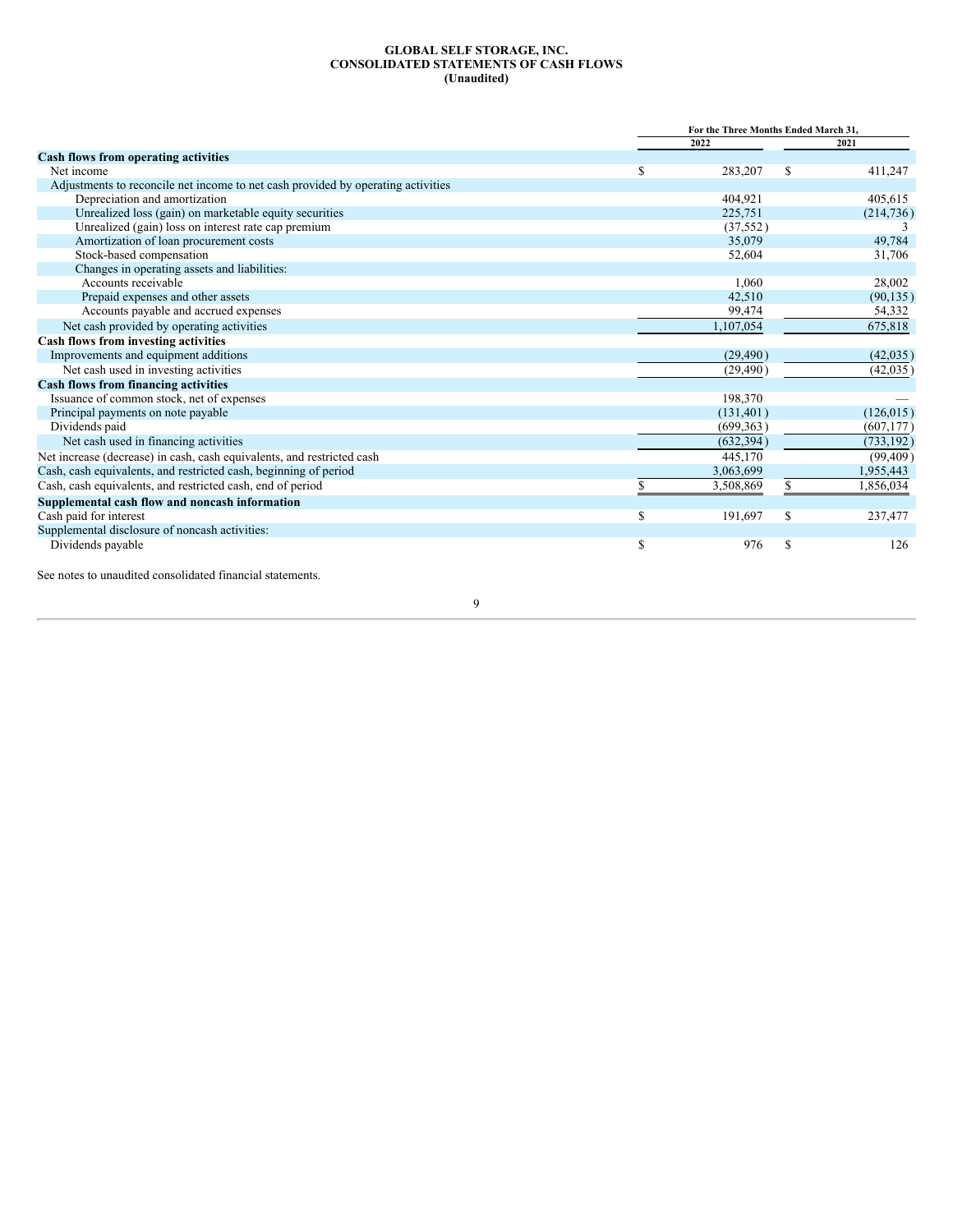# **GLOBAL SELF STORAGE, INC. NOTES TO CONSOLIDATED FINANCIAL STATEMENTS (Unaudited)**

# **1. ORGANIZATION**

Global Self Storage, Inc. (the "Company," "we," "our," "us") is a self-administered and self-managed Maryland real estate investment trust ("REIT") that owns, operates, manages, acquires, develops and redevelops self storage properties ("stores" or "properties") in the United States. As of March 31, 2022, through its wholly owned subsidiaries, the Company owned and/or managed 13 self-storage properties in Connecticut, Illinois, Indiana, New York, Ohio, Pennsylvania, South Carolina, and Oklahoma. The Company operates primarily in one segment: rental operations.

# **2. SUMMARY OF SIGNIFICANT ACCOUNTING POLICIES**

#### **Basis of Presentation**

Upon deregistration as an investment company, effective January 19, 2016, the Company's status changed to an operating company from an investment company since it no longer met the assessment of an investment company in accordance with U.S. generally accepted accounting principles ("GAAP") under the Financial Accounting Standards Board ("FASB") Accounting Standards Codification Topic 946 ("ASC 946"). The Company discontinued applying the guidance in ASC 946 and began to account for the change in status prospectively by accounting for its investments in accordance with other GAAP topics as of the date of the change in status.

The accompanying unaudited consolidated financial statements of the Company are presented on the accrual basis of accounting in accordance with GAAP for interim financial information, and in accordance with the instructions to Form 10-Q and Article 10 of Regulation S-X. Accordingly, they may not include all of the information and footnotes required by GAAP for complete financial statements. In the opinion of management, all adjustments (including normal recurring accruals) considered necessary for a fair presentation have been included. Operating results for the three months ended March 31, 2022 are not necessarily indicative of the results that may be expected for the year ending December 31, 2022. The consolidated balance sheet as of December 31, 2021 has been derived from the Company's audited financial statements as of that date, but does not include all of the information and footnotes required by GAAP for complete financial statements. For further information, refer to the consolidated financial statements and footnotes thereto included in the Company's annual report on Form 10-K for the year ended December 31, 2021.

#### **Reclassifications**

Certain amounts from the prior year have been reclassified to conform to current year presentation. These reclassifications had no effect on the reported financial position, net income, or cash flows.

#### **Cash, Cash Equivalents, and Restricted Cash**

The Company's cash is deposited with financial institutions located throughout the United States and at times may exceed federally insured limits. Cash equivalents may consist of money market fund shares and may include, among other things, highly liquid investments purchased with an original maturity of three months or less. Restricted cash is comprised of escrowed funds deposited with a bank relating to capital expenditures.

The carrying amount reported on the balance sheet for cash, cash equivalents, and restricted cash approximates fair value.

The following table provides a reconciliation of cash, cash equivalents, and restricted cash in our unaudited consolidated balance sheets to the total amount shown in our consolidated statements of cash flows:

|                                                                                                                      | March 31, 2022 | <b>December 31, 2021</b> |
|----------------------------------------------------------------------------------------------------------------------|----------------|--------------------------|
| Cash and cash equivalents                                                                                            | 3.325.627      | 2,899,701                |
| Restricted cash                                                                                                      | 183.242        | 163.998                  |
| Total cash, cash equivalents, and restricted cash as shown in our unaudited consolidated statements of<br>cash flows | 3.508.869      | 3,063,699                |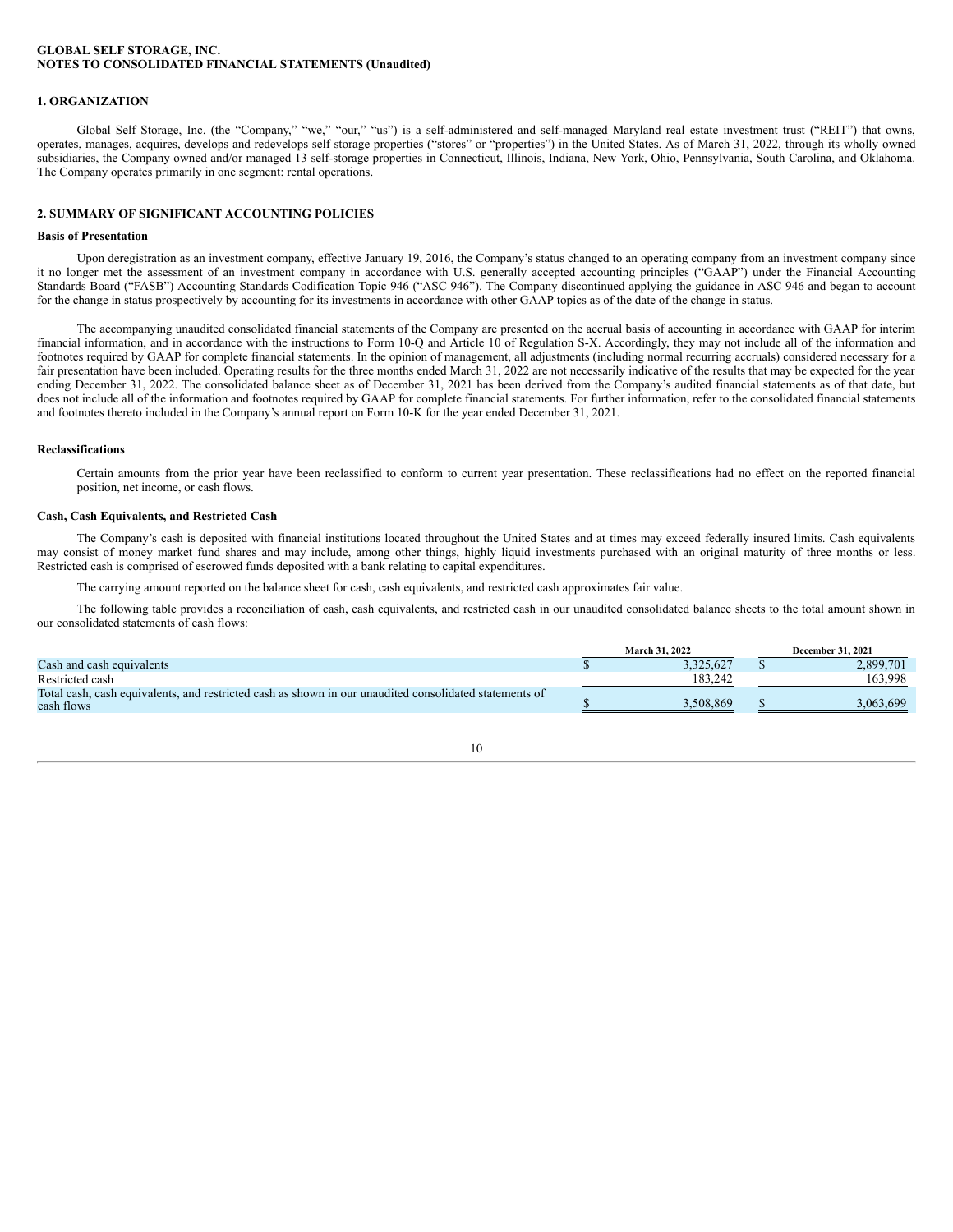#### **Income Taxes**

The Company has elected to be treated as a REIT under the Internal Revenue Code of 1986, as amended (the "Code"). In order to maintain its qualification as a REIT, among other things, the Company is required to distribute at least 90% of its REIT taxable income to its stockholders and meet certain tests regarding the nature of its income and assets. As a REIT, the Company is not subject to federal income tax with respect to that portion of its income which meets certain criteria and is distributed annually to stockholders. The Company plans to continue to operate so that it meets the requirements for taxation as a REIT. Many of these requirements, however, are highly technical and complex. If the Company were to fail to meet these requirements, it would be subject to federal income tax. In management's opinion, the requirements to maintain these elections are being fulfilled. The Company is subject to certain state and local taxes.

The Company has elected to treat its corporate subsidiary, SSG TRS LLC, as a taxable REIT subsidiary ("TRS"). In general, the Company's TRS may perform additional services for tenants and may engage in any real estate or non-real estate related business. A TRS is subject to federal corporate income tax.

The Company recognizes the tax benefits of uncertain tax positions only where the position is "more likely than not" to be sustained assuming examination by tax authorities. The Company has reviewed its tax positions and has concluded that no liability for unrecognized tax benefits should be recorded related to uncertain tax positions taken on federal, state, and local income tax returns for open tax years  $(2017 - 2021)$ , or is expected to be taken in the Company's 2022 tax returns.

# **Marketable Equity Securities**

Investments in equity securities that have readily determinable fair values are measured at fair value. Gains or losses from changes in the fair value of equity securities are recorded in net income, until the investment is sold or otherwise disposed. The specific identification method is used to determine the realized gain or loss on investments sold or otherwise disposed.

Fair value is determined using a valuation hierarchy generally by reference to an active trading market, using quoted closing or bid prices. Judgment is used to ascertain if a formerly active market has become inactive and in determining fair values when markets have become inactive.

#### **Real Estate Assets**

Real estate assets are carried at their appreciated value as of January 19, 2016, the effective date of the Company's change in status from an investment company to an operating company, less accumulated depreciation from that date. Purchases subsequent to the effective date of the change in status are carried at cost, less accumulated depreciation. Direct and allowable internal costs associated with the development, construction, renovation, and improvement of real estate assets are capitalized. Property taxes and other costs associated with development incurred during a construction period are capitalized. A construction period begins when expenditures for a real estate asset have been made and activities that are necessary to prepare the asset for its intended use are in progress. A construction period ends when an asset is substantially complete and ready for its intended use.

Acquisition costs are accounted for in accordance with Accounting Standard Update ("ASU") No. 2017-01 Business Combinations (Topic 805): Clarifying the Definition of a Business, which was adopted on January 1, 2018 and are generally capitalized for acquisitions that qualify as asset acquisitions. When properties are acquired, the purchase price is allocated to the tangible and intangible assets acquired and liabilities assumed based on estimated fair values. Allocations to land, building and improvements, and equipment are recorded based upon their respective fair values as estimated by management.

In allocating the purchase price for an acquisition, the Company determines whether the acquisition includes intangible assets or liabilities. The Company allocates a portion of the purchase price to an intangible asset attributed to the value of in-place leases. This intangible is generally amortized to expense over the expected remaining term of the respective leases. Substantially all of the leases in place at acquired properties are at market rates, as the majority of the leases are month-to-month contracts.

Repairs and maintenance costs are charged to expense as incurred. Major replacements and betterments that improve or extend the life of the asset are capitalized and depreciated over their estimated useful lives. Depreciation is computed using the straight-line method over the estimated useful lives of the buildings and improvements, which are generally between 5 and 39 years.

### **Derivative Financial Instruments**

The Company carries all derivative financial instruments on the balance sheet at fair value. Fair value of derivatives is determined by reference to observable prices that are based on inputs not quoted on active markets, but corroborated by market data. The accounting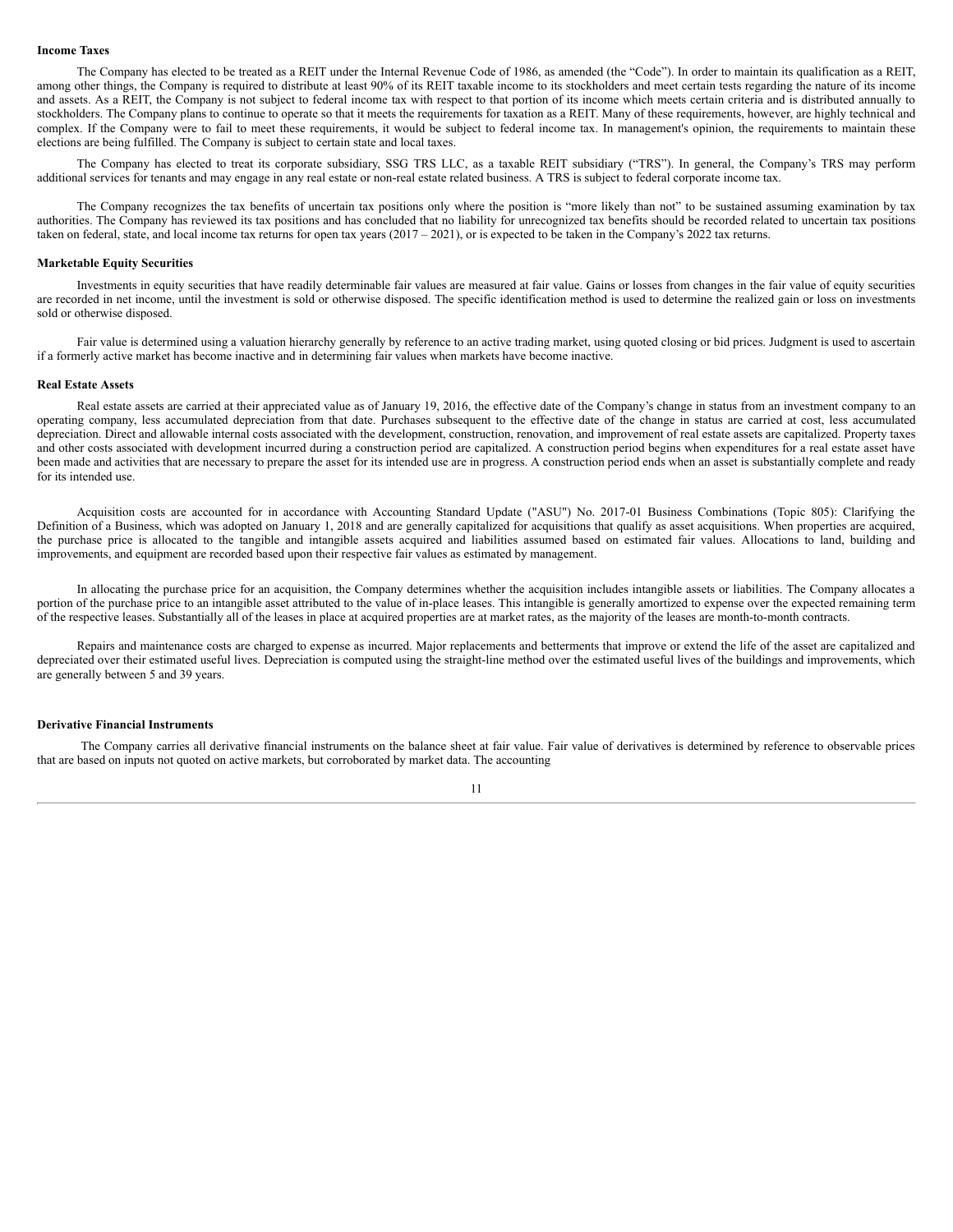for changes in the fair value of a derivative instrument depends on whether the derivative has been designated and qualifies as part of a hedging relationship. The Company's use of derivative instruments has been limited to an interest rate cap agreement and such instrument is not designated as a cash flow hedge. The fair values of derivative instruments are included in prepaid expenses and other assets in the accompanying balance sheets. For derivative instruments not designated as cash flow hedges, the unrealized gains and losses are included in interest expense in the accompanying statements of operations. For derivatives designated as cash flow hedges, the effective portion of the changes in the fair value of the derivatives is initially reported in accumulated other comprehensive income (loss) in the Company's balance sheets and subsequently reclassified into earnings when the hedged transaction affects earnings. The valuation analysis of the interest rate cap reflects the contractual terms of derivatives, including the period to maturity, and uses observable market-based inputs, including interest rate curves.

#### **Accounts Payable and Accrued Expenses**

Accounts payable and accrued expenses generally consist of property tax accruals, unearned rental income, and trade payables.

### **Revenue and Expense Recognition**

Revenues from stores, which are primarily composed of rental income earned pursuant to month-to-month leases for storage space, as well as associated late charges and administrative fees, are recognized as earned in accordance with ASC Topic 842, *Leases*. Promotional discounts reduce rental income over the promotional period. Ancillary revenues from sales of merchandise and tenant insurance and other income are recognized as earned in accordance with ASC Topic 606, *Revenue from Contracts with Customers* ("ASC 606").

The Company's management fees are earned subject to the terms of the related property management services agreements ("PSAs"). These PSAs provide that the Company will perform management services, which include leasing and operating the property and providing accounting, marketing, banking, maintenance and other services. These services are provided in exchange for monthly management fees, which are based on a percentage of revenues collected from stores owned by third parties. PSAs generally have original terms of three years, after which management services are provided on a month-to-month basis unless terminated. Management fees are due on the last day of each calendar month that management services are provided.

The Company accounts for the management services provided to a customer as a single performance obligation which are rendered over time each month in accordance with ASC 606. The total amount of consideration from the contract is variable as it is based on monthly revenues, which are influenced by multiple factors, some of which are outside the Company's control. Therefore, the Company recognizes the revenue at the end of each month once the uncertainty is resolved. No disaggregated information relating to PSAs is presented as the Company currently has only one contract.

General and administrative expenses and property operations expenses, which may include among other expenses, property taxes, utilities, repairs and maintenance, and other expenses, are expensed as incurred. The Company accrues for property tax expense based upon actual amounts billed and, in some circumstances, estimates and historical trends when bills or assessments have not been received from the taxing authorities or such bills and assessments are in dispute.

### **Evaluation of Asset Impairment**

The Company evaluates its real estate assets and intangible assets consisting of in-place leases for indicators of impairment. If there are indicators of impairment and we determine that the asset is not recoverable from future undiscounted cash flows to be received through the asset's remaining life (or, if earlier, the expected disposal date), we record an impairment charge to the extent the carrying amount exceeds the asset's estimated fair value or net proceeds from expected disposal.

The Company evaluates goodwill for impairment annually and whenever relevant events, circumstances, and other related factors indicate that fair value may be less that carrying amounts. If it is determined that the carrying amount of goodwill exceeds the amount that would be allocated to goodwill if the reporting unit were acquired for estimated fair value, an impairment charge is recorded. There were no indicators of impairment to goodwill, real estate assets, and intangible assets as of March 31, 2022, and no impairment charges were recorded during for any periods presented herein.

# **Stock-based Compensation**

The measurement and recognition of compensation expense for all stock-based compensation awards to employees are based on estimated fair values. Awards granted are measured at fair value and any compensation expense is recognized over the service periods of each award. For awards granted which contain a graded vesting schedule and the only condition for vesting is a service condition, compensation cost is recognized as an expense on a straight-line basis over the requisite service period as if the award was, in substance, a single award. For awards granted for which vesting is subject to a performance condition, compensation cost is recognized over the requisite service period if and when the Company concludes it is probable that the performance condition will be achieved. The estimated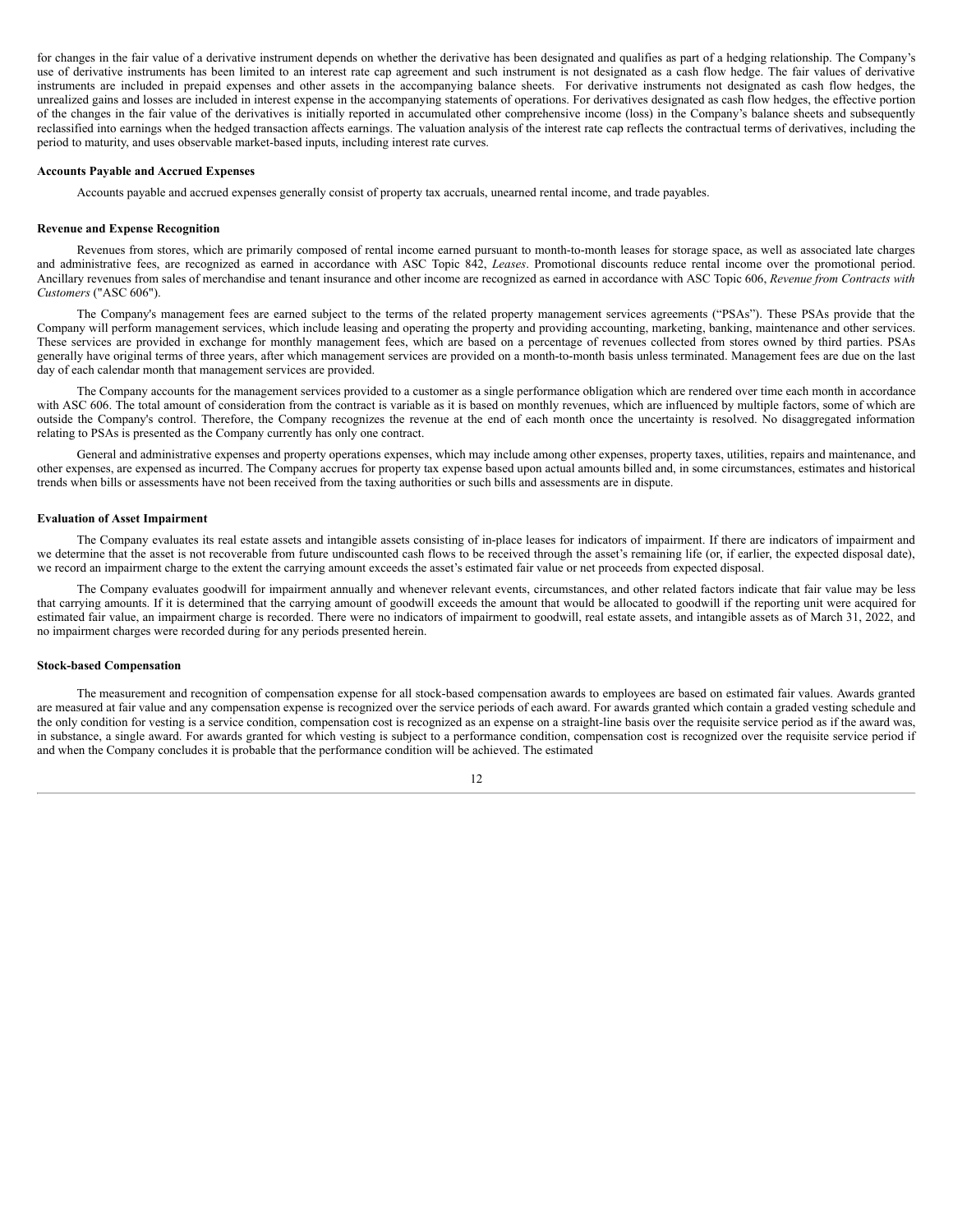number of stock awards that will ultimately vest requires judgment, and to the extent actual results or updated estimates differ from our current estimates, such amounts will be recorded as a cumulative adjustment in the period estimates are revised.

# **Loan Procurement Costs**

Loan procurement costs, net are presented as a direct deduction from the carrying amount of the related debt liability and are amortized using the effective interest method. If there is not an associated debt liability recorded on the consolidated balance sheets, the costs are recorded as an asset net of accumulated amortization. Loan procurement costs associated with the Company's revolving credit facility remain in line of credit issuance costs, net of amortization on the Company's consolidated balance sheets. The costs associated with the line of credit are amortized using the straight-line method, which approximates the effective interest method, over the estimated life of the related debt.

#### **Use of Estimates**

The preparation of the financial statements in conformity with GAAP requires management to make estimates and assumptions that affect the reported amounts of assets and liabilities, the disclosure of contingent assets and liabilities at the date of the financial statements, and the reported amounts of revenues and expenses during the reporting period.

# **Recently Issued Accounting Standards**

In March 2020, the FASB issued ASU 2020-04, *Reference Rate Reform* (Topic 848). ASU 2020-04 contains practical expedients for reference rate reform related activities that impact debt, leases, derivatives and other contracts. The guidance in ASU 2020-04 is optional and may be elected over time as reference rate reform activities occur. The Company continues to evaluate the impact of the guidance and may apply other elections as applicable as additional changes in the market occur. **3. REAL ESTATE ASSETS**

The carrying value of the Company's real estate assets is summarized as follows

|                                        | <b>March 31, 2022</b> | <b>December 31, 2021</b> |
|----------------------------------------|-----------------------|--------------------------|
| Land                                   | 6.122.065             | 6.122.065                |
| Buildings, improvements, and equipment | 60.600.550            | 60.571.060               |
| Self storage properties                | 66,722,615            | 66,693,125               |
| Less: Accumulated depreciation         | (8,707,980)           | (8,303,059)              |
| Real estate assets, net                | 58.014.635            | 58.390.066               |

# **4. MARKETABLE EQUITY SECURITIES**

Investments in marketable equity securities consisted of the following:

|                                                  | <b>Gross Unrealized</b> |  |                         |  |               |  |           |  |
|--------------------------------------------------|-------------------------|--|-------------------------|--|---------------|--|-----------|--|
| March 31, 2022                                   | <b>Cost Basis</b>       |  | Gains                   |  | <b>Losses</b> |  | Value     |  |
| Investment in marketable equity securities       |                         |  |                         |  |               |  |           |  |
| Common stocks                                    | 755,487                 |  | 2,501,944               |  | _             |  | 3,257,431 |  |
| Total investment in marketable equity securities | 755,487                 |  | 2,501,944               |  | —             |  | 3,257,431 |  |
|                                                  |                         |  |                         |  |               |  |           |  |
|                                                  |                         |  | <b>Gross Unrealized</b> |  |               |  |           |  |
| December 31, 2021                                | <b>Cost Basis</b>       |  | Gains                   |  | Losses        |  | Value     |  |
| Investment in marketable equity securities       |                         |  |                         |  |               |  |           |  |
| Common stocks                                    | 755,487                 |  | 2,727,695               |  |               |  | 3,483,182 |  |

# **5. FAIR VALUE MEASUREMENTS**

The use of fair value to measure the financial instruments held by the Company is fundamental to its consolidated financial statements and is a critical accounting estimate. The application of fair value measurements may be on a recurring or nonrecurring basis depending on the accounting principles applicable to the specific asset or liability or whether management has elected to carry the item at its estimated fair value.

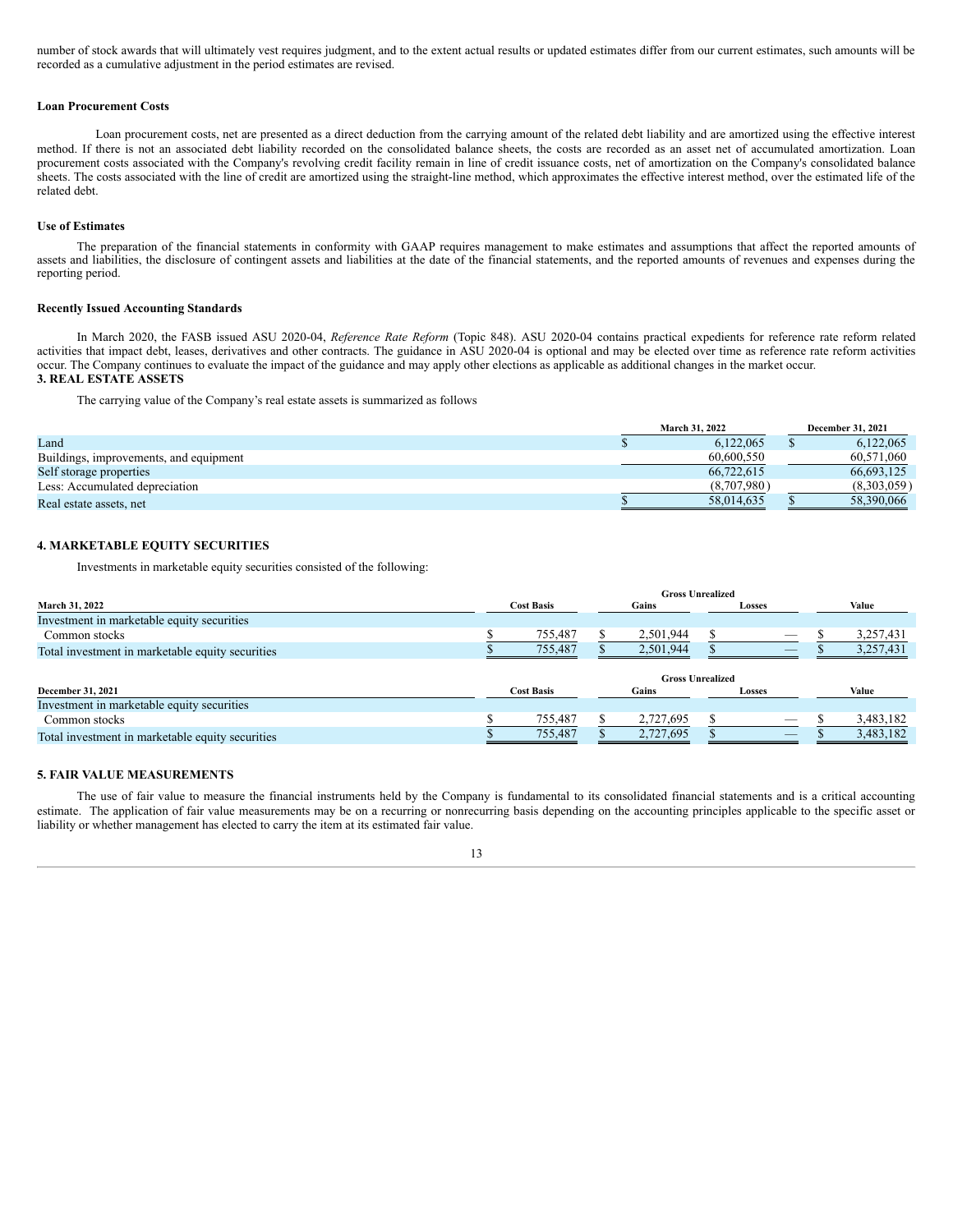The hierarchy of valuation techniques is based on whether the inputs to those techniques are observable or unobservable. Observable inputs reflect market data obtained from independent sources, while unobservable inputs reflect the Company's market assumptions. These two types of inputs create the following fair value hierarchy:

Level 1 — Quoted prices in active markets for identical instruments or liabilities.

Level 2 — Prices determined using other significant observable inputs. Observable inputs are inputs that other market participants would use in pricing an asset or liability and are developed based on market data obtained from sources independent of the Company. These may include quoted prices for similar assets and liabilities, interest rates, prepayment speeds, credit risk, and market-corroborated inputs.

Level 3 — Prices determined using significant unobservable inputs. In situations where quoted prices or observable inputs are unavailable (for example, when there is little or no market activity for an investment at the end of the period), unobservable inputs may be used. Unobservable inputs reflect the Company's own assumptions about the factors that market participants use in pricing an asset or liability and are based on the best information available in the circumstances.

This hierarchy requires the Company to use observable market data, when available, and to minimize the use of unobservable inputs when estimating fair value. The valuation method used to estimate fair value may produce a fair value measurement that may not be indicative of ultimate realizable value. Furthermore, while management believes its valuation methods are appropriate and consistent with those used by other market participants, the use of different methods or assumptions to estimate the fair value of certain financial instruments could result in a different estimate of fair value at the reporting date. Those estimated values may differ significantly from the values that would have been used had a readily available market for such loans or investments existed, or had such loans or investments been liquidated, and those differences could be material to the financial statements.

Fair valued assets consist of shares of marketable equity securities and an interest rate cap. The value of the equity securities is based on a traded market price and is considered to be a level 1 measurement, and the value of the interest rate cap is based on its maturity, observable market-based inputs including interest rate curves and is considered to be a level 2 measurement.

The following table provides the assets and liabilities carried at fair value measured on a recurring basis including assets valued at zero:

| <b>March 31, 2022</b>        | Level 1   | Level 2                  | Level 3 |   | Total     |
|------------------------------|-----------|--------------------------|---------|---|-----------|
| Assets                       |           |                          |         |   |           |
| Marketable equity securities | 3,257,431 | $\overline{\phantom{m}}$ |         | S | 3,257,431 |
| Interest rate cap derivative |           | 46,960                   |         |   | 46,960    |
| Total assets at fair value   | 3,257,431 | 46.960                   |         |   | 3,304,391 |
|                              | Level 1   | Level 2                  | Level 3 |   | Total     |
| December 31, 2021            |           |                          |         |   |           |
|                              |           |                          |         |   |           |
| Assets                       |           |                          |         |   |           |
| Marketable equity securities | 3,483,182 |                          |         |   | 3,483,182 |
| Interest rate cap derivative |           | 9.408                    |         |   | 9,408     |

There were no assets transferred from level 1 to level 2 as of March 31, 2022. The Company did not have any assets or liabilities that are re-measured on a recurring basis using significant unobservable inputs as of March 31, 2022.

The fair values of financial instruments including cash and cash equivalents, restricted cash, accounts receivable, and accounts payable and accrued expenses approximated their respective carrying values as of March 31, 2022, due to the short maturity of these instruments. The estimated fair value of the Company's combined debt was approximately \$17,146,359 as of March 31, 2022. This estimate was based on market interest rates for comparable obligations, general market conditions, and maturity.

# **6. DERIVATIVES**

The Company's objective in using an interest rate derivative is to add stability to interest expense and to manage its exposure to interest rate movements. To accomplish this objective, the Company uses an interest rate cap to manage interest rate risk. The Company carries the premium paid for the interest rate cap as an asset on the balance sheet at fair value. The change in the unrealized gain or loss of the premium is recorded as an increase or decrease to interest expense.

The following table summarizes the terms of the Company's derivative financial instrument: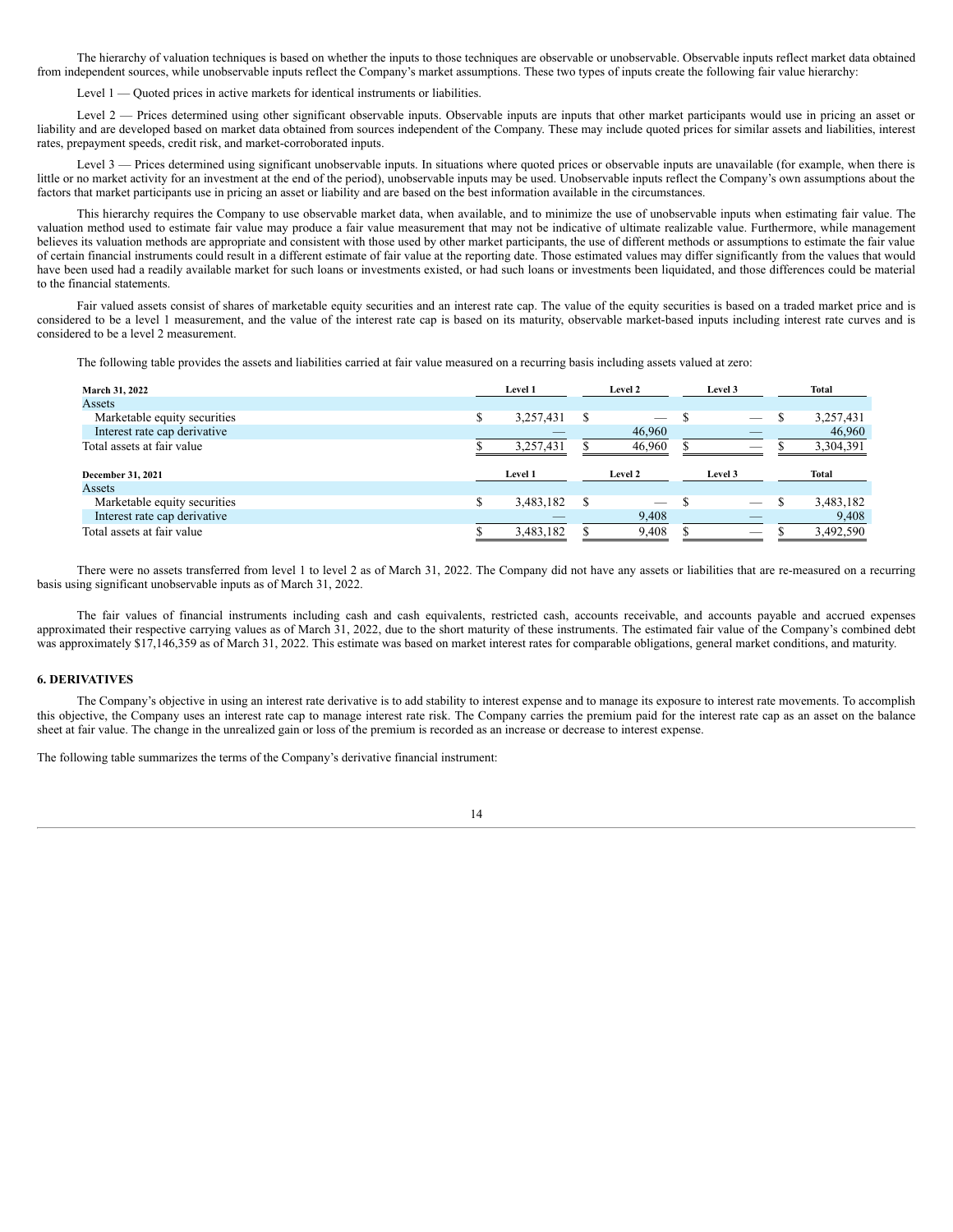|                         | Notional Amount  |                         |        | ∴ffective | <b>Maturity</b> |
|-------------------------|------------------|-------------------------|--------|-----------|-----------------|
| Product                 | 31.2022<br>March | 31.2021<br>Dec<br>`emb. | Strike | Date      | Date            |
| $\sim$<br>Cap Agreement | 7.500.000        | .000<br>500             |        | /20/2021  | 7/6/2024        |

The counterparty to this arrangement is SMBC Capital Markets. The Company is potentially exposed to credit loss in the event of non-performance by the counterparty. The Company does not anticipate the counterparty to fail to meet its obligations as they become due.

# **7. NOTE PAYABLE**

On June 24, 2016, certain wholly-owned subsidiaries ("Secured Subsidiaries") of the Company entered into a loan agreement and certain other related agreements (collectively, the "Loan Agreement") between the Secured Subsidiaries and Insurance Strategy Funding IV, LLC (the "Lender"). Under the Loan Agreement, the Secured Subsidiaries are borrowing from the Lender in the principal amount of \$20 million pursuant to a promissory note (the "Promissory Note"). The Promissory Note bears an interest rate equal to 4.192% per annum and is due to mature on July 1, 2036. Pursuant to a security agreement (the "Security Agreement"), the obligations under the Loan Agreement are secured by certain real estate assets owned by the Secured Subsidiaries.

The Company entered into a non-recourse guaranty on June 24, 2016 (the "Guaranty," and together with the Loan Agreement, the Promissory Note and the Security Agreement, the "Loan Documents") to guarantee the payment to the Lender of certain obligations of the Secured Subsidiaries under the Loan Agreement.

The Loan Documents require the Secured Subsidiaries and the Company to comply with certain covenants, including, among others, a minimum net worth test and other customary covenants. The Lender may accelerate amounts outstanding under the Loan Documents upon the occurrence of an event of default (as defined in the Loan Agreement) including, but not limited to, the failure to pay amounts due or commencement of bankruptcy proceedings.

The Company incurred loan procurement costs of \$646,246 and such costs have been recorded as a reduction of the note payable on the consolidated balance sheet and are amortized as an adjustment to interest expense over the term of the loan. The Company recorded amortization expense of \$9,679 and \$9,953 for the three months ended March 31, 2022 and 2021, respectively.

The carrying value of the Company's note payable is summarized as follows:

| <b>Note Pavable</b>               | <b>March 31, 2022</b> | <b>December 31, 2021</b> |            |  |
|-----------------------------------|-----------------------|--------------------------|------------|--|
| Principal balance outstanding     | 18.204.007            |                          | 18.335.407 |  |
| Less: Loan procurement costs, net | (409.216)             |                          | (418,894)  |  |
| Total note payable, net           | 17.794.791            |                          | 17.916.513 |  |

As of March 31, 2022, the note payable was secured by certain of the Company's stores with an aggregate net book value of approximately \$25.8 million. The following table represents the future principal payment requirements on the note payable as of March 31, 2022:

| 2022 (9 months)          | 403,957    |
|--------------------------|------------|
| 2023                     | 558,714    |
| 2024                     | 582,591    |
| 2025                     | 607,488    |
| 2026                     | 633,449    |
| 2027 and thereafter      | 15,417,808 |
| Total principal payments | 18,204,007 |

# **Revolving Line of Credit**

On July 6, 2021, certain wholly owned subsidiaries ("Amended Credit Facility Secured Subsidiaries") of the Company entered into a first amendment to the Credit Facility Loan Agreement (collectively, the "Amended Credit Facility Loan Agreement") between the Amended Credit Facility Secured Subsidiaries and The Huntington National Bank, successor by merger to TCF National Bank ("Amended Credit Facility Lender"). Under the Amended Credit Facility Loan Agreement, the Amended Credit Facility Secured Subsidiaries may borrow from the Amended Credit Facility Lender in the principal amount of up to \$15 million pursuant to a promissory note (the "Amended Credit Facility Promissory Note"). The Amended Credit Facility Promissory Note bears an interest rate equal to 3% plus the greater of the One Month U.S. Dollar London Inter-Bank Offered Rate or one-quarter of one percent (0.25%) and is due to

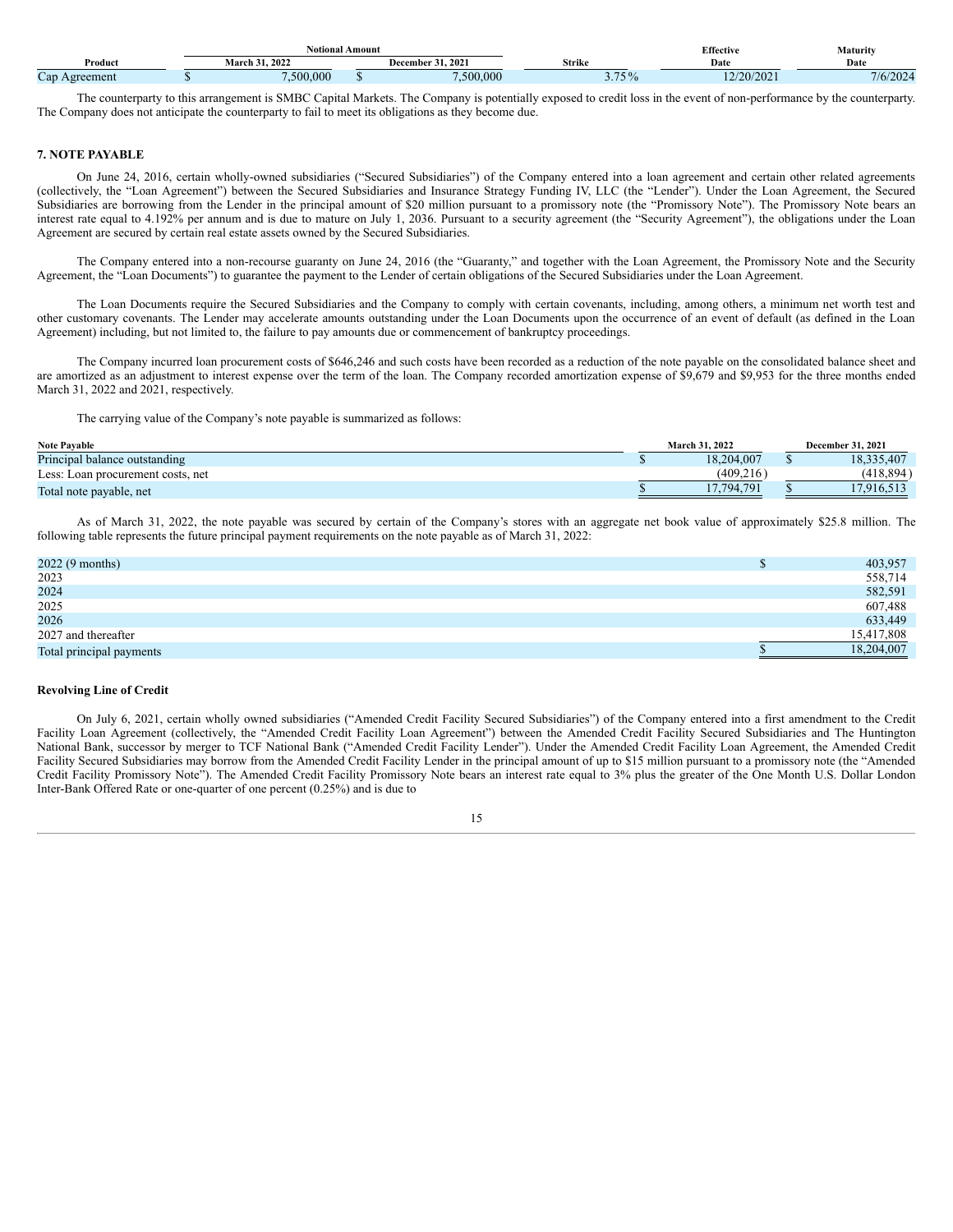mature on July 6, 2024. As of March 31, 2022, the effective interest rate was 3.25%. The obligations under the Amended Credit Facility Loan Agreement are secured by certain real estate assets owned by the Amended Credit Facility Secured Subsidiaries. The Company entered into an amended and restated guaranty of payment on July 6, 2021 ("Amended Credit Facility Guaranty," and together with the Amended Credit Facility Loan Agreement, the Amended Credit Facility Promissory Note and related instruments, the "Amended Credit Facility Loan Documents" or the "Revolver") to guarantee the payment to the Amended Credit Facility Lender of certain obligations of the Amended Credit Facility Secured Subsidiaries under the Amended Credit Facility Loan Agreement. The Company and the Amended Credit Facility Secured Subsidiaries paid customary fees and expenses in connection with their entry into the Amended Credit Facility Loan Documents.

The Revolver requires the Subsidiaries and the Company to comply with certain covenants, including, among others, customary financial covenants. The Lender may accelerate amounts outstanding under the Loan Documents upon the occurrence of an Event of Default (as defined in the Agreement) including, but not limited to, the failure to pay amounts due to the Lender or commencement of bankruptcy proceedings.

The Company incurred issuance costs of \$231,926 and \$477,981 for the July 6, 2021 Revolver extension and entry into the Revolver in December 18, 2018, respectively, and such costs are amortized as an adjustment to interest expense using the straight-line method, which approximates the effective interest method, over the term of the loan. The Company recorded amortization expense of \$25,400 and \$39,832 for the three months ended March 31, 2022 and 2021, respectively. The was no outstanding loan balance under the Revolver as of March 31, 2022 and December 31, 2021, respectively.

# **8. LEASES**

# **Global Self Storage as Lessor**

The Company's property rental revenue is primarily related to rents received from tenants at its operating stores. The Company's leases with its self storage tenants are generally on month-to-month terms, include automatic monthly renewals, allow flexibility to increase rental rates over time as market conditions permit, and provide for the collection of contingent fees such as late fees. These leases do not include any terms or conditions that allow the tenants to purchase the leased space. All self-storage leases for which the Company acts as lessor have been classified as operating leases. The real estate assets related to the Company's stores are included in "Real estate assets, net" on the Company's consolidated balance sheets and are presented at historical cost less accumulated depreciation and impairment, if any. Rental income related to these operating leases is included in property rental revenue on the Company's consolidated statements of operations, and is recognized each month during the month-to-month terms at the rental rate in place during each month.

# **Global Self Storage as Lessee**

The Company is a lessee in a lease agreement for an automobile entered into November 2019 with a lease term of three years. The lease agreement does not contain any material residual value guarantees or material restrictive covenants. As a result of the Company's election of the package of practical expedients permitted within ASC Topic 842, which among other things, allows for the carryforward of historical lease classification, all of the Company's lease agreements have been classified as operating leases. Lease expense for payments related to the Company's operating leases is recognized on a straight-line basis over the lease term.

Right-of-use assets represent the Company's right to use an underlying asset during the lease term and lease liabilities represent the Company's obligation to make lease payments as specified in the lease. Right-of-use assets and lease liabilities related to the Company's operating leases are recognized at the lease commencement date based on the present value of the remaining lease payments over the lease term. As the Company's leases do not provide an implicit rate, the Company uses its incremental borrowing rate based on the information available surrounding the Company's secured borrowing rates and implied secured spread at the lease commencement date in determining the present value of lease payments. The right-of-use asset also includes any lease payments made at or before lease commencement less any lease incentives. The Company had right-of-use assets and lease liabilities related to its operating leases of \$8,184 and \$8,184 and \$11,622 and \$11,622, respectively, as of March 31, 2022 and December 31, 2021. Such amounts are amortized using a straight-line method over the term of the lease included in prepaid expenses and other assets and accounts payable and accrued expenses on the Company's consolidated balance sheets, respectively. Amortization expense for the three months ended March 31, 2022 and 2021 was \$3,438 and \$3,278, respectively. As of March 31, 2022, the Company's weighted average remaining lease term and weighted average discount rate related to its operating leases were approximately 0.6 years and 4.78%, respectively.

The future minimum lease payments under the automobile lease are \$8,315 for the year ending December 31, 2022.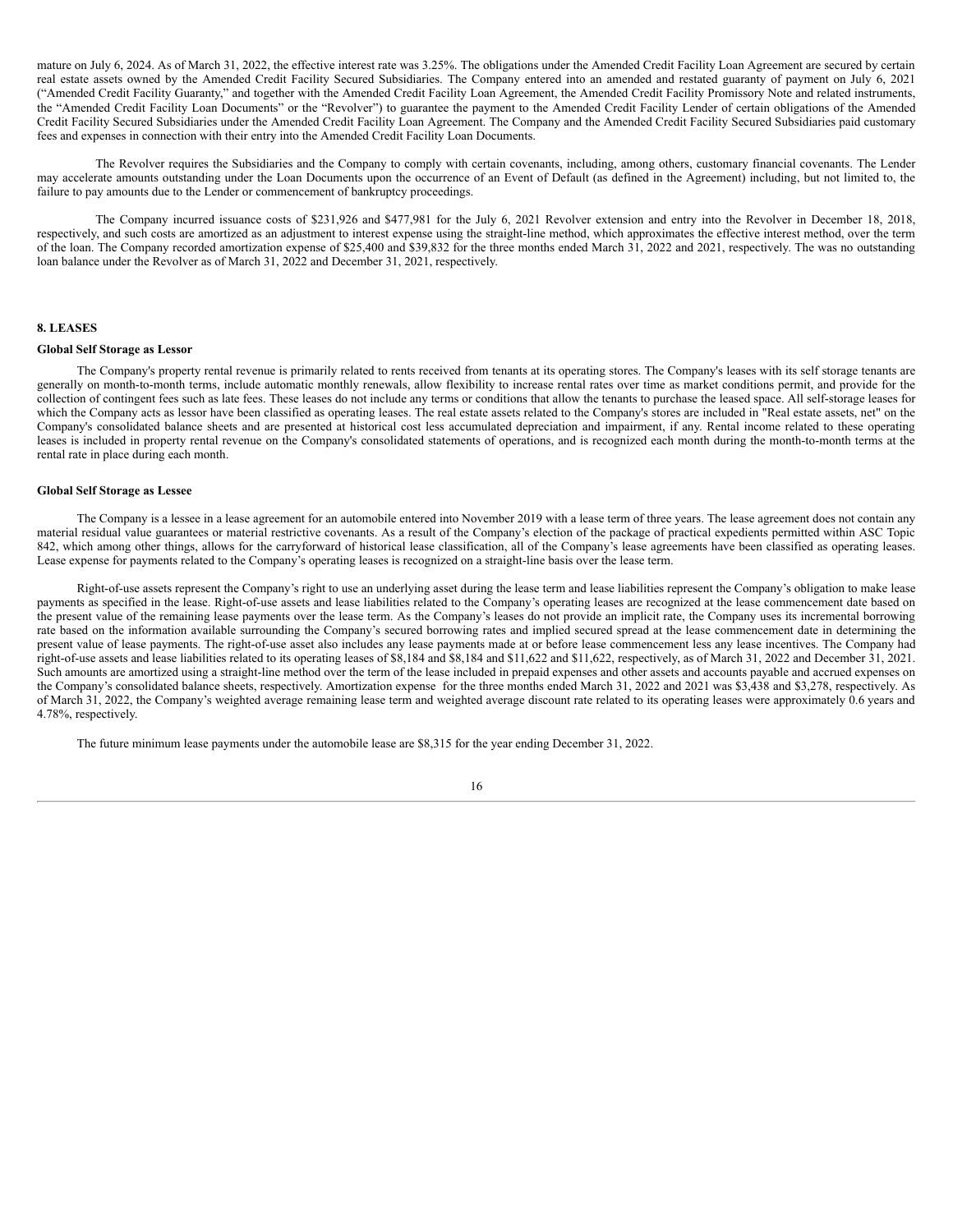### **9. EARNINGS PER SHARE**

Earnings per share ("EPS") is calculated under the two-class method under which all earnings (distributed and undistributed) are allocated to each class of common stock and participating securities based on their respective rights to receive dividends. The Company grants restricted stock to certain employees under its stock-based compensation programs, which entitle recipients to receive nonforfeitable dividends during the vesting period on a basis equivalent to the dividends paid to holders of the Company's common stock, \$0.01 par value (the "common stock"); these unvested awards meet the definition of participating securities.

The following table sets forth the computation of basic and diluted earnings per share:

|                                                                                            | For the Three Months Ended March 31, |            |  |           |
|--------------------------------------------------------------------------------------------|--------------------------------------|------------|--|-----------|
|                                                                                            |                                      | 2022       |  | 2021      |
| Net income                                                                                 |                                      | 283.207    |  | 411.247   |
| Earnings and dividends allocated to participating securities                               |                                      | (5,533)    |  | (3,566)   |
| Net income attributable to common stockholders                                             |                                      | 277,674    |  | 407,681   |
| Weighted average common shares outstanding:                                                |                                      |            |  |           |
| Average number of common shares outstanding - basic                                        |                                      | 10,660,921 |  | 9,292,488 |
| Net effect of dilutive unvested restricted stock awards included for treasury stock method |                                      | 61,142     |  | 16,799    |
| Average number of common shares outstanding - diluted                                      |                                      | 10,722,063 |  | 9,309,287 |
| Earnings per common share                                                                  |                                      |            |  |           |
| Basic                                                                                      |                                      | 0.03       |  | 0.04      |
| Diluted                                                                                    |                                      | 0.03       |  | 0.04      |

Common stock dividends totaled \$700,339 (\$0.065 per share) and \$607,303 (\$0.065 per share) for the three months ended March 31, 2022 and 2021, respectively.

#### **10. RELATED PARTY TRANSACTIONS**

Certain officers and directors of the Company also serve as officers and/or directors of Winmill & Co. Incorporated ("Winco"), Bexil Corporation, Tuxis Corporation ("Tuxis"), and/or their affiliates (collectively with the Company, the "Affiliates"). As of March 31, 2022, certain of the Affiliates and the Company's directors and employees may be deemed to own, in the aggregate, approximately 7.9% of the outstanding common stock.

Pursuant to an arrangement between a professional employer organization ("PEO") and the Affiliates, the PEO provides payroll, benefits, compliance, and related services for employees of the Affiliates in accordance with applicable rules and regulations under the Code and, in connection therewith, Midas Management Corporation ("MMC"), a subsidiary of Winco, acts as a conduit payer of compensation and benefits to the Affiliates' employees including those who are concurrently employed by the Company and its Affiliates. The aggregate compensation and benefits accrued and paid by the Company to MMC for the three months ended March 31, 2022 and 2021 were \$578,208 and \$587,130 ,respectively. Expenses for various concurrently used administrative and support functions incurred by the Affiliates are allocated at cost among them. The aggregate administrative and support function expenses accrued and paid by the Company to Winco was \$4,992 and \$16,656 for the three months ended March 31, 2022 and 2021, respectively. The Affiliates participate in a  $401(k)$  retirement savings plan for substantially all qualified employees. A matching expense based upon a percentage of contributions to the plan by eligible employees is incurred and allocated among the Affiliates. The matching expense is accrued and funded on a current basis and may not exceed the amount permitted as a deductible expense under the Code. The Company's allocated matching expense was \$23,657 and \$23,935 for the three months ended March 31, 2022 and 2021, respectively. As of March 31, 2022, the Company had reimbursements payable to MMC and Winco for compensation, benefits, and administrative and support function expenses of \$38,426.

The Company currently reimburses monthly automobile expenses of \$1,000 per month to its President, Mark C. Winmill. To the extent that the monthly payment under the Company's automobile lease exceeds the current monthly reimbursement amount, Mr. Winmill voluntarily reimburses the Company for the excess amount. In this regard, Mr. Winmill has reimbursed the Company \$1,878 and \$2,254 for the automobile payments paid and due in 2022 and 2021, respectively.

The Company leases office space and storage to certain Affiliates under rental agreements. The terms of occupancy are month to month and automatically renew unless terminated by either party on ten days' written notice. The Company earned rental income of \$4,800 and \$2,301 for the three months ended March 31, 2022 and 2021.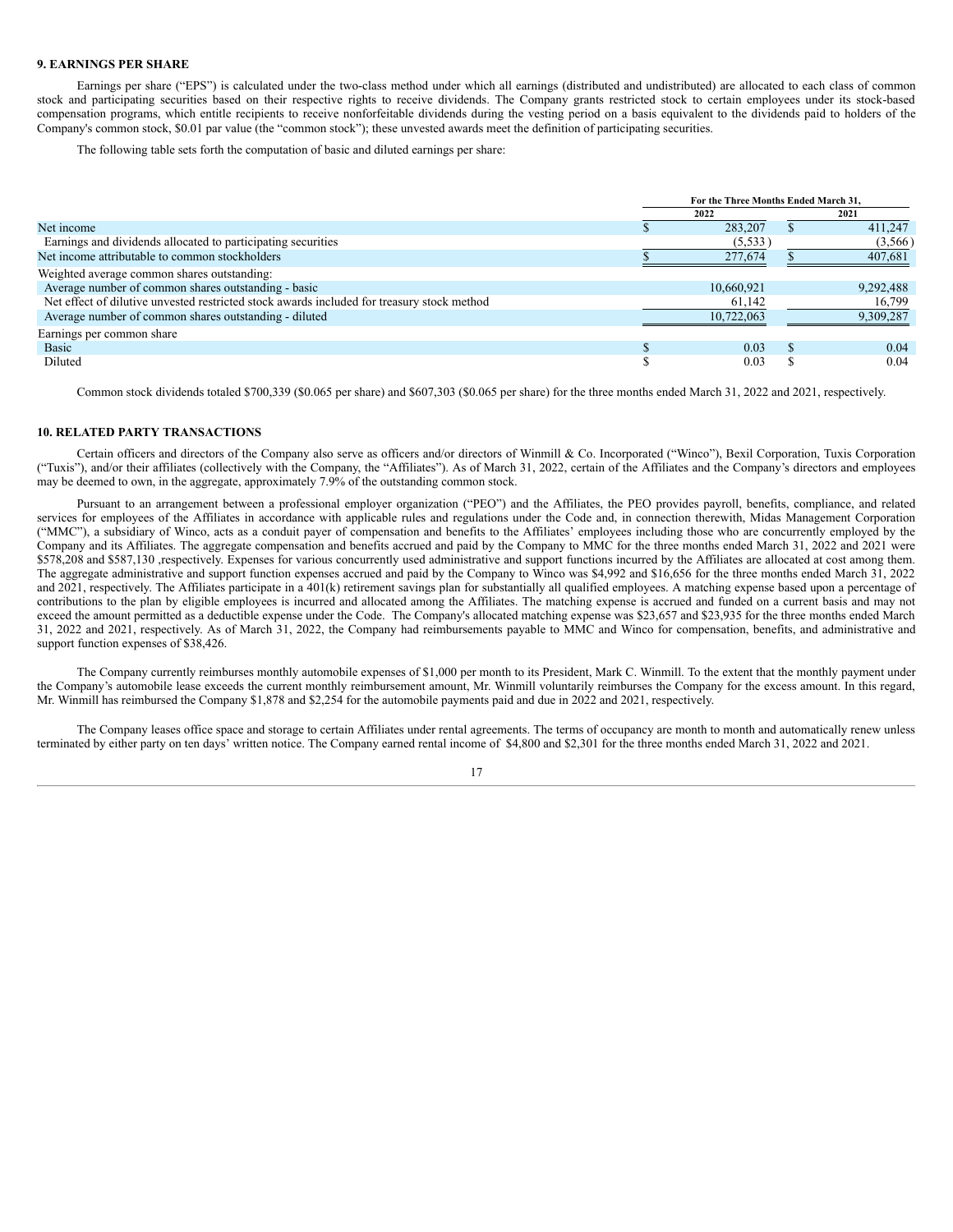On May 19, 2020, MMC (the "Borrower") entered into a Paycheck Protection Program Term Note ("PPP Note") with Customers Bank on behalf of itself and the Affiliates under the Paycheck Protection Program (the "Program") of the Coronavirus Aid, Relief, and Economic Security Act ("CARES Act") administered by the U.S. Small Business Administration (the "SBA"). The Borrower received total proceeds of \$486,602 from the PPP Note of which \$307,210 was attributable to the Company under the SBA's loan determination formula. In accordance with the requirements of the CARES Act, the Affiliates used the proceeds from the PPP Note primarily for payroll and other eligible costs. Interest accrues on the PPP Note at the rate per annum of 1.00%. In March 2021, the Borrower applied to Customers Bank for forgiveness of the amount due on the PPP Note in an amount equal to the sum of payroll and other eligible costs incurred during the Covered Period, as defined therein, following disbursement under the PPP Note. On April 5, 2022, the Borrower was granted forgiveness of the entire PPP Note and any accrued interest.

For the three months ended March 31, 2022, there has been no impact to the Company's operations or cash flows due to the PPP Note.

### **11. CAPITAL STOCK**

As of March 31, 2022, the Company was authorized to issue 450,000,000 shares of common stock of which 10,800,278 were issued and outstanding. The Company was also authorized to issue 50,000,000 shares of preferred stock, \$0.01 par value, of which none has been issued.

On January 14, 2022, the Company entered into an At Market Offering Sales Agreement (the "Sales Agreement") with B. Riley Securities, Inc. (the "Agent") pursuant to which the Company may sell, from time to time, shares of common stock having an aggregate offering price of up to \$15,000,000, through the Agent. As of March 31, 2022, under the Sales Agreement, the Company has sold and issued an aggregate of 65,843 shares of common stock and raised aggregate gross proceeds of approximately \$403,364, less sales commissions of approximately \$8,069 and other offering costs resulting in net proceeds of \$198,370.

#### **12. STOCK-BASED COMPENSATION**

On October 16, 2017 ("Effective Date"), the Company's stockholders approved the Company's 2017 Equity Incentive Plan (the "Plan"). The Plan is designed to provide equity-based incentives to certain eligible persons, as defined in the Plan, in the form of options, share appreciation rights, restricted stock, restricted stock units, dividend equivalent rights or other forms of equity-based compensation as determined in the discretion of the Board of Directors, the Compensation Committee of the Board of Directors, or other designee thereof. The total number of shares of common stock reserved and available for issuance under the Plan on the Effective Date was 760,000.

On March 28, 2022, the Company approved restricted stock awards under the Plan to certain of its officers and employees in the aggregate amount of 26,025 shares, of which 11,000 shares are time-based grants and 15,025 shares are performance-based grants. The Company recorded \$52,604 and \$31,706 for the three months ended March 31, 2022 and 2021, respectively, of expense related to restricted stock awards in general and administrative expense in its consolidated statement of operations. As of March 31, 2022, there was \$237,130 and \$68,720 of unrecognized compensation expense related to unvested time-based and performance-based restricted stock awards, respectively. That cost is expected to be recognized over a weighted-average period of 2.8 years and 2.5 years for time-based and performance-based awards, respectively. The fair value of common stock awards is determined based on the closing trading price of the common stock on the grant date.

#### **Time-Based Restricted Stock Grants**

These time-based grants vest solely based on continued employment, with 6.25% of the shares eligible to vest on each three- month anniversary of the grant date during the remaining four-year time vesting period. Time-based restricted stock cannot be transferred during the vesting period. These time-based restricted stock grants entitle the holder to dividends paid by the Company on shares of its common stock, including unvested shares.

A summary of the Company's performance-based restricted stock grant activity is as follows: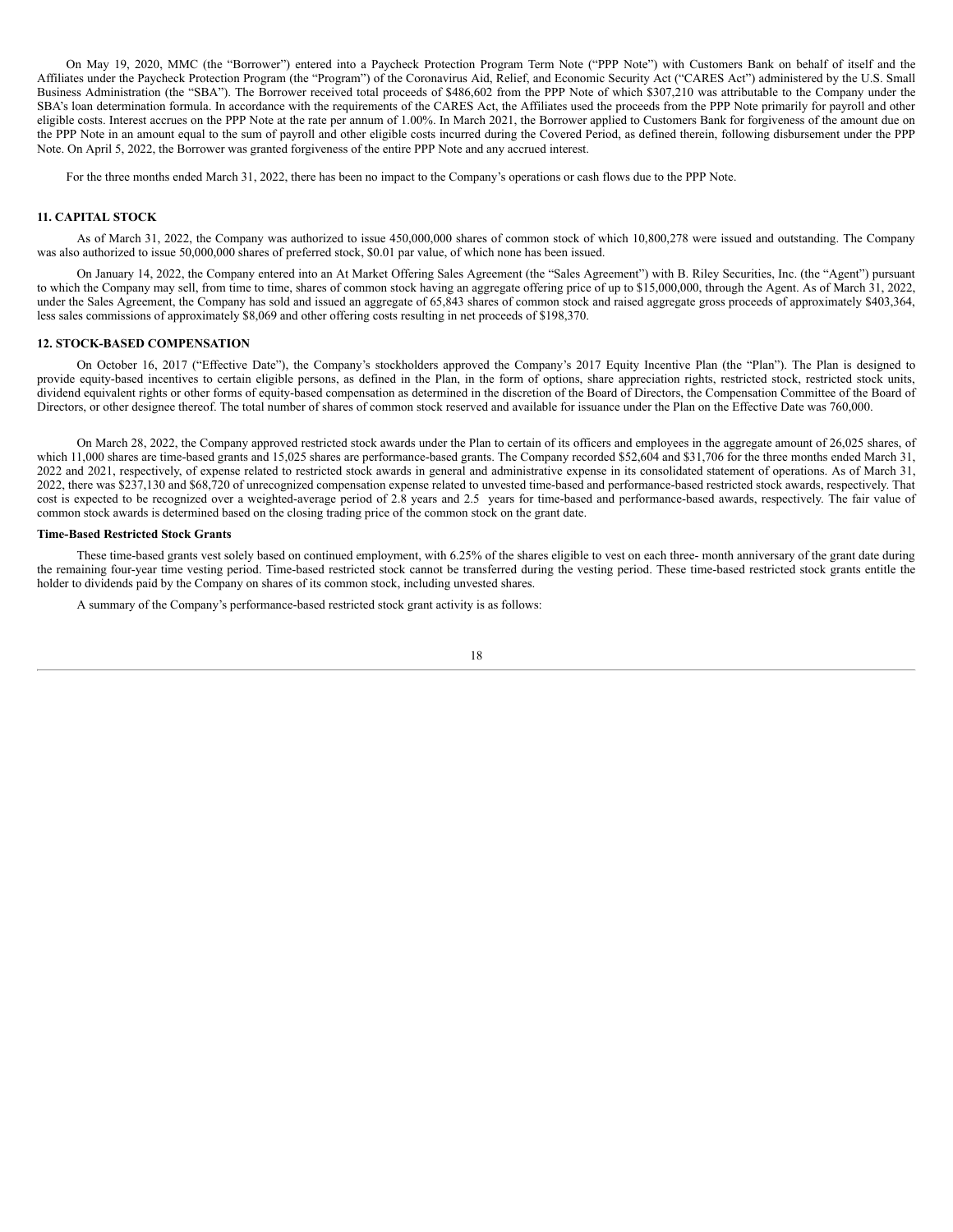| <b>Time-Based Restricted Stock Grants</b> | <b>Shares</b> | <b><i>Heighten Interage</i></b><br><b>Grant-Date</b><br><b>Fair Value</b> |      |
|-------------------------------------------|---------------|---------------------------------------------------------------------------|------|
| Unvested at December 31, 2021             | 61,201        |                                                                           | 4.45 |
| Granted                                   | 11.000        |                                                                           | 5.52 |
| Vested                                    | (6,715)       |                                                                           | 4.49 |
| Forfeited                                 | (203)         |                                                                           | 4.85 |
| Unvested at March 31, 2022                | 65,283        |                                                                           | 4.63 |

**Weighted-Average**

# **Performance-Based Restricted Stock Grants**

Performance-based restricted stock grants vest based on continued employment and the achievement of certain Funds from Operations, as adjusted ("AFFO") and same store revenue growth ("SSRG") goals by the Company during the year of the grant. Each of these performance components are weighted 50% and are measured over the performance cycle, which is defined as the year ending on December 31st in the year of the grant. At the end of the performance cycle, the financial performance components are reviewed to determine the number of shares actually earned, which can be as low as 0% of shares granted and up to a maximum of 200% of shares granted. The shares which are earned will remain subject to quarterly vesting during the remaining four-year time vesting period. Dividends paid by the Company prior to the determination of how many shares are earned will be retained by the Company and released only with respect to earned shares. If a Change in Control (as defined in the Plan) occurs the number of shares earned will equal the greater of the number of shares granted and the number of shares which would have been earned based on the AFFO and SSRG through the date of the Change in Control. If following a Change in Control, a grantee is terminated by the Company without Cause or by the grantee with Good Reason (as each is defined in the Plan), all unvested restricted stock will fully vest.

A summary of the Company's time-based restricted stock grant activity is as follows:

|                                                  |               | Weighted-Average<br><b>Grant-Date</b> |
|--------------------------------------------------|---------------|---------------------------------------|
| <b>Performance-Based Restricted Stock Grants</b> | <b>Shares</b> | <b>Fair Value</b>                     |
| Unvested at December 31, 2021                    | 22,535        | 4.34                                  |
| Granted                                          | 15.025        | 5.52                                  |
| Vested                                           | (6, 541)      | 4.39                                  |
| Unvested at March 31, 2022                       | 31,019        | 4.90                                  |

Forfeitures are accounted for as they occur, compensation cost previously recognized for an award that is forfeited because of a failure to satisfy a service or performance condition is reversed in the period of the forfeiture.

# **13. COMMITMENTS AND CONTINGENCIES**

The Company enters into contracts that contain a variety of representations and warranties and which may provide general indemnifications. The Company's maximum exposure under these arrangements is unknown as it involves future claims that may be made against the Company under circumstances that have not occurred.

# **14. RISKS AND UNCERTANTIES**

# *COVID-19*

The novel coronavirus pandemic ("COVID-19") has continued to impact the U.S. and global economies. The U.S. financial markets have experienced disruption and constrained credit conditions within certain sectors. Although more normalized activities have resumed, at this time the Company cannot predict the full extent of the impacts of the COVID-19 pandemic on the Company and its properties and the COVID-19 pandemic could have a delayed adverse impact on the Company's financial results. The Company will continue to monitor the pandemic's effects and will adjust its operations as necessary.

The full impact of COVID-19 on the real estate industry, the credit markets and consequently on the Company's financial condition and results of operations is uncertain and cannot be predicted at the current time as it depends on several factors beyond the control of the Company including, but not limited to (i) the uncertainty around the severity and duration of the pandemic and the emergence and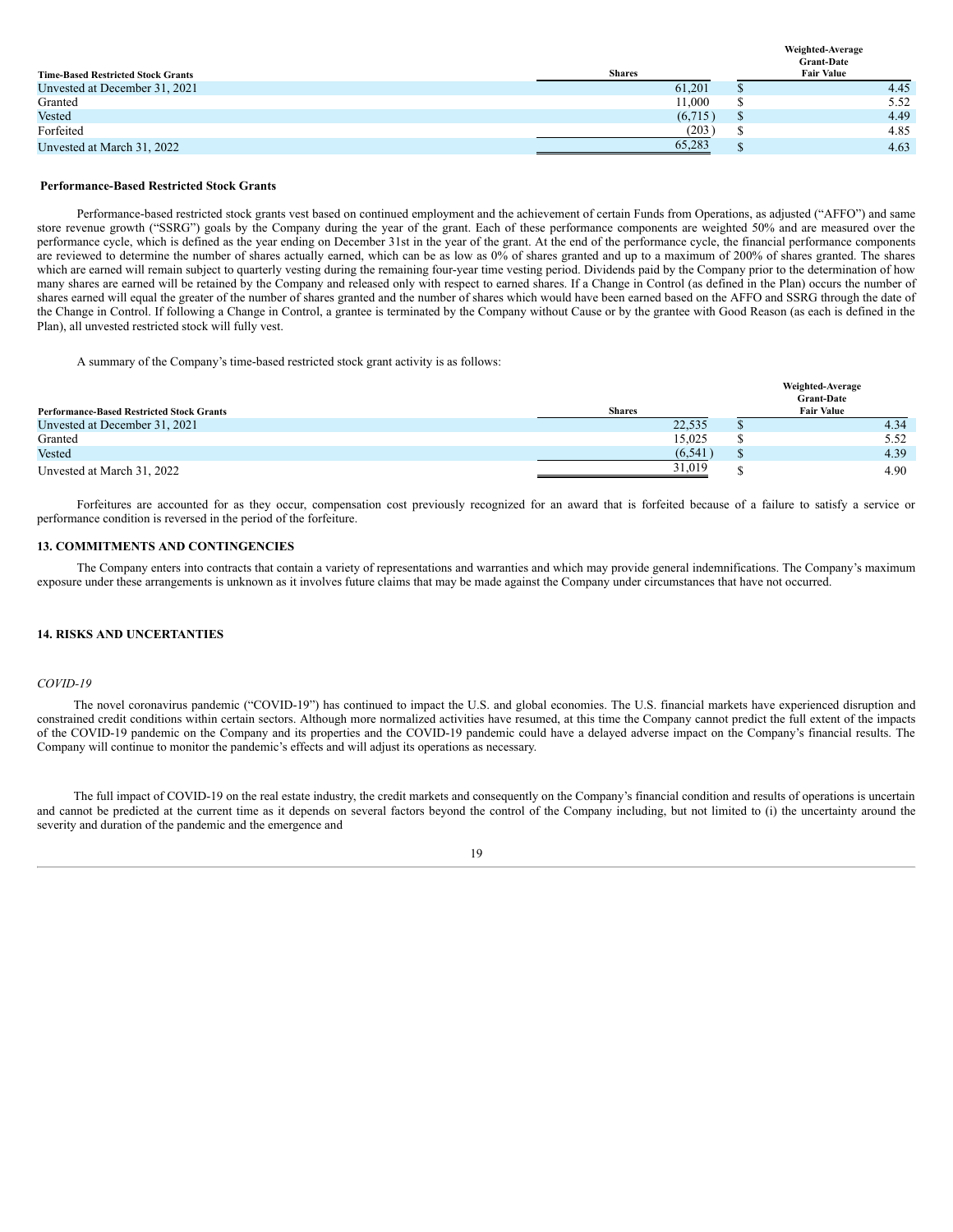severity of COVID-19 variants, (ii) the effectiveness of the United States public health response, including the rate and level of persons receiving vaccinations and the efficacy of such vaccines, (iii) the pandemic's impact on the U.S. and global economies, (iv) the timing, scope and effectiveness of additional governmental responses to the pandemic, (v) the timing and speed of economic recovery, and (vi) the negative impact of the above on our properties.

# *Credit Risk*

Credit risk - Financial assets that are exposed to credit risk consist primarily of cash and cash equivalents and certain portions of accounts receivable including rents receivable from our tenants. Risk to collection of rents receivable is mitigated by: (i) dispersion of rents receivable across many tenants, (ii) marketing targeted to tenants that have established credit, (iii) use of autopay, and (iv) use of collection procedures. Cash, cash equivalents and restricted cash are on deposit with highly rated commercial banks.

# **15. SUBSEQUENT EVENTS**

After March 31, 2022, under the Sales Agreement, the Company has sold and issued an aggregate of 58,701 shares of common stock and raised aggregate gross proceeds of approximately \$354,529, less sales commissions of approximately \$7,092.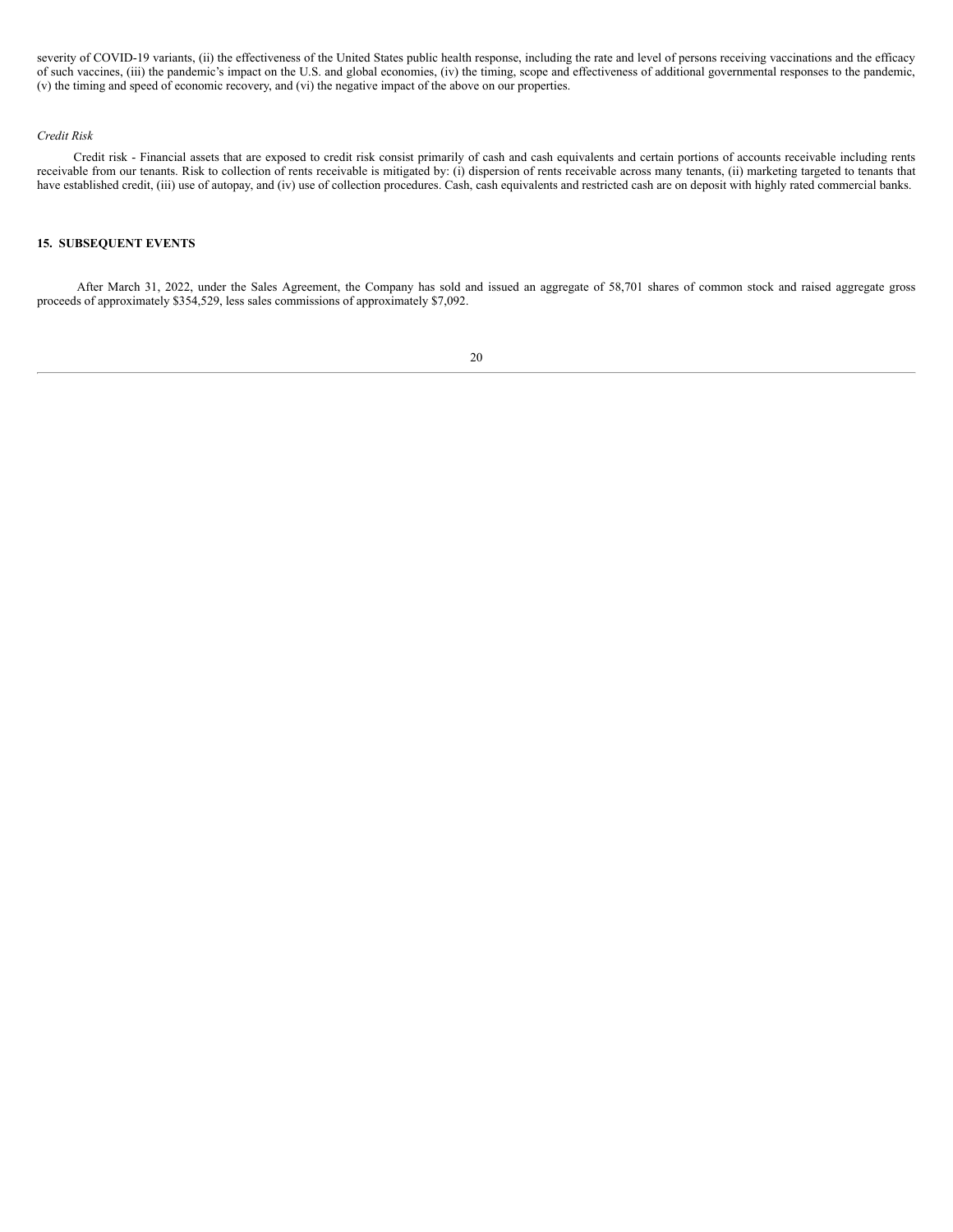# <span id="page-20-0"></span>**Item 2. Management's Discussion and Analysis of Financial Condition and Results of Operations.**

#### **CAUTIONARY LANGUAGE**

The following discussion and analysis should be read in conjunction with our unaudited "Condensed Consolidated Financial Statements" and the "Notes to Condensed Consolidated Financial Statements (unaudited)" appearing elsewhere in this report. We make statements in this section that may be forward looking statements within the meaning of the federal securities laws. For a complete discussion of forward looking statements, see the section in this report entitled "Statement on Forward Looking Information." References to the "Company," "we," "us," or "our company" refer to Global Self Storage, Inc., a Maryland corporation, including, as the context requires, its direct and indirect subsidiaries.

# **CRITICAL ACCOUNTING POLICIES**

Our discussion and analysis of our financial condition and results of operations are based on our unaudited condensed consolidated financial statements contained elsewhere in this report, which have been prepared in accordance with GAAP. Our notes to the unaudited condensed consolidated financial statements contained elsewhere in this report describe the significant accounting policies essential to our unaudited condensed consolidated financial statements. Preparation of our financial statements requires estimates, judgments, and assumptions. We believe that the estimates, judgments, and assumptions that we have used are appropriate and correct based on information available at the time they were made. These estimates, judgments, and assumptions can affect our reported assets and liabilities as of the date of the financial statements, as well as the reported revenues and expenses during the period presented. If there are material differences between these estimates, judgments, and assumptions and actual facts, our financial statements may be affected.

In many cases, the accounting treatment of a particular transaction is specifically dictated by GAAP and does not require our judgment in its application. There are areas in which our judgment in selecting among available alternatives would not produce a materially different result, but there are some areas in which our judgment in selecting among available alternatives would produce a materially different result. Please refer to the notes to the unaudited condensed consolidated financial statements that contain additional information regarding our critical accounting policies and other disclosures.

#### **Management's Discussion and Analysis Overview**

The Company is a self-administered and self-managed REIT that owns, operates, manages, acquires, develops and redevelops self storage properties ("stores" or "properties") in the United States. Our stores are designed to offer affordable, easily accessible, and secure storage space for residential and commercial customers. As of March 31, 2022, the Company owned and operated, or managed, through its wholly owned subsidiaries, thirteen stores located in Connecticut, Illinois, Indiana, New York, Ohio, Pennsylvania, South Carolina, and Oklahoma. The Company was formerly registered under the Investment Company Act of 1940, as amended (the "1940 Act") as a nondiversified, closed end management investment company. The Securities and Exchange Commission's ("SEC") order approving the Company's application to deregister from the 1940 Act was granted on January 19, 2016. On January 19, 2016, the Company changed its name to Global Self Storage, Inc. from Self Storage Group, Inc., changed its SEC registration from an investment company to an operating company reporting under the Securities Exchange Act of 1934, as amended (the "Exchange Act"), and listed its common stock on NASDAQ under the symbol "SELF".

The Company was incorporated on December 12, 1996 under the laws of the state of Maryland. The Company has elected to be treated as a REIT under the Internal Revenue Code of 1986, as amended (the "Code"). To the extent the Company continues to qualify as a REIT, it will not generally be subject to U.S. federal income tax, with certain limited exceptions, on its taxable income that is distributed to its stockholders.

Our store operations generated most of our net income for all periods presented herein. Accordingly, a significant portion of management's time is devoted to seeking to maximize cash flows from our existing stores, as well as seeking investments in additional stores. The Company expects to continue to earn a majority of its gross income from its store operations as its current store operations continue to develop and as it makes additional store acquisitions. Over time, the Company expects to divest its remaining portfolio of investment securities and use the proceeds to acquire, develop, redevelop, and/or operate additional stores. The Company expects its income from investment securities to continue to decrease as it continues to divest its holdings of investment securities.

#### *Financial Condition and Results of Operations*

Our financing strategy is to minimize the cost of our capital in order to maximize the returns generated for our stockholders. For future acquisitions, the Company may use various financing and capital raising alternatives including, but not limited to, debt and/or equity offerings, credit facilities, mortgage financing, and joint ventures with third parties.

On June 24, 2016, certain wholly owned subsidiaries of the Company ("Term Loan Secured Subsidiaries") entered into a loan agreement and certain other related agreements (collectively, the "Term Loan Agreement") between the Term Loan Secured Subsidiaries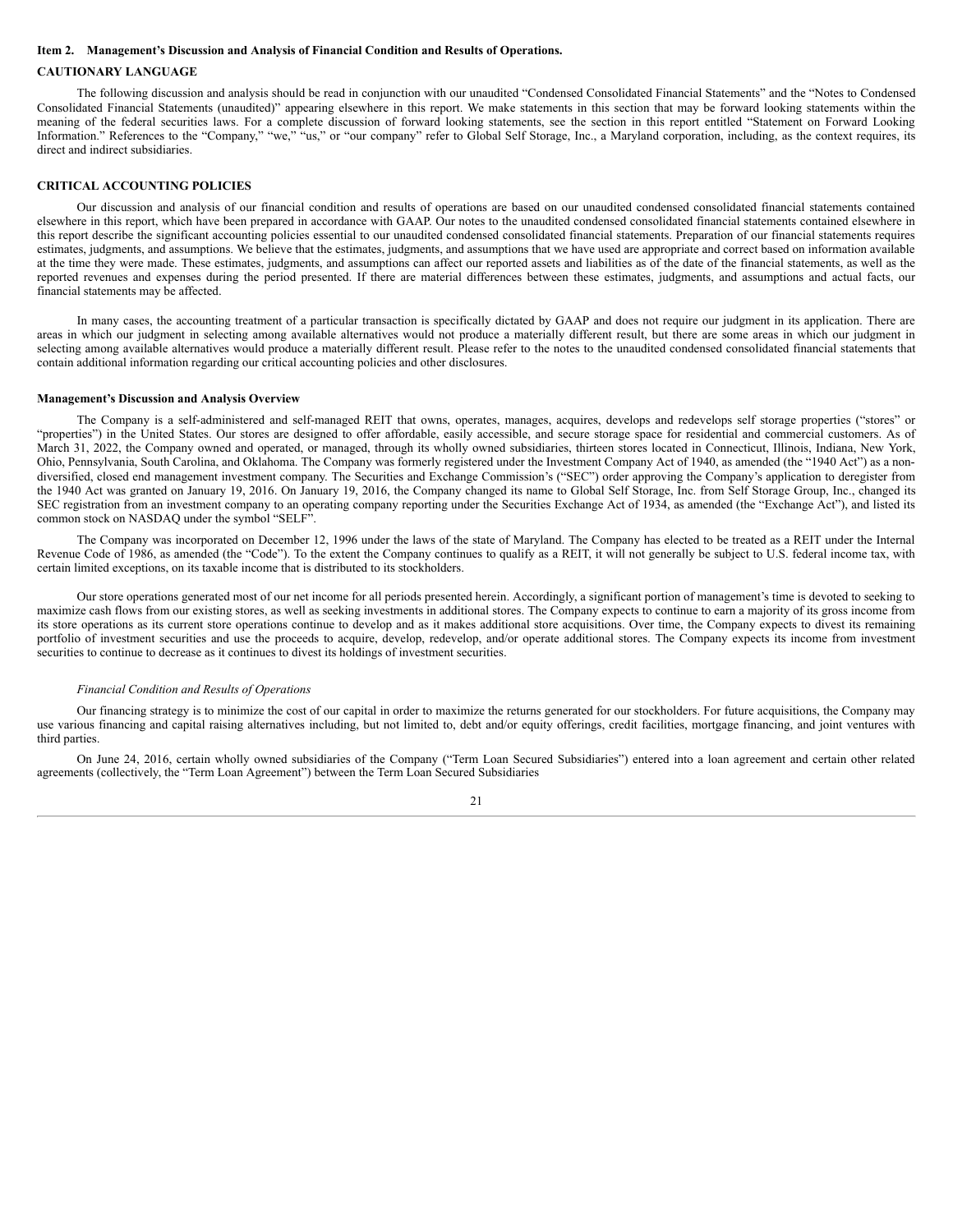and Insurance Strategy Funding IV, LLC (the "Term Loan Lender"). Under the Term Loan Agreement, the Term Loan Secured Subsidiaries are borrowing from Term Loan Lender in the principal amount of \$20 million pursuant to a promissory note (the "Term Loan Promissory Note"). The Term Loan Promissory Note bears an interest rate equal to 4.192% per annum and is due to mature on July 1, 2036. Pursuant to a security agreement (the "Term Loan Security Agreement"), the obligations under the Term Loan Agreement are secured by certain real estate assets owned by the Term Loan Secured Subsidiaries. J.P. Morgan Investment Management, Inc. acted as Special Purpose Vehicle Agent of the Term Loan Lender. The Company entered into a non-recourse guaranty on June 24, 2016 (the "Term Loan Guaranty," and together with the Term Loan Agreement, the Term Loan Promissory Note and the Term Loan Security Agreement, the "Term Loan Documents") to guarantee the payment to Lender of certain obligations of the Term Loan Secured Subsidiaries under the Term Loan Agreement.

On May 19, 2020, an affiliate of the Company (the "Borrower") entered into a Paycheck Protection Program Term Note ("PPP Note") with Customers Bank on behalf of itself, the Company, and certain other affiliates, under the Paycheck Protection Program of the Coronavirus Aid, Relief, and Economic Security Act administered by the U.S. Small Business Administration (the "SBA"). The Borrower received total proceeds of \$486,602 from the PPP Note of which \$307,210 was attributable to the Company under the SBA's loan determination formula. The Borrower thereafter applied for forgiveness of the amount due on the PPP Note. On April 5, 2022, the SBA completed its review of the Borrower's PPP loan forgiveness application and approved loan forgiveness of the entire PPP Note. Accordingly, the Company will not be required to repay its proportionate share of interest on its portion of the PPP Note.

On June 25, 2021, we completed an underwritten public offering whereby we sold and issued an aggregate of 1,121,496 shares of our common stock at the price of \$5.35 per share. Subsequently, the over-allotment option was exercised, and sale completed on June 29, 2021, increasing the total number of shares sold and issued to 1,289,720. We raised aggregate gross proceeds of approximately \$6.9 million in the public offering after giving effect to the exercise of the over-allotment option.

On July 6, 2021, certain wholly owned subsidiaries ("Amended Credit Facility Secured Subsidiaries") of the Company entered into a first amendment to the Credit Facility Loan Agreement (collectively, the "Amended Credit Facility Loan Agreement") between the Amended Credit Facility Secured Subsidiaries and The Huntington National Bank, successor by merger to TCF National Bank ("Amended Credit Facility Lender"). Under the Amended Credit Facility Loan Agreement, the Amended Credit Facility Secured Subsidiaries may borrow from the Amended Credit Facility Lender in the principal amount of up to \$15 million pursuant to a promissory note (the "Amended Credit Facility Promissory Note"). The Amended Credit Facility Promissory Note bears an interest rate equal to 3% plus the greater of the One Month U.S. Dollar London Inter-Bank Offered Rate or one-quarter of one percent (0.25%) and is due to mature on July 6, 2024. As of March 31, 2022, the effective interest rate was 3.25%. The obligations under the Amended Credit Facility Loan Agreement are secured by certain real estate assets owned by the Amended Credit Facility Secured Subsidiaries. The Company entered into an amended and restated guaranty of payment on July 6, 2021 ("Amended Credit Facility Guaranty," and together with the Amended Credit Facility Loan Agreement, the Amended Credit Facility Promissory Note and related instruments, the "Amended Credit Facility Loan Documents") to guarantee the payment to the Amended Credit Facility Lender of certain obligations of the Amended Credit Facility Secured Subsidiaries under the Amended Credit Facility Loan Agreement. The Company and the Amended Credit Facility Secured Subsidiaries paid customary fees and expenses in connection with their entry into the Amended Credit Facility Loan Documents. The Company also maintains a bank account at the Amended Credit Facility Lender. As of March 31, 2022, we have no withdrawn proceeds under the Amended Credit Facility Loan Agreement. We currently intend to strategically withdraw proceeds available under the Amended Credit Facility Loan Agreement to fund: (i) the acquisition of additional self storage properties, (ii) expansions at existing self storage properties in our portfolio, and/or (iii) joint ventures with third parties for the acquisition and expansion of self storage properties.

On January 14, 2022, the Company entered into an At Market Offering Sales Agreement (the "Sales Agreement") with B. Riley Securities, Inc. (the "Agent") pursuant to which the Company may sell, from time to time, shares of common stock having an aggregate offering price of up to \$15,000,000, through the Agent. As of March 31, 2022, under the Sales Agreement, the Company has sold and issued an aggregate of 65,843 shares of common stock and raised aggregate gross proceeds of approximately \$403,364, less sales commissions of approximately \$8,069 and other offering costs resulting in net proceeds of \$198,370.

We continue to actively review a number of store and store portfolio acquisition opportunities and have been working to further develop and expand our current stores. We did not complete any acquisitions in the three months ended March 31, 2022. In addition, we may pursue third-party management opportunities of properties owned by certain affiliates or joint venture partners for a fee, and utilize such relationships with third-party owners as a source for future acquisitions and investment opportunities. As of March 31, 2022, under our third-party management platform, Global MaxManagement<sup>SM</sup>, we managed one third-party owned property, which was rebranded as "Global Self Storage," had 137,318-leasable square feet and was comprised of 619 climate-controlled and non-climate-controlled units located in Edmond, Oklahoma.

We expect we will have sufficient cash from current sources to meet our liquidity needs for the next twelve months because our capital resources currently exceed our projected expenses for the next twelve months. However, we may opt to supplement our equity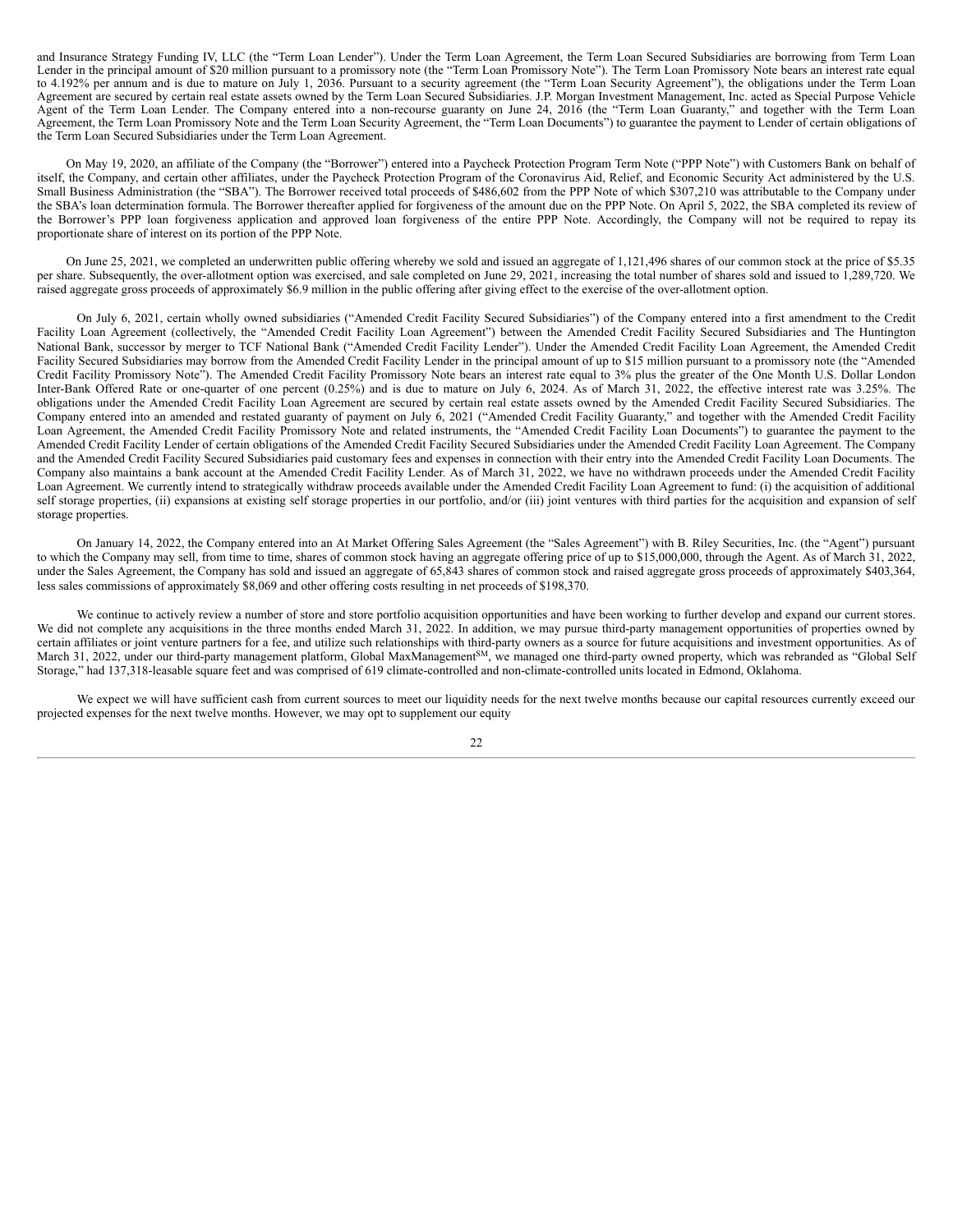capital and increase potential returns to our stockholders through the use of prudent levels of borrowings. We may use debt when the available terms and conditions are favorable to long-term investing and well-aligned with our business plan. In light of the novel coronavirus ("COVID-19") pandemic and its impact on the global economy, we are closely monitoring overall liquidity levels and changes in our business performance (including our properties) to be in a position to enact changes to ensure adequate liquidity going forward.

As of March 31, 2022, we had capital resources totaling approximately \$21.8 million, comprised of \$3.5 million of cash, cash equivalents, and restricted cash, \$3.3 million of marketable securities, and \$15.0 million available for withdrawal under the Credit Facility Loan Agreement. Capital resources derived from retained cash flow have been and are currently expected to continue to be negligible. Retained operating cash flow represents our expected cash flow provided by operating activities, less stockholder distributions and capital expenditures to maintain stores. These capital resources allow us to continue to execute our strategic business plan, which includes funding acquisitions, either directly or through joint ventures; expansion projects at our existing properties; and broadening our revenue base and pipeline of potential acquisitions through developing Global MaxManagementSM, our third-party management platform. Our board of directors regularly reviews our strategic business plan, including topics and metrices like capital formation, debt versus equity ratios, dividend policy, use of capital and debt, funds from operations ("FFO") and adjusted funds from operations ("AFFO") performance, and optimal cash levels.

We expect that the results of our operations will be affected by a number of factors. Many of the factors that will affect our operating results are beyond our control. The Company and its properties could be materially and adversely affected by the risks, or the public perception of the risks, related to an epidemic, pandemic, outbreak, or other public health crisis, such as the COVID-19 pandemic. The COVID-19 pandemic has continued to impact the U.S. and global economies. The U.S. financial markets have experienced disruption and constrained credit conditions within certain sectors. Although more normalized activities have resumed, at this time the Company cannot predict the full extent of the impacts of the COVID-19 pandemic on the Company and the COVID-19 pandemic could have a delayed adverse impact on the Company's financial results. The Company will continue to monitor the pandemic's effects and will adjust its operations as necessary.

As of the date of this annual report, our properties continue to operate and we are in compliance with federal, state and local COVID-19 guidelines and mandates. In addition, we continue practicing social distancing and enhanced cleaning and disinfectant activities to protect our employees and tenants. We have long provided online leasing and payment options, as well as on-site contactless solutions using kiosks that can facilitate rentals and even automatically dispense locks. Our kiosks are available 24/7 at each of our stores where prospective tenants can select and rent a unit, or current tenants can pay their rent.

### Results of Operations for the Three Months Ended March 31, 2022 Compared with the Three Months Ended March 31, 2021

# *Revenues*

Total revenues increased from \$2,442,188 during the three months ended March 31, 2021 to \$2,820,813 during the three months ended March 31, 2022, an increase of 15.5%, or \$378,625. Rental income increased from \$2,333,238 during the three months ended March 31, 2021 to \$2,708,784 during the three months ended March 31, 2022, an increase of 16.1%, or \$375,546. The increase was primarily attributable to increases in rental rates.

Other store related income consists of customer insurance fees, sales of storage supplies, and other ancillary revenues. Other store related income increased from \$90,753 during the three months ended March 31, 2021 to \$92,531 during the three months ended March 31, 2022, an increase of 2.0%, or \$1,778.

Income from our third-party management platform consists of management fees and customer insurance fees. Management fees and other income increased from \$18,197 during the three months ended March 31, 2021 to \$19,498 during the three months ended March 31, 2022.

# *Operating Expenses*

Total operating expenses increased from \$1,978,255 during the three months ended March 31, 2021 to \$2,146,108 during the three months ended March 31, 2022, an increase of 8.5%, or \$167,853, which was primarily attributable to an increase in general and administrative expenses. Store operating expenses increased from \$994,023 during the three months ended March 31, 2021 to \$1,053,734 during the three months ended March 31, 2022, an increase of 6.0%, or \$59,711. The increase in store operating expenses was due primarily to increased expenses for utilities and real estate property taxes.

Depreciation and amortization decreased from \$405,615 during the three months ended March 31, 2021 to \$404,921 during the three months ended March 31, 2022, a decrease of  $0.2\%$ , or \$694.

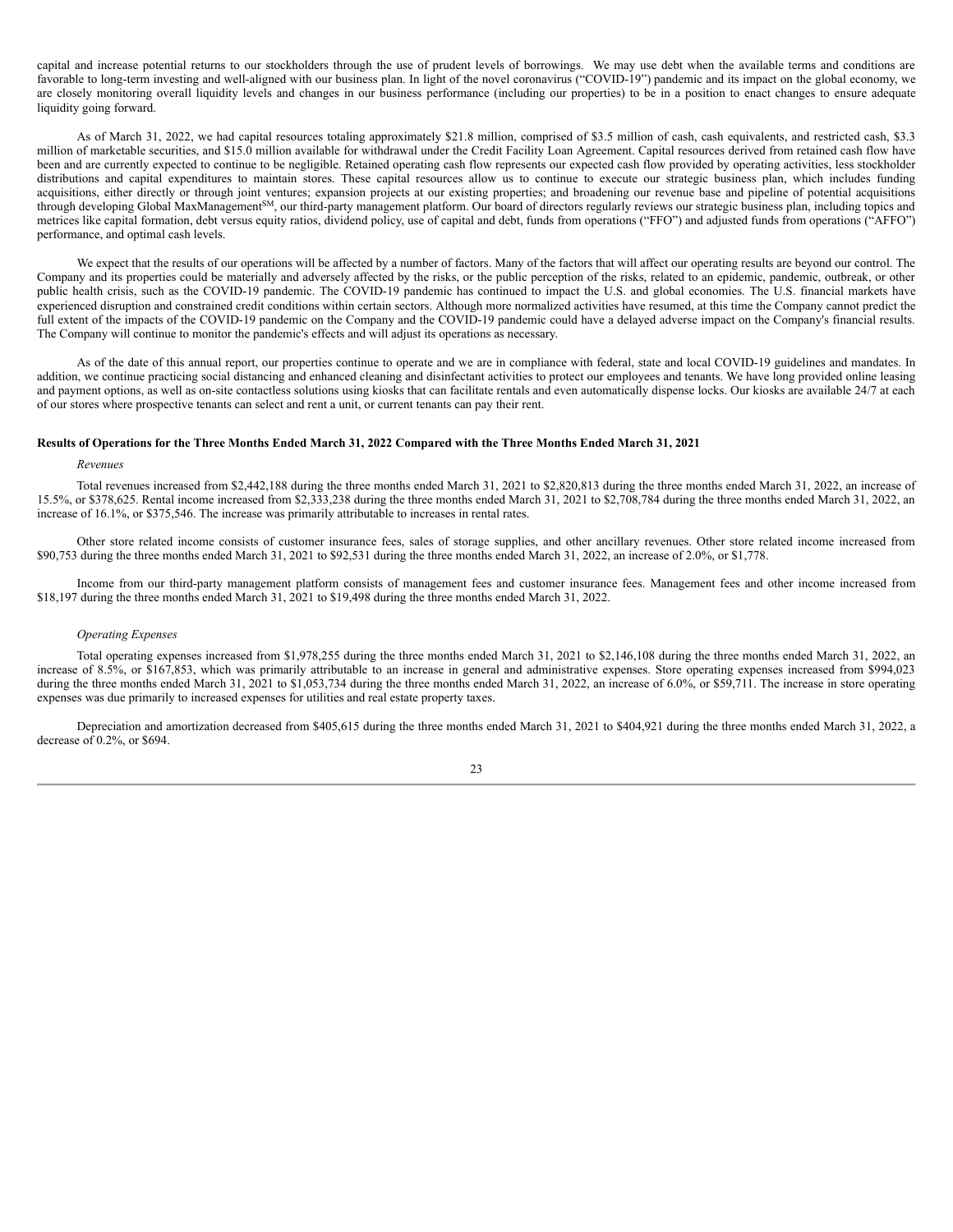General and administrative expenses increased from \$578,617 during the three months ended March 31, 2021 to \$682,153 during the three months ended March 31, 2022, an increase of 17.9%, or \$103,536. The increase in general and administrative expenses during this period are primarily attributable to increased professional fees.

Business development, capital raising, store acquisition, and third-party management marketing expenses increased from \$0 during the three months ended March 31, 2021 to \$5,300 during the three months ended March 31, 2022. These costs primarily consist of costs incurred in connection with business development, capital raising, and future potential store acquisitions, and third-party management marketing expenses. Business development costs are typically non-recurring and fluctuate based on periodic business development and acquisition activity.

### *Operating Income*

As a result of the operating effects noted above, operating income increased from \$463,933 during the three months ended March 31, 2021 to \$674,705 during the three months ended March 31, 2022, an increase of 45.4%, or \$210,772.

#### *Other income (expense)*

Interest expense on loans decreased from \$285,492 during the three months ended March 31, 2021 to \$188,766 during the three months ended March 31, 2022. This decrease was attributable to a lower amount of funds drawn and fluctuating interest expense on funds drawn on the Credit Facility Loan Agreement and to the change in fair value of the interest rate cap. The cash payments for the \$20 million loan remain the same every month until June 2036.

Dividend, interest, and other income was \$18,070 during the three months ended March 31, 2021 and \$23,019 during the three months ended March 31, 2022.

Unrealized gain on marketable equity securities was \$214,736 during the three months ended March 31, 2021 and the unrealized loss on marketable equity securities was \$225,751 during the three months ended March 31, 2022.

#### *Net income (loss)*

For the three months ended March 31, 2021, net income was \$411,247, or \$0.04 per fully diluted share. For the three months ended March 31, 2022, net income was \$283,207, or \$0.03 per fully diluted share.

# *Distributions and Closing Market Prices*

Distributions for each of the three months ended March 31, 2022 and 2021 were \$0.065 per share. The Company's closing market price as of March 31, 2022 and March 31, 2021 was \$5.60 and \$4.76, respectively. Past market price performance and distribution levels do not guarantee similar results in the future.

#### *Non-GAAP Financial Measures*

Funds from Operations ("FFO") and FFO per share are non-GAAP measures defined by the National Association of Real Estate Investment Trusts ("NAREIT") and are considered helpful measures of REIT performance by REITs and many REIT analysts. NAREIT defines FFO as a REIT's net income, excluding gains or losses from sales of property, and adding back real estate depreciation and amortization. FFO and FFO per share are not a substitute for net income or earnings per share. FFO is not a substitute for GAAP net cash flow in evaluating our liquidity or ability to pay dividends, because it excludes financing activities presented on our statements of cash flows. In addition, other REITs may compute these measures differently, so comparisons among REITs may not be helpful. However, the Company believes that to further understand the performance of its stores, FFO should be considered along with the net income and cash flows reported in accordance with GAAP and as presented in the Company's financial statements.

Adjusted FFO ("AFFO") and AFFO per share are non-GAAP measures that represents FFO and FFO per share excluding the effects of business development, capital raising, and acquisition related costs and non-recurring items, which we believe are not indicative of the Company's operating results. AFFO and AFFO per share are not a substitute for net income or earnings per share. AFFO is not a substitute for GAAP net cash flow in evaluating our liquidity or ability to pay dividends, because it excludes financing activities presented on our statements of cash flows. We present AFFO because we believe it is a helpful measure in understanding our results of operations insofar as we believe that the items noted above that are included in FFO, but excluded from AFFO, are not indicative of our ongoing operating results. We also believe that the analyst community considers our AFFO (or similar measures using different terminology) when evaluating us. Because other REITs or real estate companies may not compute AFFO in the same manner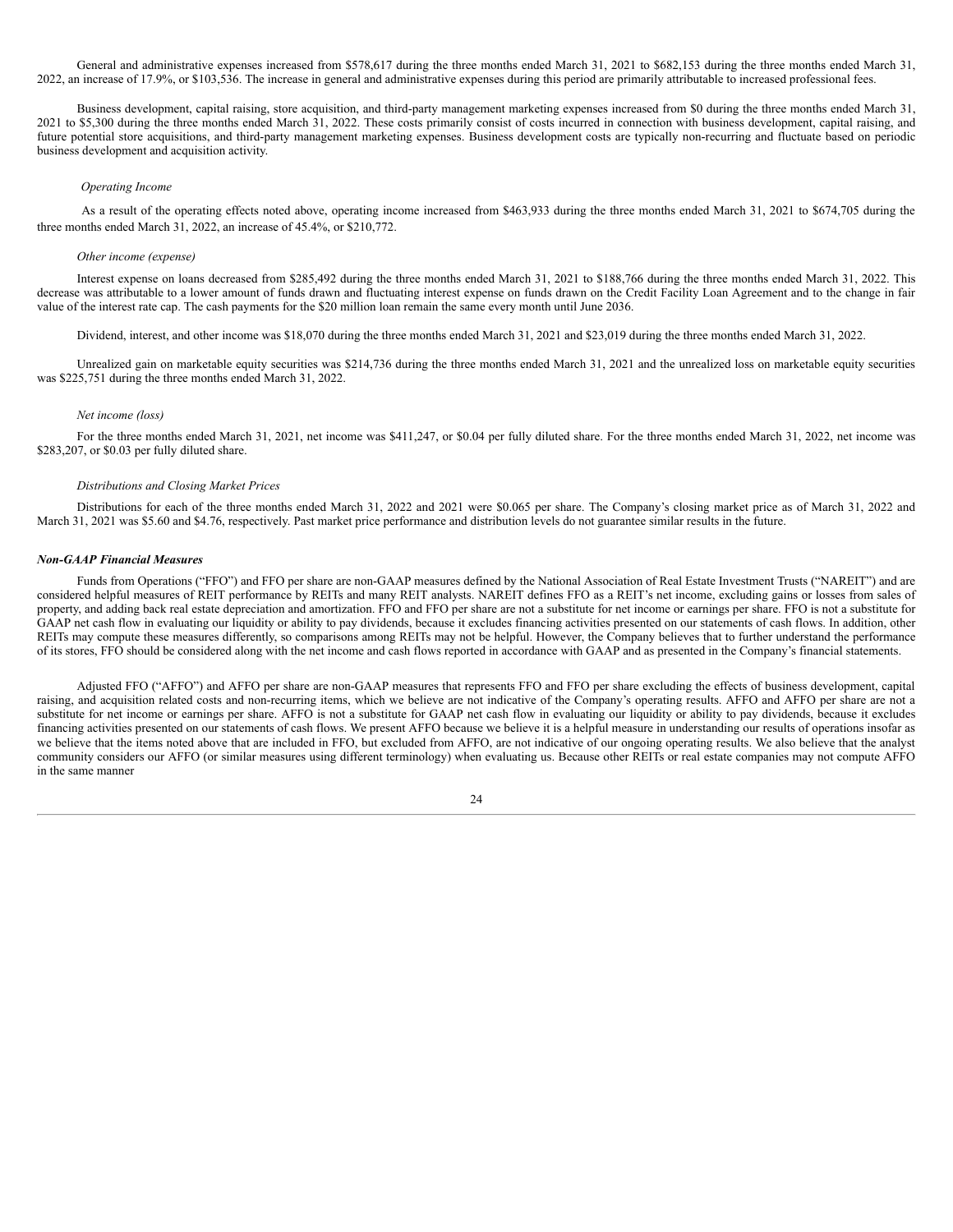as we do, and may use different terminology, our computation of AFFO may not be comparable to AFFO reported by other REITs or real estate companies. However, the Company believes that to further understand the performance of its stores, AFFO should be considered along with the net income and cash flows reported in accordance with GAAP and as presented in the Company's financial statements.

We believe net operating income or "NOI" is a meaningful measure of operating performance because we utilize NOI in making decisions with respect to, among other things, capital allocations, determining current store values, evaluating store performance, and in comparing period-to-period and market-to-market store operating results. In addition, we believe the investment community utilizes NOI in determining operating performance and real estate values and does not consider depreciation expense because it is based upon historical cost. NOI is defined as net store earnings before general and administrative expenses, interest, taxes, depreciation, and amortization.

NOI is not a substitute for net income, net operating cash flow, or other related GAAP financial measures, in evaluating our operating results.

# **Self Storage Portfolio**

The following discussion and analysis of our same-store self storage operations are presented on a comparative basis for the three months ended March 31, 2022.

# **GLOBAL SELF STORAGE STORES**

| Property <sup>(1)</sup>                       | <b>Address</b>                                    | <b>Year Store</b><br>Opened / Acquired | Number<br>of Units | <b>Net Leasable</b><br><b>Square Feet</b> | March 31, 2022<br><b>Square Foot</b><br>Occupancy % | March 31, 2021<br><b>Square Foot</b><br>Occupancy % |
|-----------------------------------------------|---------------------------------------------------|----------------------------------------|--------------------|-------------------------------------------|-----------------------------------------------------|-----------------------------------------------------|
| <b>OWNED STORES</b>                           |                                                   |                                        |                    |                                           |                                                     |                                                     |
| <b>SSG BOLINGBROOK LLC</b>                    | 296 North Weber Road.<br>Bolingbrook, IL 60440    | 1997/2013                              | 807                | 113,700                                   | 97.2%                                               | 98.2%                                               |
| <b>SSG CLINTON LLC</b>                        | 6 Heritage Park Road, Clinton, CT<br>06413        | 1996/2016                              | 182                | 30,408                                    | 89.7%                                               | 95.5%                                               |
| <b>SSG DOLTON LLC</b>                         | 14900 Woodlawn Avenue, Dolton,<br>IL 60419        | 2007/2013                              | 652                | 86,590                                    | 93.4%                                               | 96.2%                                               |
| <b>SSG FISHERS LLC</b>                        | 13942 East 96th Street,<br>McCordsville, IN 46055 | 2007/2016                              | 541                | 76,360                                    | 87.4%                                               | 89.5%                                               |
| <b>SSG LIMA LLC</b>                           | 1910 West Robb Avenue, Lima, OH<br>60419          | 1996/2016                              | 756                | 96,883                                    | 94.7%                                               | 94.4%                                               |
| <b>SSG MERRILLVILLE LLC</b>                   | 6590 Broadway, Merrillville, IN<br>46410          | 2005/2013                              | 568                | 80.970                                    | 95.4%                                               | 95.6%                                               |
| <b>SSG MILLBROOK LLC</b>                      | 3814 Route 44, Millbrook, NY<br>12545             | 2008/2016                              | 260                | 24,492                                    | 96.3%                                               | 95.6%                                               |
| <b>SSG ROCHESTER LLC</b>                      | 2255 Buffalo Road, Rochester, NY<br>14624         | 2010/2012                              | 643                | 68,131                                    | 93.5%                                               | 96.4%                                               |
| <b>SSG SADSBURY LLC</b>                       | 21 Aim Boulevard, Sadsburyville,<br>PA 19369      | 2006/2012                              | 694                | 78,857                                    | 93.2%                                               | 96.2%                                               |
| <b>SSG SUMMERVILLE I LLC</b>                  | 1713 Old Trolley Road.<br>Summerville, SC 29485   | 1990 / 2013                            | 569                | 76,410                                    | 91.2%                                               | 96.0%                                               |
| <b>SSG SUMMERVILLE II LLC</b>                 | 900 North Gum Street.<br>Summerville, SC 29483    | 1997/2013                              | 246                | 42,860                                    | 90.2%                                               | 95.6%                                               |
| <b>SSG WEST HENRIETTA LLC</b>                 | 70 Erie Station Road, West<br>Henrietta, NY 14586 | 2016/2019                              | 477                | 55,550                                    | 83.4%                                               | 84.8%                                               |
| <b>TOTAL/AVERAGE</b><br><b>SAME-STORES</b>    |                                                   |                                        | 6,395              | 831,210                                   | 92.6%                                               | 94.8%                                               |
| <b>MANAGED STORES</b>                         |                                                   |                                        |                    |                                           |                                                     |                                                     |
| TPM EDMOND LLC                                | 14000 N I 35 Service Rd, Edmond,<br>OK 73013      | 2015/2019                              | 619                | 137,318                                   | 97.4%                                               | 97.8%                                               |
| <b>TOTAL/AVERAGE MANAGED</b><br><b>STORES</b> |                                                   |                                        | 619                | 137,318                                   | 97.4%                                               | 97.8%                                               |
| <b>TOTAL/AVERAGE ALL</b>                      |                                                   |                                        | 7,014              | 968,528                                   | $93.3\%$                                            | $95.2\%$                                            |
| <b>OWNED/MANAGED STORES</b>                   |                                                   |                                        |                    |                                           |                                                     |                                                     |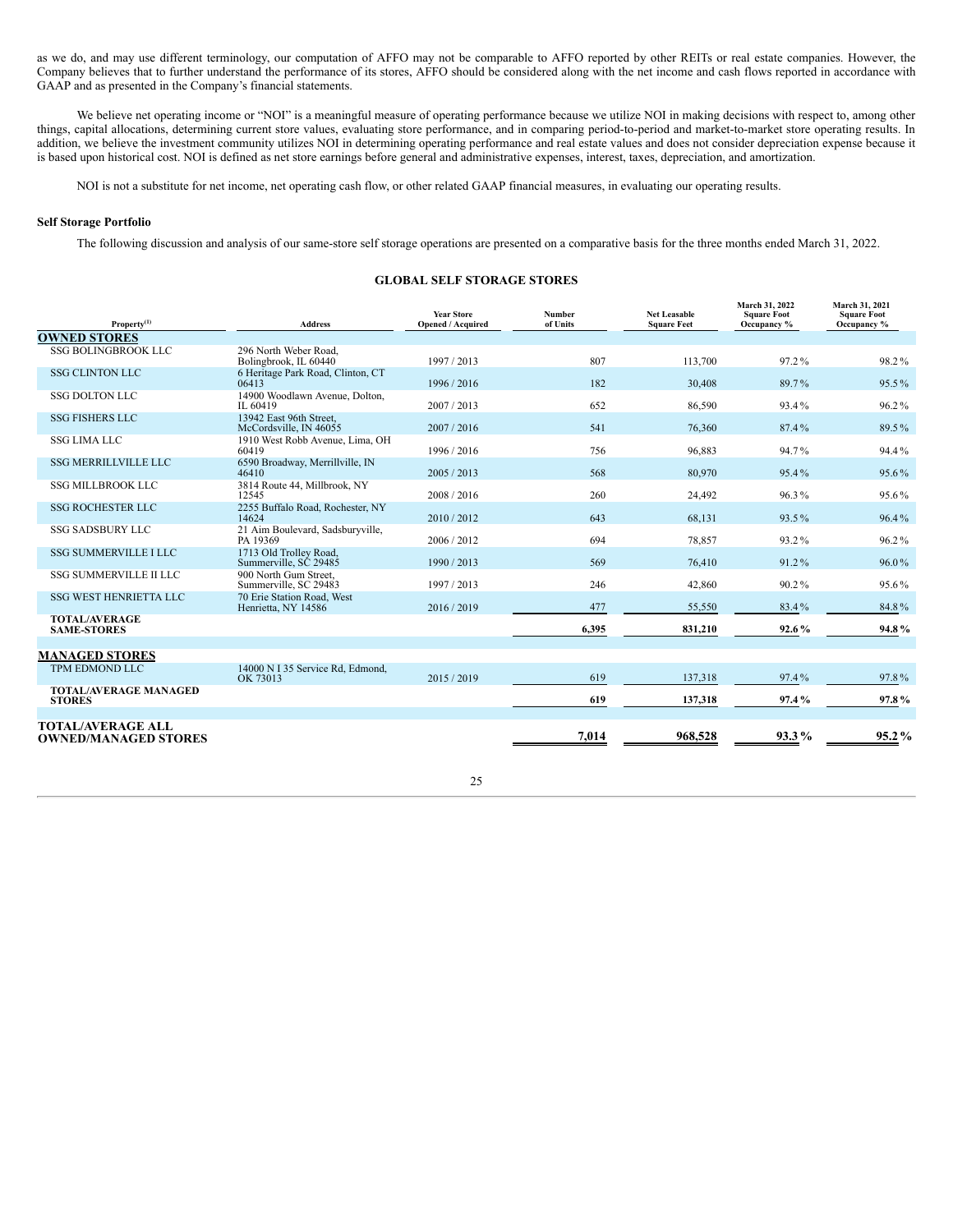(1) Each store is directly owned or managed by the Company's wholly owned subsidiary listed in the table.

Certain stores' leasable square feet in the chart above includes outside auto/RV/boat storage space: approximately 13,000 square feet at SSG Sadsbury LLC; 15,700 square feet at SSG Bolingbrook LLC; 9,000 square feet at SSG Dolton LLC; 1,000 square feet at SSG Merrillville LLC; 7,200 square feet at SSG Summerville II LLC and 8.750 square feet at SSG Clinton LLC. For SSG Lima LLC, included is approximately 7.700 square feet of non-storage commercial and student housing space. Approximately 33% of our total available units are climate-controlled, 59% are traditional drive-up storage, and 8% are outdoor parking storage for boats, cars and recreational vehicles.

### **Same-Store Self Storage Operations**

We consider our same-store portfolio to consist of only those stores owned and operated on a stabilized basis at the beginning and at the end of the applicable periods presented. We consider a store to be stabilized once it has achieved an occupancy rate that we believe, based on our assessment of market-specific data, is representative of similar self storage assets in the applicable market for a full year measured as of the most recent January 1 and has not been significantly damaged by natural disaster or undergone significant renovation or expansion. We believe that same-store results are useful to investors in evaluating our performance because they provide information relating to changes in store-level operating performance without taking into account the effects of acquisitions, dispositions, or new ground-up developments. At March 31, 2022, we owned twelve same-store properties and zero non same-store properties. The Company believes that, by providing same-store results from a stabilized pool of stores, with accompanying operating metrics including, but not limited to, variances in occupancy, rental revenue, operating expenses, and NOI, stockholders and potential investors are able to evaluate operating performance without the effects of non-stabilized occupancy levels, rent levels, expense levels, acquisitions, or completed developments. Samestore results should not be used as a basis for future same-store performance or for the performance of the Company's stores as a whole.

Same-store occupancy at March 31, 2022 decreased by 2.2% to 92.6% from 94.8% at March 31, 2021.

Same-store revenues increased by 15.6% for the three months ended March 31, 2022 versus the same period in 2021. Same-store cost of operations increased by 6.0% for the three months ended March 31, 2022 versus the same period in 2021. Same-store NOI increased by 22.2% for the three months ended March 31, 2022 versus the same period in 2021. The increase in same-store NOI was due primarily to an increase in revenues.

We believe that our results were driven by, among other things, our internet and digital marketing initiatives which helped our same-store overall average occupancy maintain at or around 92% as of March 31, 2022. Also, contributing to our results were our customer service efforts which we believe were essential in building local brand loyalty, resulting in strong referral and word-of-mouth market demand for our storage units and services. Another contributing factor to our results was our competitor move-in rate metrics analysis which employs internet data scraping and other methods to help keep our storage unit move-in rates "in the market," and our revenue rate management program which helped increase existing tenant rates while maintaining or building store occupancy.

These results are summarized as follows:

### **SAME - STORE PROPERTIES**

| Three Months Ended March 31,                    | 2022      |          | 2021      |              | Variance  | % Change |
|-------------------------------------------------|-----------|----------|-----------|--------------|-----------|----------|
| Revenues                                        | 2,801,316 | $\Delta$ | 2,423,992 | $\mathbf{D}$ | 377,324   | $15.6\%$ |
| Cost of operations                              | 1,053,735 |          | 994.024   |              | 59,711    | $6.0\%$  |
| Net operating income                            | 1,747,581 | \$       | 1,429,968 | S.           | 317,613   | $22.2\%$ |
| Depreciation and amortization                   | 358,048   |          | 358,689   |              | (641)     | $-0.2\%$ |
| Net leasable square footage at period end*      | 831,210   |          | 831,982   |              | (772)     | $-0.1\%$ |
| Net leased square footage at period end         | 769.954   |          | 788,356   |              | (18, 402) | $-2.3\%$ |
| Overall square foot occupancy at period end     | 92.6%     |          | 94.8%     |              | $-2.2\%$  | $-2.3\%$ |
| Total annualized revenue per leased square foot | 14.55     |          | 12.30     |              | 2.25      | $18.3\%$ |
| Total available leasable storage units*         | 6,395     |          | 6,352     |              | 43        | $0.7\%$  |
| Number of leased storage units                  | 5,856     |          | 5,998     |              | (142)     | $-2.4\%$ |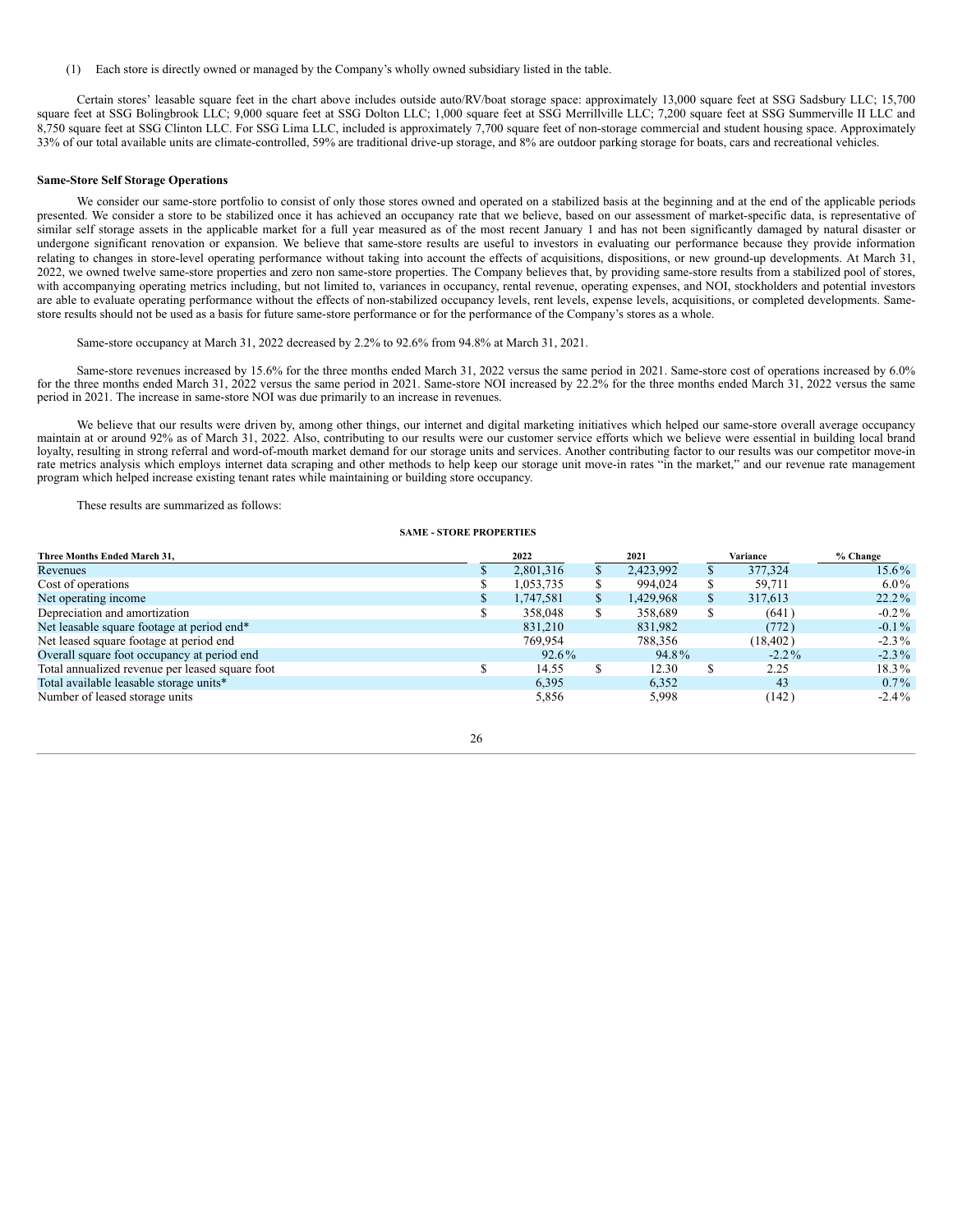\* From time to time, as guided by market conditions, net leasable square footage and total available leasable storage units at our properties may increase or decrease as a result of consolidation, division or reconfiguration of storage units. Similarly, leasable square footage may increase or decrease due to expansion or redevelopment of our properties.

The following table presents a reconciliation of same-store net operating income to net income as presented on our consolidated statements of operations for the periods indicated (unaudited):

|                                                        |              | For the Three Months Ended March 31. |            |  |  |
|--------------------------------------------------------|--------------|--------------------------------------|------------|--|--|
|                                                        | 2022         |                                      | 2021       |  |  |
| Net income                                             | 283,207<br>S | \$                                   | 411,247    |  |  |
| Adjustments:                                           |              |                                      |            |  |  |
| Management fees and other income                       | (19, 498)    |                                      | (18, 197)  |  |  |
| General and administrative                             | 682,153      |                                      | 578,617    |  |  |
| Depreciation and amortization                          | 404,921      |                                      | 405,615    |  |  |
| Business development                                   | 5,300        |                                      |            |  |  |
| Dividend and interest                                  | (23,019)     |                                      | (18,070)   |  |  |
| Unrealized loss (gain) on marketable equity securities | 225,751      |                                      | (214, 736) |  |  |
| Interest expense                                       | 188,766      |                                      | 285,492    |  |  |
| Total same-store net operating income                  | 1,747,581    |                                      | ,429,968   |  |  |
|                                                        |              | For the Three Months Ended March 31. |            |  |  |
|                                                        | 2022         |                                      | 2021       |  |  |
| Same-store revenues                                    | 2,801,316    | \$                                   | 2,423,992  |  |  |
| Same-store cost of operations                          | 1,053,735    |                                      | 994,024    |  |  |
| Total same-store net operating income                  | 1,747,581    |                                      | 429,968    |  |  |

#### *Analysis of Same-Store Revenue*

For the three months ended March 31, 2022, same-store revenue increased 15.6%, or \$377,324, versus the same period in 2021, which was attributable to, among other things, consistent rent collections, despite the COVID-19 pandemic, and increased rental rates. Same-store average overall square foot occupancy for all of the Company's same-store properties decreased to 92.6% at March 31, 2022, down from 94.8% at March 31, 2021.

We believe that our focus on maintaining high occupancy helps us to maximize rental income at our properties. We seek to maintain an average square foot occupancy level at or above 90% by regularly adjusting the rental rates and promotions offered to attract new tenants as well as adjusting our online marketing efforts in seeking to generate sufficient move-in volume to replace tenants that vacate. Demand may fluctuate due to various local and regional factors, including the overall economy. Demand is generally higher in the summer months than in the winter months and, as a result, rental rates charged to new tenants are typically higher in the summer months than in the winter months.

During the period from late March 2020 through May 2020, we experienced reduced activity with fewer move-ins and move-outs, and received periodic tenant requests for the waiver of late fees due to COVID-19 related hardships. However, we have seen increased demand for self storage since June 2020, as various areas of the United States emerged from stay at home orders. These trends may be temporary or even reverse, to the extent they are driven by short-term factors such as stay at home orders and delays in our auction process. We temporarily suspended our existing tenant rental rate increase program, but have since restarted it at all of our properties as of July 2020. Because existing tenant rental rate increases have contributed significantly to increases in rental income in recent years, suspension of these increases may have a material adverse impact on our revenue growth. This temporary suspension has impacted our revenue. It is possible that the COVID-19 pandemic could change consumer behavior, either due to economic recession, uncertainty, or dislocation, as well as other factors, which could increase customer sensitivity and propensity to move-out in response to rate increases, either in the short or longer term. Other effects of the COVID-19 pandemic, such as movement from urban areas to more suburban and rural areas, has driven increased demand for self storage in the secondary and tertiary markets that we operate.

As of March 31, 2022, we observed no material degradation in rent collections. However, we believe that our bad debt losses could increase from historical levels, due to (i) cumulative stress on our customers' financial capacity and (ii) reduced rent recoveries from auctioned units.

We may experience a change in the move-out patterns of our long-term customers due to economic uncertainty and the significant increase in unemployment recently. This could lead to lower occupancies and rent "roll down" as long-term customers are replaced with new customers at lower rates.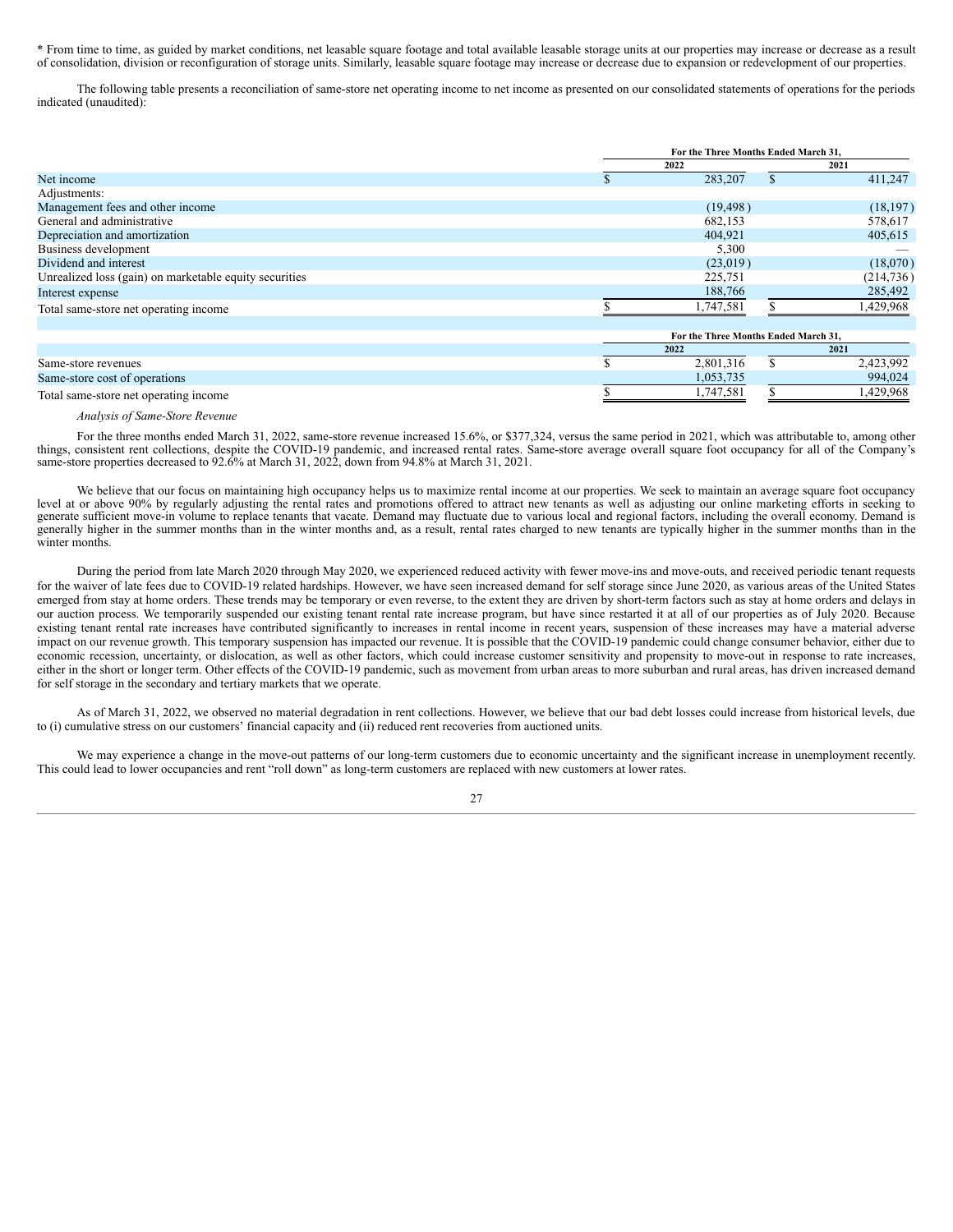If and when the COVID-19 pandemic subsides, we currently expect rental income growth, if any, to come from a combination of the following: (i) continued existing tenant rent increases, (ii) higher rental rates charged to new tenants, (iii) lower promotional discounts, and (iv) higher occupancies. Our future rental income growth will likely also be dependent upon many factors for each market that we operate in, including, among other things, demand for self storage space, the level of competitor supply of self storage space, and the average length of stay of our tenants. Increasing existing tenant rental rates, generally on an annual basis, is a key component of our revenue growth. We typically determine the level of rental increases based upon our expectations regarding the impact of existing tenant rate increases on incremental move-outs. We currently expect existing tenant rent increases for the remainder of 2022, if any, to be similar to the prior year.

Due to the uncertainty of the COVID-19 pandemic, it is difficult to predict trends in move-in, move-out, in place contractual rents, and occupancy levels. Current trends, when viewed in the short-term, are volatile and not necessarily predictive of our revenues going forward because they may be subject to many short-term factors. Such factors include, among others, the impact of the COVID-19 pandemic, initial move-in rates, seasonal factors, unit size and geographical mix of the specific tenants moving in or moving out, the length of stay of the tenants moving in or moving out, changes in our pricing strategies, and the degree and timing of rate increases previously passed to existing tenants.

Importantly, we continue to refine our ongoing revenue rate management program which includes regular internet data scraping of local competitors' prices. We do this in seeking to maintain our competitive market price advantage for our various sized storage units at our stores. This program helps us in seeking to maximize each store's occupancies and our self storage revenue and NOI. We believe that, through our various marketing initiatives, we can continue to attract high quality, long term tenants who we expect will be storing with us for years. As of March 31, 2022, our average tenant duration of stay was approximately 3.2 years, up from approximately 2.8 years as of March 31, 2021.

# *Analysis of Same-Store Cost of Operations*

For the three months ended March 31, 2022, same-store cost of operations increased 6.0%, or \$59,711, versus the same period in 2021. This increase in same-store cost of operations for the three months ended March 31, 2021 was due primarily to increased expenses for utilities and real estate property taxes.

On-site store manager, regional manager, and district manager payroll expense decreased 4.3%, or \$5,209, for the three months ended March 31, 2022 versus the same period in 2021. The decrease for the three months ended March 31, 2022 was due primarily to routine employee departures. We currently expect inflationary increases in compensation rates for existing employees and other increases in compensation costs as we potentially add new stores.

Store property tax expense increased 10.8%, or \$33,562, for the three months ended March 31, 2022 versus the same period in 2021. When compared to store property tax expense for the three months ended March 31, 2022, we currently expect store property tax expense to remain consistent for the remainder of 2022. See the section titled "Property Tax Expenses at Dolton, IL" for additional detail.

Repairs and maintenance expense increased 41.4%, or \$10,154, for the three months ended March 31, 2022 versus the same period in 2021. These expenses increased during the three months ended March 31, 2022 versus the same periods in 2021 primarily due to an increase in one-off maintenance expenses and an inflationary increase to the cost of services.

Our utility expenses are currently comprised of electricity, oil, and gas costs, which vary by store and are dependent upon energy prices and usage levels. Changes in usage levels are driven primarily by weather and temperature. Also, affecting our utilities expenses over time is our ongoing LED light replacement program at all of our stores which has already resulted in lower electricity usage. Utilities expense increased 23.6%, or \$19,585, for the three months ended March 31, 2022 versus the same period in 2021, primarily due to rising costs for energy and higher energy usage at most of our stores during the three months ended March 31, 2022 versus the same periods in 2021. It is difficult to estimate future utility costs because weather, temperature, and energy prices are volatile and unpredictable. However, based upon current trends and expectations regarding commercial electricity rates, we currently expect inflationary increases in rates combined with lower usage resulting in higher net utility costs for the remainder of 2022.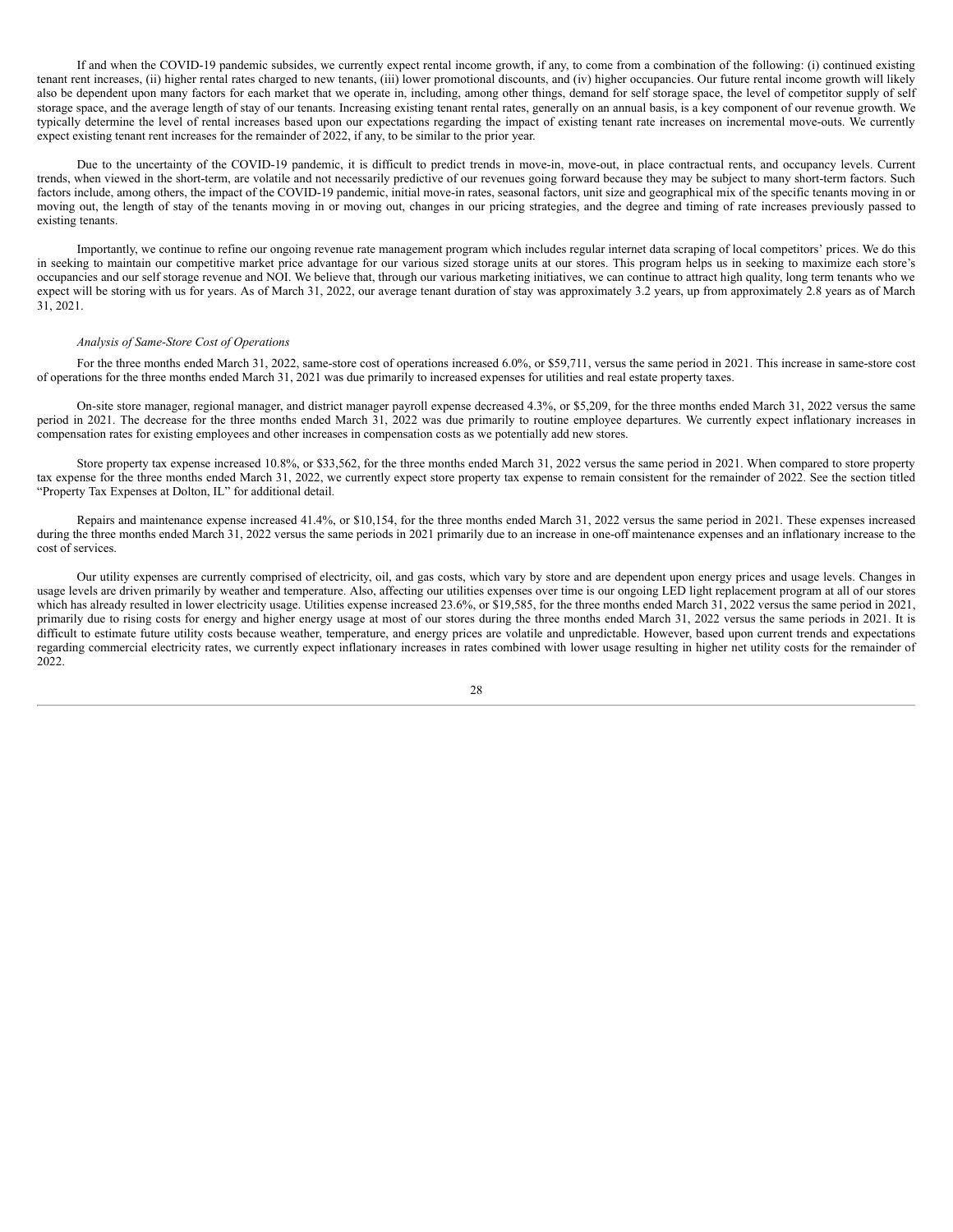Landscaping expenses, which include snow removal costs, decreased 6.8%, or \$6,290, for the three months ended March 31, 2022 versus the same period in 2021. The decrease in landscaping expense in the three months ended March 31, 2021 versus the same period in 2021 was primarily due to lower snow removal expenses. Landscaping expense levels are dependent upon many factors such as weather conditions, which can impact landscaping needs including, among other things, snow removal, inflation in material and labor costs, and random events. We currently expect inflationary increases in landscaping expense for the remainder of 2022, excluding snow removal expense, which is primarily weather dependent and unpredictable.

Marketing expense is comprised principally of internet advertising and the operating costs of our 24/7 kiosk and telephone call and reservation center. Marketing expense varies based upon demand, occupancy levels, and other factors. Internet advertising, in particular, can increase or decrease significantly in the short term in response to these factors. Marketing expense increased 8.6%, or \$5,209, for the three months ended March 31, 2022 versus the same period in 2021, primarily due to increased marketing costs and internet advertising expenses. Based upon current trends in move-ins, move-outs, and occupancies, we currently expect marketing expense to increase at a nominal rate for the remainder of 2022.

Other direct store costs include general and administrative expenses incurred at the stores. General expenses include items such as store insurance, business license costs, and the cost of operating each store's rental office including supplies and telephone and data communication lines. We classify administrative expenses as bank charges related to processing the stores' cash receipts, credit card fees, repairs and maintenance, utilities, landscaping, alarm monitoring and trash removal. General expenses increased 1.3%, or \$979, for the three months ended March 31, 2022 versus the same period in 2021. Administrative expenses increased 13.1%, or \$32,742, for the three months ended March 31, 2022 versus the same period in 2021. We experienced an increase in administrative expenses in the three months ended March 31, 2021 versus the same period in 2021 due primarily to higher utilities expenses. We currently expect moderate increases in direct store costs during the remainder of 2022.

Depreciation and amortization decreased 0.2%, or \$641, for the three months ended March 31, 2022 versus the same period in 2021.

### *Property Tax Expenses at Dolton, IL*

Late in the third quarter of 2017, our Dolton, IL property was reassessed by the municipality and separately, our Class 8 tax incentive renewal hearing was held. As a result of those two events, our Dolton, IL property was reassessed at approximately 52% higher and the Class 8 tax incentive was not renewed. These events were applied retroactively to take effect on January 1, 2017. The combined impact was an increase in property tax expenses from \$105,000 during 2016 to \$210,000 during 2017, \$240,000 during 2018, \$395,000 during 2019, \$399,000 during 2020, and \$417,000 during 2021. The Class 8 tax incentive phased out over the years 2017, 2018, 2019, 2020 and 2021. We currently expect the property tax expenses at our Dolton, IL property to increase by approximately 20% in 2022. Both the property tax reassessment and our Class 8 tax incentive renewal status are currently under appeal. However, there is no guarantee that either the assessment will be reduced or our Class 8 tax incentive status will be reinstated.

# **Analysis of Global Self Storage FFO and AFFO**

The following tables present reconciliation and computation of net income to funds from operations ("FFO") and adjusted funds from operations ("AFFO") and earnings per share to FFO and AFFO per share (unaudited):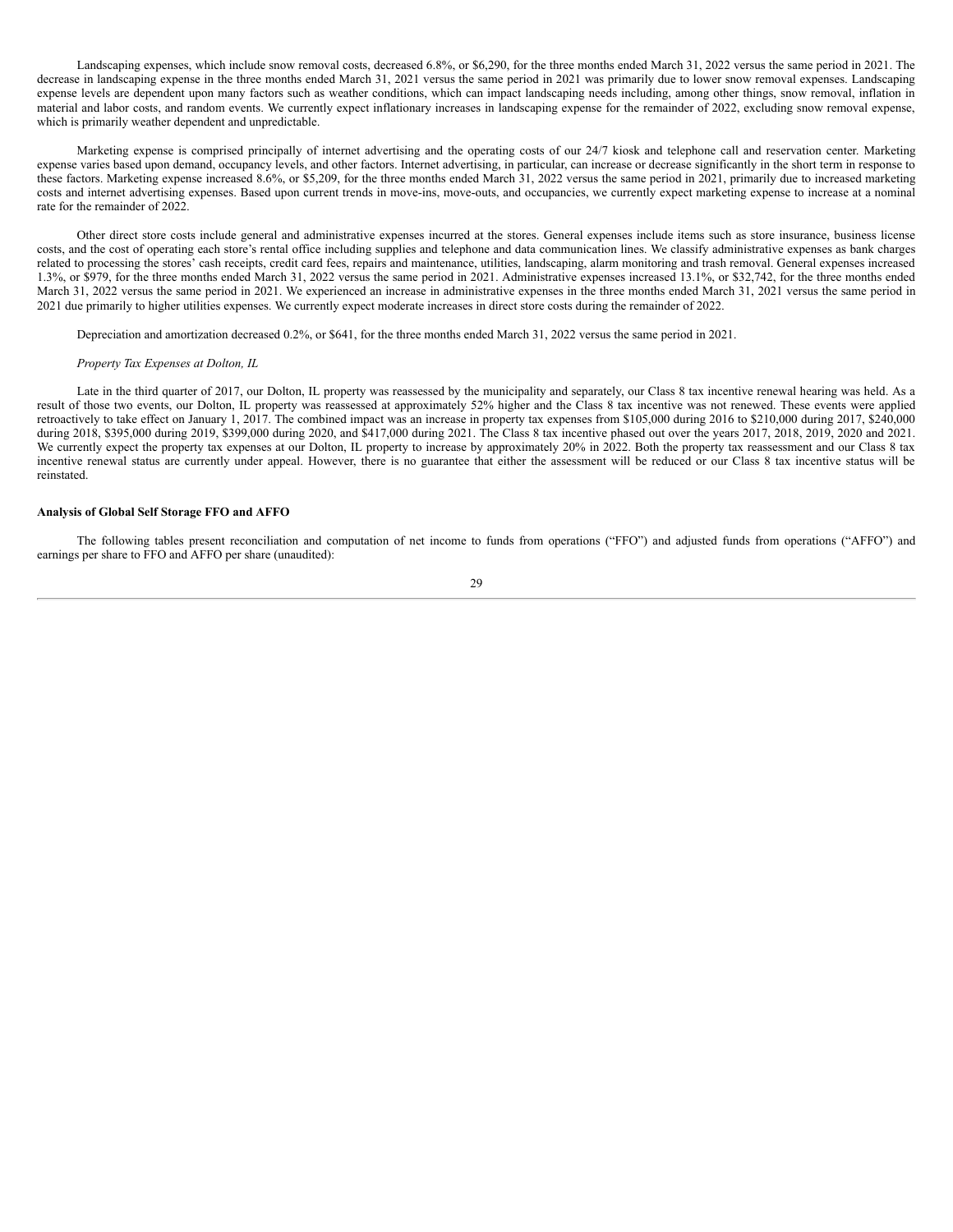|                                                                                                         | For the Three Months Ended March 31. |            |    |            |
|---------------------------------------------------------------------------------------------------------|--------------------------------------|------------|----|------------|
|                                                                                                         |                                      | 2022       |    | 2021       |
| <b>Net income</b>                                                                                       |                                      | 283,207    | \$ | 411,247    |
| Eliminate items excluded from FFO:                                                                      |                                      |            |    |            |
| Unrealized loss (gain) on marketable equity securities                                                  |                                      | 225,751    |    | (214, 736) |
| Depreciation and amortization                                                                           |                                      | 404,921    |    | 405,615    |
| FFO attributable to common stockholders                                                                 |                                      | 913,879    |    | 602,126    |
| Adjustments:                                                                                            |                                      |            |    |            |
| Compensation expense related to stock-based awards                                                      |                                      | 52,604     |    | 31,706     |
| Business development, capital raising, store acquisition, and third-party management marketing expenses |                                      | 5,300      |    |            |
| <b>AFFO</b> attributable to common stockholders                                                         |                                      | 971,783    |    | 633,832    |
| Earnings per share attributable to common stockholders - basic                                          |                                      | 0.03       | \$ | 0.04       |
| Earnings per share attributable to common stockholders - diluted                                        |                                      | 0.03       |    | 0.04       |
| FFO per share - diluted                                                                                 |                                      | 0.09       |    | 0.06       |
| AFFO per share - diluted                                                                                |                                      | 0.09       |    | 0.07       |
|                                                                                                         |                                      |            |    |            |
| Weighted average shares outstanding - basic                                                             |                                      | 10,660,921 |    | 9,292,488  |
| Weighted average shares outstanding - diluted                                                           |                                      | 10,722,063 |    | 9,309,287  |

FFO increased 51.8%, or \$311,753, for the three months ended March 31, 2022, versus the same period in 2021. FFO per diluted share increased from \$0.06 per share to \$0.09 per share for the three months ended March 31, 2022, versus the same period in 2021. AFFO increased 53.3%, or \$337,951, for the three months ended March 31, 2022, versus the same period in 2021. AFFO per diluted share increased from \$0.07 per share to \$0.09 per share for the three months ended March 31, 2022 versus the same period in 2021.

# **Analysis of Global Self Storage Store Expansions and Redevelopment Operations**

In addition to actively reviewing a number of store and portfolio acquisition opportunities, we have been working to further develop and expand our current stores. During the year ended December 31, 2020, we completed three expansion / conversion projects at our properties located in Millbrook, NY, McCordsville, IN, and West Henrietta, NY. In the year ending December 31, 2021, we completed a conversion project at our property located in Lima, OH.

In 2019, the Company broke ground on the Millbrook, NY expansion, which added approximately 11,800 leasable square feet of all-climate-controlled units. Upon completion in February 2020, the Millbrook, NY store's area occupancy dropped from approximately 88.6% to approximately 45.5%. As of March 31, 2022, the Millbrook, NY store's total area occupancy was approximately 96.3%.

In the first quarter of 2020, the Company began reviewing plans to convert certain commercially-leased space to all-climate-controlled units at the McCordsville, IN property. In April 2020, the Company commenced such conversion, which resulted in a new total of 535 units and 76,360 leasable square feet at the McCordsville, IN property. Upon completion in June 2020, the McCordsville, IN store's total area occupancy dropped from what would have been approximately 97.4% to approximately 79.1%. As of March 31, 2022, the McCordsville, IN store's total area occupancy was approximately 87.4%. There is no guarantee that we will experience demand for the McCordsville, IN conversion or that we will be able to successfully lease-up the conversion to the occupancy level of our other properties.

Our West Henrietta, NY store expansion project, completed in August 2020, added approximately 7,300 leasable square feet of drive-up storage units. Upon completion of the expansion project, West Henrietta, NY store's total area occupancy dropped from approximately 89.6% to approximately 77.9%. As of March 31, 2022, the West Henrietta, NY store's total area occupancy was approximately 83.4%. There is no guarantee that we will experience demand for the West Henrietta, NY expansion or that we will be able to successfully lease-up the expansion to the occupancy level of our other properties.

In 2021, the Company began reviewing plans to convert certain commercially-leased space to 3,000 leasable square feet of all-climate-controlled units at the Lima, OH property. In July 2021, the Company completed such conversion, resulting in a new total of 756 units and 96,883 leasable square feet at the Lima, OH property. Upon completion, total area occupancy was approximately 94.8%. As of March 31, 2022, the Lima, OH store's total area occupancy was approximately 94.7%. This conversion did not constitute a significant renovation or expansion because it only added approximately 3,000 leasable square feet of self storage to the property. As such, our Lima, OH property remained a same store property.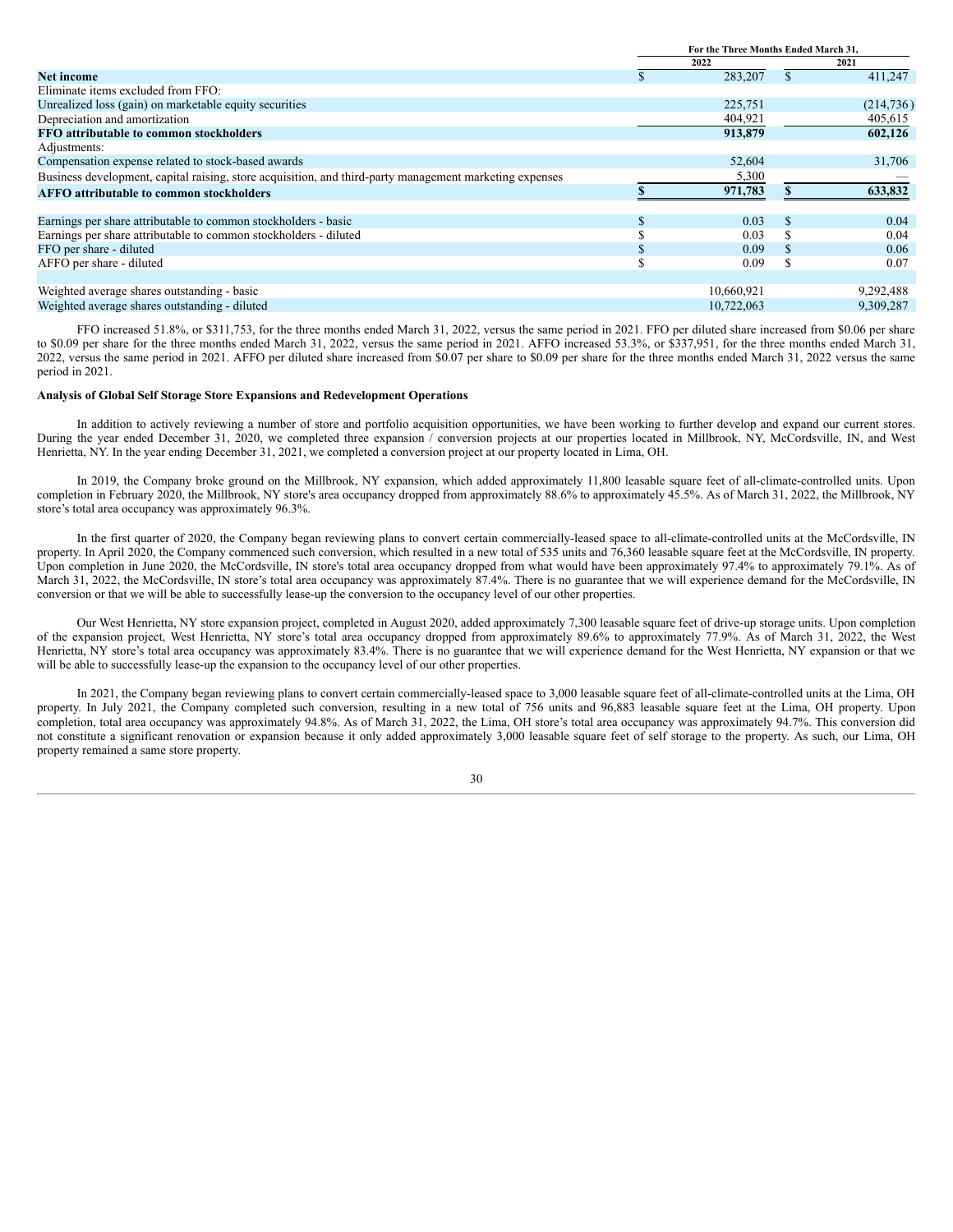#### **Analysis of Realized and Unrealized Gains (Losses)**

Unrealized gains and losses on the Company's investment in marketable equity securities for the three months ended March 31, 2022 and 2021 were a loss of \$225,751 and gain of \$214,736, respectively. As we continue to acquire and/or develop additional stores, as part of the funding for such activities, we may liquidate our investment in marketable equity securities and potentially realize gains or losses. As of March 31, 2022, our cumulative unrealized gain on marketable equity securities was \$2,501,944. There were no realized gains or losses for the three months ended March 31, 2022.

#### <span id="page-30-0"></span>**Item 3. Quantitative and Qualitative Disclosures About Market Risk.**

Not applicable.

#### <span id="page-30-1"></span>**Item 4. Controls and Procedures.**

# *Disclosure Controls and Procedures.*

We maintain disclosure controls and procedures to ensure that information required to be disclosed in the reports we file pursuant to the Exchange Act are recorded, processed, summarized and reported within the time periods specified in the rules and forms of the SEC, and that such information is accumulated and communicated to our management, including our Chief Executive Officer and Chief Financial Officer, as appropriate, to allow timely decisions regarding required disclosure based on the definition of "disclosure controls and procedures" in Rule 13a-15(e) of the Exchange Act. In designing and evaluating the disclosure controls and procedures, management recognized that any controls and procedures, no matter how well designed and operated, can only provide a reasonable assurance of achieving the desired control objectives, and in reaching a reasonable level of assurance, management necessarily was required to apply its judgment in evaluating the cost-benefit relationship of possible controls and procedures.

We have a disclosure controls and procedures committee, comprised of the Chief Executive Officer and Chief Financial Officer, which meets as necessary and is responsible for considering the materiality of information and determining our disclosure obligations on a timely basis.

The disclosure controls and procedures committee carried out an evaluation of the effectiveness of the design and operation of our disclosure controls and procedures as of the end of the period covered by this report. Based upon that evaluation, our Chief Executive Officer and Chief Financial Officer concluded that our disclosure controls and procedures were effective as of the end of the period covered by this report.

# *Changes in internal control over financial reporting.*

There were no changes in our internal control over financial reporting (as such term is defined in Exchange Act Rule 13a-15(f)) that occurred during our most recent quarter that have materially affected, or are reasonably likely to materially affect, our internal control over financial reporting.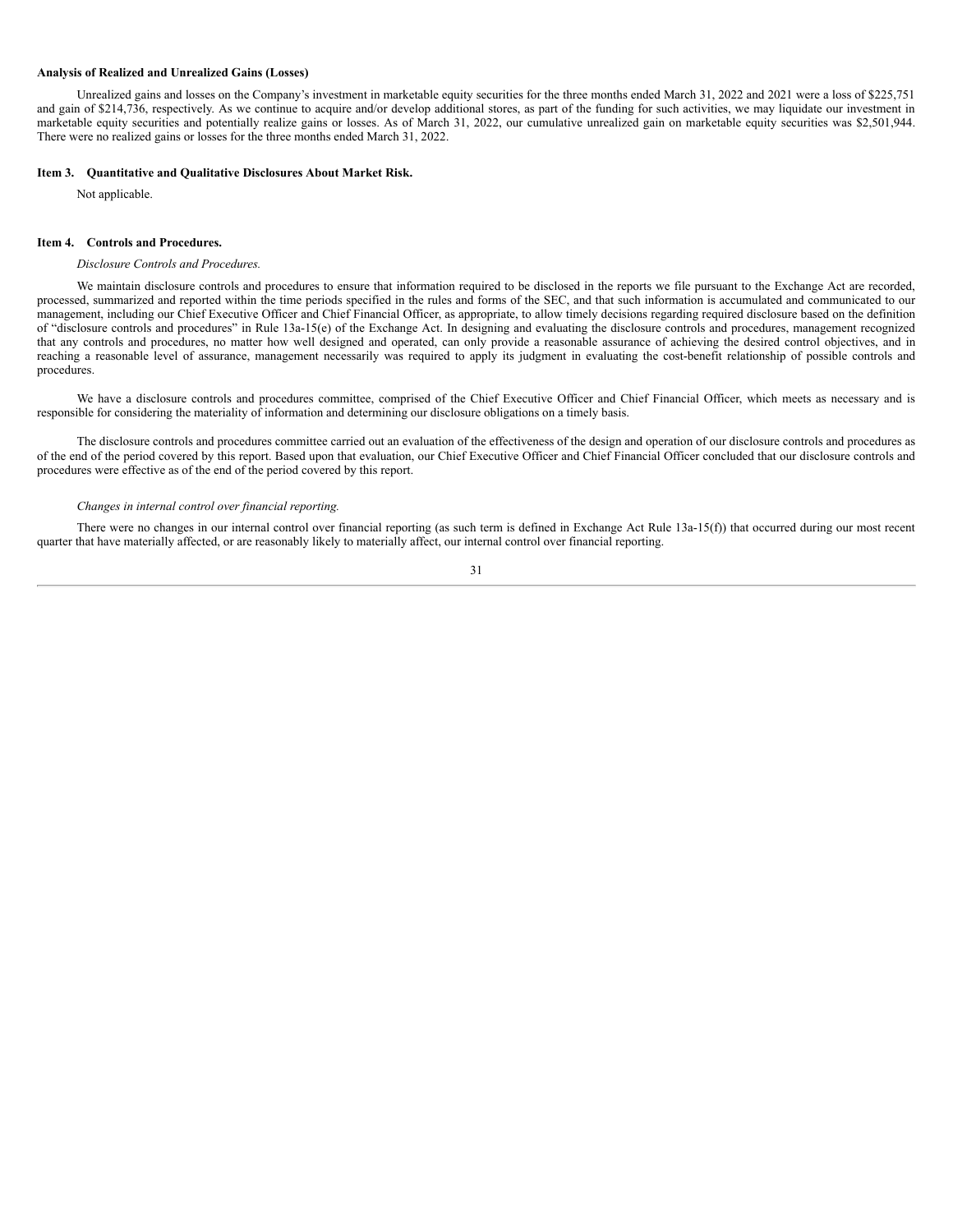# **PART II – OTHER INFORMATION**

# <span id="page-31-1"></span><span id="page-31-0"></span>**Item 1. Legal Proceedings.**

From time to time, the Company or its subsidiaries may be named in legal actions and proceedings. These actions may seek substantial or indeterminate compensatory as well as punitive damages or injunctive relief. We are also subject to governmental or regulatory examinations or investigations. Examinations or investigations can result in adverse judgments, settlements, fines, injunctions, restitutions or other relief. For any such matters, the Company will seek to include in its financial statements the necessary provisions for losses that it believes are probable and estimable. Furthermore, the Company will seek to evaluate whether there exist losses which may be reasonably possible and, if material, make the necessary disclosures. The Company currently does not have any material pending legal proceedings to which it or any of its subsidiaries is a party or of which any of their property is the subject.

#### <span id="page-31-2"></span>**Item 1A. Risk Factors.**

The risk factors that affect our business and financial results are discussed in Part I, Item 1A, of our annual report on Form 10-K for the fiscal year ended December 31, 2021. There are no material changes to the risk factors previously disclosed, nor have we identified any previously undisclosed risks that could materially adversely affect our business and financial results.

# <span id="page-31-3"></span>**Item 2. Unregistered Sales of Equity Securities and Use of Proceeds.**

None.

# <span id="page-31-4"></span>**Item 3. Defaults Upon Senior Securities.**

None.

#### <span id="page-31-5"></span>**Item 4. Mine Safety Disclosures.**

Not applicable.

### <span id="page-31-6"></span>**Item 5. Other Information.**

None.

# <span id="page-31-7"></span>**Item 6. Exhibits.**

Exhibits – See Exhibit Index below.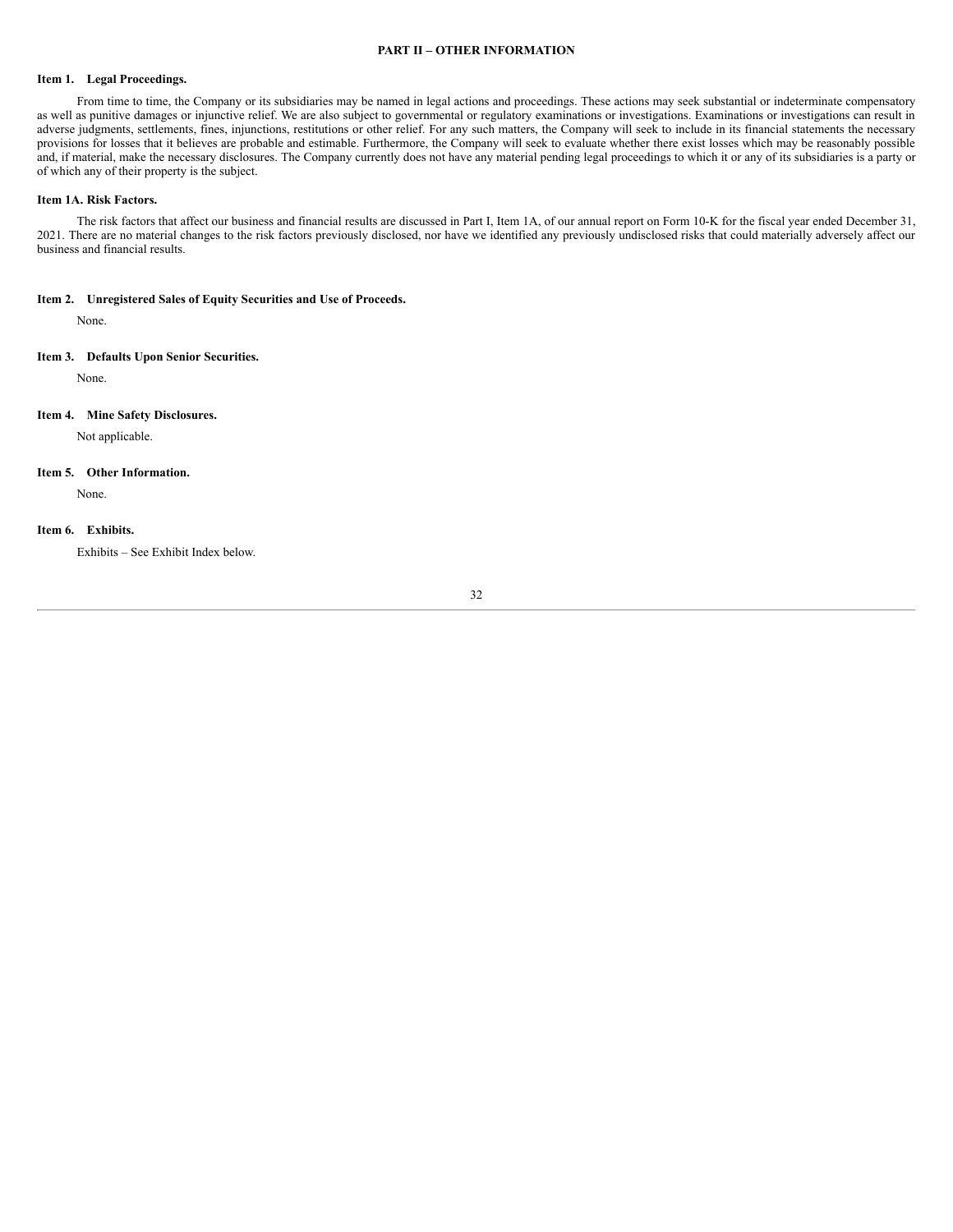# <span id="page-32-0"></span>**Exhibit Index**

| <b>Exhibit Item Number and Description</b>                                                                                                                                                                                                                                                                                                                                                                                                                                                               | <b>Incorporated by</b><br><b>Reference to</b> | <b>Filed Herewith</b> |
|----------------------------------------------------------------------------------------------------------------------------------------------------------------------------------------------------------------------------------------------------------------------------------------------------------------------------------------------------------------------------------------------------------------------------------------------------------------------------------------------------------|-----------------------------------------------|-----------------------|
| 10.1 Amended and Restated Employment Agreement between Mark C. Winmill and the Company dated March 28, 2022 (filed as<br>Exhibit 10.5 to the Company's Annual Report on Form 10-K filed on March 31, 2022 and incorporated herein by reference).                                                                                                                                                                                                                                                         | Χ                                             |                       |
| 10.2 At Market Offering Sales Agreement, dated January 14, 2022 by and between Global Self Storage, Inc. and B. Riley Securities,<br>Inc. (filed as Exhibit 1.1 to the Company's Current Report on Form 8-K filed on January 14, 2022 and incorporated herein by<br>reference).                                                                                                                                                                                                                          | X                                             |                       |
| 31.1 Certification of Chief Executive Officer pursuant to Section 302 of the Sarbanes-Oxley Act of 2002.                                                                                                                                                                                                                                                                                                                                                                                                 |                                               | Х                     |
| 31.2 Certification of Chief Financial Officer pursuant to Section 302 of the Sarbanes-Oxley Act of 2002.                                                                                                                                                                                                                                                                                                                                                                                                 |                                               | Х                     |
| 32.1 Certification of Chief Executive Officer pursuant to 18 U.S.C. Section 1350, as adopted pursuant to Section 906 of the Sarbanes-<br>Oxley Act of 2002.                                                                                                                                                                                                                                                                                                                                              |                                               | Х                     |
| 32.2 Certification of Chief Financial Officer pursuant to 18 U.S.C. Section 1350, as adopted pursuant to Section 906 of the Sarbanes-<br>Oxley Act of 2002.                                                                                                                                                                                                                                                                                                                                              |                                               | Х                     |
| 101. The following materials from Global Self Storage, Inc.'s Quarterly Report on Form 10-Q for the quarter ended March 31, 2022,<br>are formatted in Inline XBRL (eXtensible Business Reporting Language): (1) the Consolidated Balance Sheets, (2) the Consolidated<br>Statements of Operations, (3) the Consolidated Statements of Comprehensive Income, (4) Consolidated Statement of Stockholders'<br>Equity, (5) Consolidated Statements of Cash Flows, and (6) the Notes to Financial Statements. |                                               | X                     |
| 104. The cover page from the Company's Quarterly report on Form 10-Q for the quarter ended March 31, 2022 has been formatted in<br>Inline XBRL (eXtensible Business Reporting Language) and in included in Exhibit 101.                                                                                                                                                                                                                                                                                  |                                               | X                     |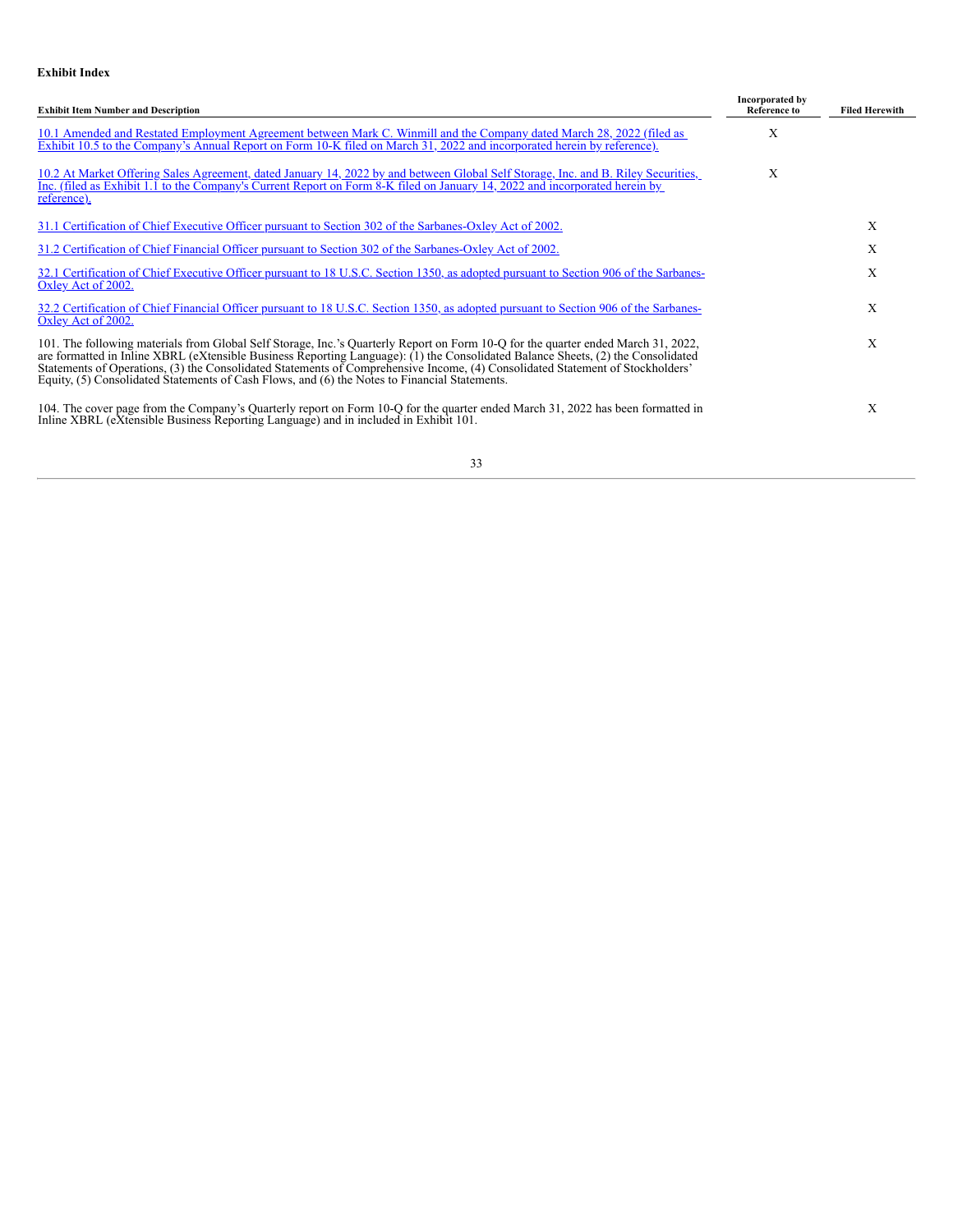# **SIGNATURES**

<span id="page-33-0"></span>Pursuant to the requirements of the Securities Exchange Act of 1934, the registrant has duly caused this report to be signed on its behalf by the undersigned thereunto duly authorized.

Date: May 16, 2022 /s/ Thomas O'Malley

# **GLOBAL SELF STORAGE, INC.**

# Date: May 16, 2022 /s/ Mark C. Winmill

By: Mark C. Winmill, President (Signing on behalf of the registrant as Principal Executive Officer)

By: Thomas O'Malley, Chief Financial Officer (Signing on behalf of the registrant as Principal Financial Officer and Principal Accounting Officer)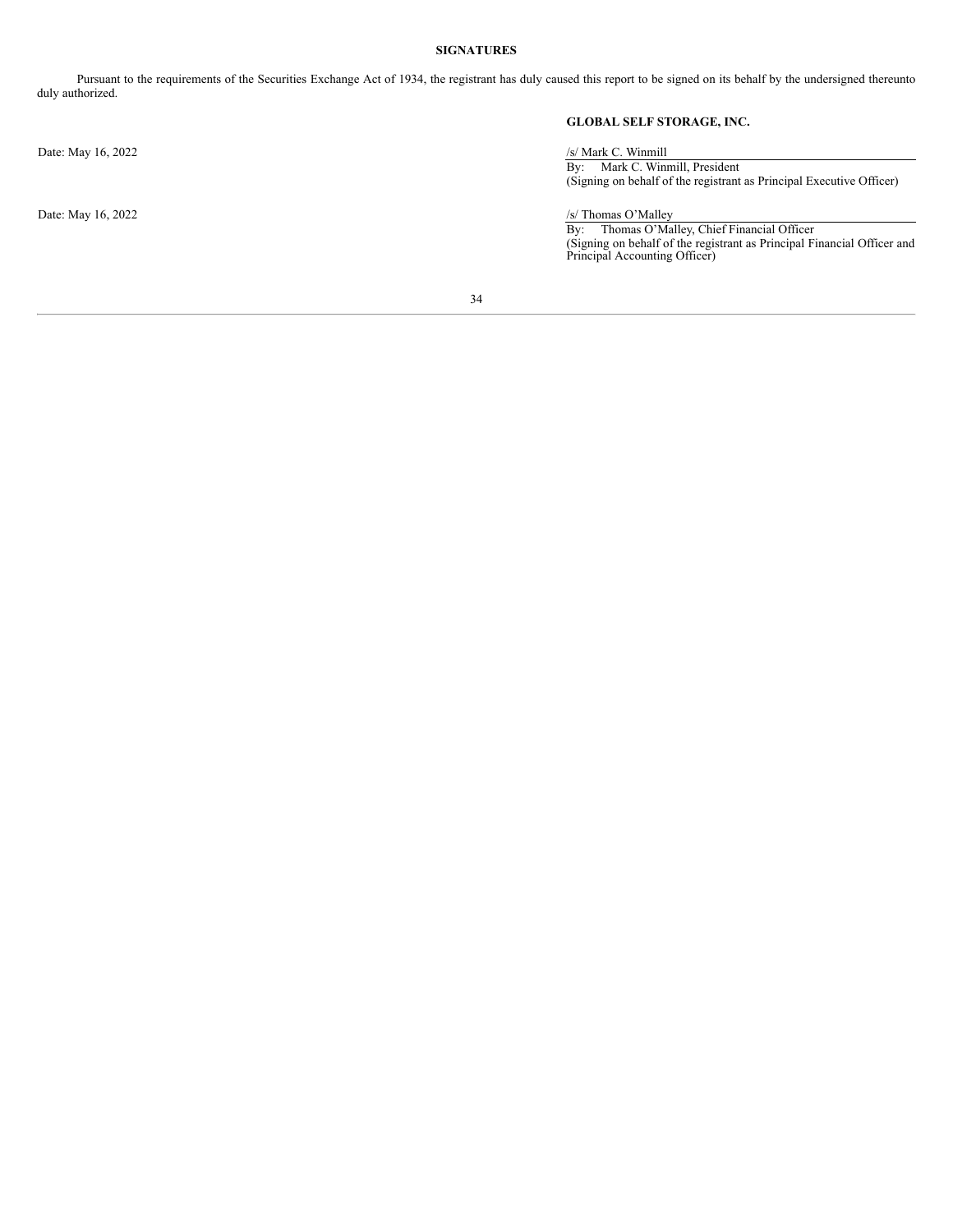# **CERTIFICATION OF CHIEF EXECUTIVE OFFICER PURSUANT TO SECTION 302 OF THE SARBANES-OXLEY ACT OF 2002**

I, Mark C. Winmill, certify that:

- 1. I have reviewed this quarterly report on Form 10-Q of Global Self Storage, Inc.;
- 2. Based on my knowledge, this report does not contain any untrue statement of a material fact or omit to state a material fact necessary to make the statements made, in light of the circumstances under which such statements were made, not misleading with respect to the period covered by this report;
- 3. Based on my knowledge, the financial statements, and other financial information included in this report, fairly present in all material respects the financial condition, results of operations and cash flows of the registrant as of, and for, the periods presented in this report;
- 4. The registrant's other certifying officer(s) and I are responsible for establishing and maintaining disclosure controls and procedures (as defined in Exchange Act Rules 13a-15(e) and 15d-15(e)) and internal control over financial reporting (as defined in Exchange Act Rules 13a-15(f) and 15d-15(f)) for the registrant and have:
	- a) Designed such disclosure controls and procedures, or caused such disclosure controls and procedures to be designed under our supervision, to ensure that material information relating to the registrant, including its consolidated subsidiaries, is made known to us by others within those entities, particularly during the period in which this report is being prepared;
	- b) Designed such internal control over financial reporting, or caused such internal control over financial reporting to be designed under our supervision, to provide reasonable assurance regarding the reliability of financial reporting and the preparation of financial statements for external purposes in accordance with generally accepted accounting principles;
	- c) Evaluated the effectiveness of the registrant's disclosure controls and procedures and presented in this report our conclusions about the effectiveness of the disclosure controls and procedures, as of the end of the period covered by this report based on such evaluation; and
	- d) Disclosed in this report any change in the registrant's internal control over financial reporting that occurred during the registrant's most recent fiscal quarter (the registrant's fourth fiscal quarter in the case of an annual report) that has materially affected, or is reasonably likely to materially affect, the registrant's internal control over financial reporting; and
- 5. The registrant's other certifying officer(s) and I have disclosed, based on our most recent evaluation of internal control over financial reporting, to the registrant's auditors and the audit committee of the registrant's board of directors (or persons performing the equivalent functions):
	- a) All significant deficiencies and material weaknesses in the design or operation of internal control over financial reporting which are reasonably likely to adversely affect the registrant's ability to record, process, summarize and report financial information; and
	- b) Any fraud, whether or not material, that involves management or other employees who have a significant role in the registrant's internal control over financial reporting.

Date: May 16, 2022 /s/ Mark C. Winmill Mark C. Winmill President and Chief Executive Officer (Principal Executive Officer)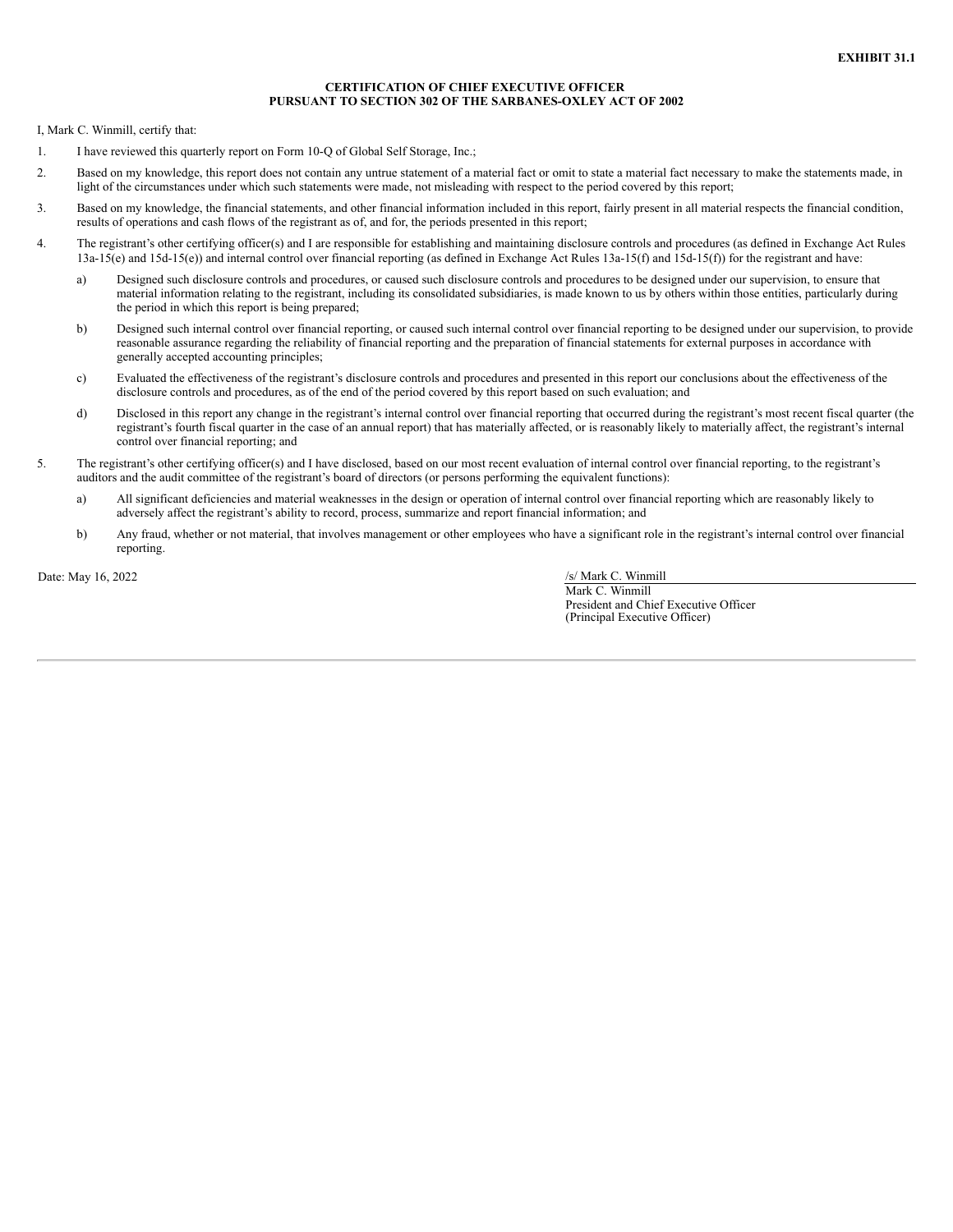# **CERTIFICATION OF CHIEF FINANCIAL OFFICER PURSUANT TO SECTION 302 OF THE SARBANES-OXLEY ACT OF 2002**

I, Thomas O'Malley, certify that:

- 1. I have reviewed this quarterly report on Form 10-Q of Global Self Storage, Inc.;
- 2. Based on my knowledge, this report does not contain any untrue statement of a material fact or omit to state a material fact necessary to make the statements made, in light of the circumstances under which such statements were made, not misleading with respect to the period covered by this report;
- 3. Based on my knowledge, the financial statements, and other financial information included in this report, fairly present in all material respects the financial condition, results of operations and cash flows of the registrant as of, and for, the periods presented in this report;
- 4. The registrant's other certifying officer(s) and I are responsible for establishing and maintaining disclosure controls and procedures (as defined in Exchange Act Rules 13a-15(e) and 15d-15(e)) and internal control over financial reporting (as defined in Exchange Act Rules 13a-15(f) and 15d-15(f)) for the registrant and have:
	- a) Designed such disclosure controls and procedures, or caused such disclosure controls and procedures to be designed under our supervision, to ensure that material information relating to the registrant, including its consolidated subsidiaries, is made known to us by others within those entities, particularly during the period in which this report is being prepared;
	- b) Designed such internal control over financial reporting, or caused such internal control over financial reporting to be designed under our supervision, to provide reasonable assurance regarding the reliability of financial reporting and the preparation of financial statements for external purposes in accordance with generally accepted accounting principles;
	- c) Evaluated the effectiveness of the registrant's disclosure controls and procedures and presented in this report our conclusions about the effectiveness of the disclosure controls and procedures, as of the end of the period covered by this report based on such evaluation; and
	- d) Disclosed in this report any change in the registrant's internal control over financial reporting that occurred during the registrant's most recent fiscal quarter (the registrant's fourth fiscal quarter in the case of an annual report) that has materially affected, or is reasonably likely to materially affect, the registrant's internal control over financial reporting; and
- 5. The registrant's other certifying officer(s) and I have disclosed, based on our most recent evaluation of internal control over financial reporting, to the registrant's auditors and the audit committee of the registrant's board of directors (or persons performing the equivalent functions):
	- a) All significant deficiencies and material weaknesses in the design or operation of internal control over financial reporting which are reasonably likely to adversely affect the registrant's ability to record, process, summarize and report financial information; and
	- b) Any fraud, whether or not material, that involves management or other employees who have a significant role in the registrant's internal control over financial reporting.

Date: May 16, 2022 /s/ Thomas O'Malley

Thomas O'Malley Chief Financial Officer, Treasurer and Vice President (Principal Financial Officer)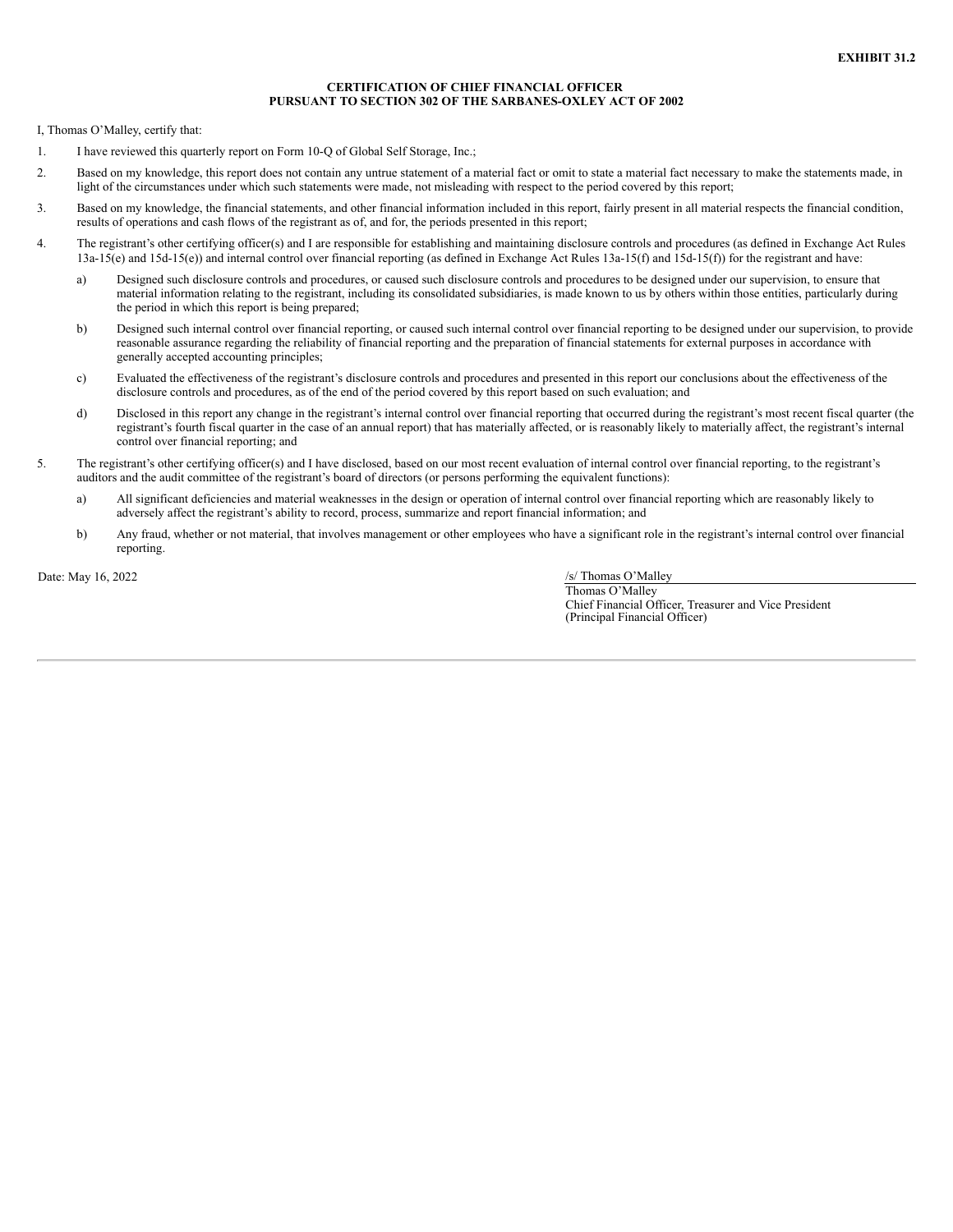### **CERTIFICATION OF CHIEF EXECUTIVE OFFICER PURSUANT TO 18 U.S.C. SECTION 1350, AS ADOPTED PURSUANT TO SECTION 906 OF THE SARBANES-OXLEY ACT OF 2002**

I, Mark C. Winmill, Chief Executive Officer of Global Self Storage, Inc., certify, pursuant to 18 U.S.C. Section 1350, as adopted pursuant to Section 906 of the Sarbanes-Oxley Act of 2002, that to the knowledge of the undersigned:

- 1. The Quarterly Report on Form 10-Q for the period ended March 31, 2022 (the "Report") which this statement accompanies fully complies with the requirements of Section 13(a) or 15(d) of the Securities Exchange Act of 1934 (15 U.S.C. 78m or 78o(d)); and
- 2. The information contained in the Report fairly presents, in all material respects, the financial condition and results of operations of Global Self Storage, Inc.

Date: May 16, 2022 /s/ Mark C. Winmill

Mark C. Winmill President and Chief Executive Officer (Principal Executive Officer)

This certification accompanies this Quarterly Report on Form 10-Q pursuant to Section 906 of the Sarbanes-Oxley Act of 2002 and shall not be deemed as filed by Global Self Storage, Inc. for purposes of Securities Exchange Act of 1934.